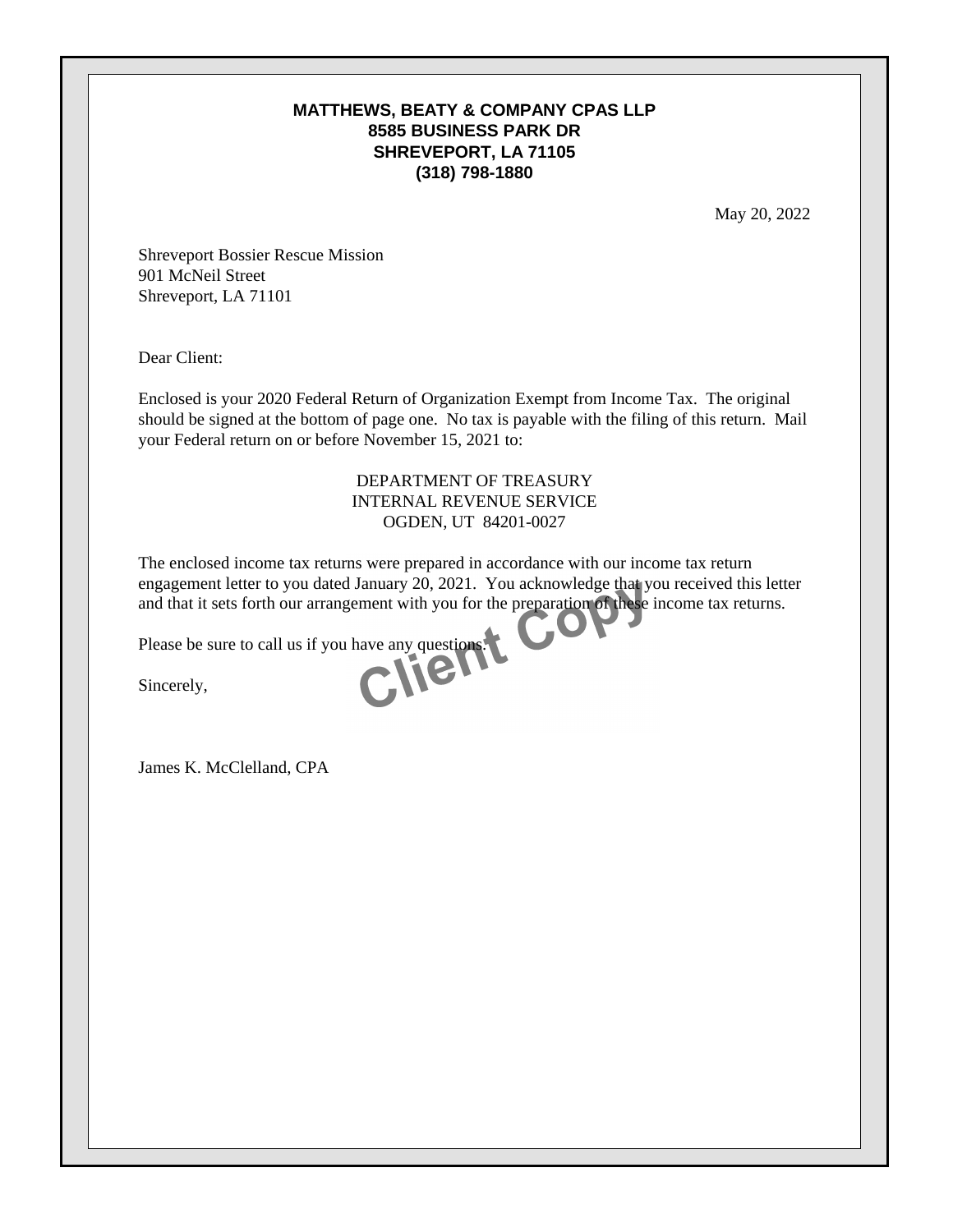# **2020 FEDERAL WORKSHEETS PAGE 1**

# **SHREVEPORT BOSSIER RESCUE MISSION 23-7050551**

| <b>RESIDENTIAL RENTAL</b><br>0.<br><b>EXPENSES</b><br>$\overline{0}$ .<br>NET RENTAL INCOME OR LOSS<br>0.<br><b>COMPUTATION OF COST OF GOODS SOLD (FORM 990)</b><br>15,116.<br>2. PURCHASES<br>15,116.<br>15,116<br>PROGRAM BITTE COP.<br>FORM 990, PART III, LINE 4E<br><b>PROGRAM SERVICES TOTALS</b><br>SOURCE.<br><b>FORM 990</b><br>TOTAL EXPENSES<br>974,630. 974,630. PART IX, LINE 25, COL. B<br>0. PART IX, LINES 1-3, COL. B<br><b>GRANTS</b><br>$0$ .<br>133, 172. PART VIII, LINE 2, COL. A<br>356,771.<br><b>REVENUE</b><br>FORM 990, PART IX, LINE 24E<br><b>OTHER EXPENSES</b><br>(A)<br>(B)<br>(C)<br>(D)<br>PROGRAM<br>MANAGEMENT<br>TOTAL<br><b>SERVICES</b><br>& GENERAL<br>FUNDRAISING<br>4,890.<br>CLIENT SERVICES<br>4,890. |          |
|---------------------------------------------------------------------------------------------------------------------------------------------------------------------------------------------------------------------------------------------------------------------------------------------------------------------------------------------------------------------------------------------------------------------------------------------------------------------------------------------------------------------------------------------------------------------------------------------------------------------------------------------------------------------------------------------------------------------------------------------------|----------|
|                                                                                                                                                                                                                                                                                                                                                                                                                                                                                                                                                                                                                                                                                                                                                   |          |
|                                                                                                                                                                                                                                                                                                                                                                                                                                                                                                                                                                                                                                                                                                                                                   |          |
|                                                                                                                                                                                                                                                                                                                                                                                                                                                                                                                                                                                                                                                                                                                                                   |          |
|                                                                                                                                                                                                                                                                                                                                                                                                                                                                                                                                                                                                                                                                                                                                                   |          |
|                                                                                                                                                                                                                                                                                                                                                                                                                                                                                                                                                                                                                                                                                                                                                   | 0.<br>0. |
|                                                                                                                                                                                                                                                                                                                                                                                                                                                                                                                                                                                                                                                                                                                                                   |          |
|                                                                                                                                                                                                                                                                                                                                                                                                                                                                                                                                                                                                                                                                                                                                                   |          |
|                                                                                                                                                                                                                                                                                                                                                                                                                                                                                                                                                                                                                                                                                                                                                   |          |
|                                                                                                                                                                                                                                                                                                                                                                                                                                                                                                                                                                                                                                                                                                                                                   |          |
|                                                                                                                                                                                                                                                                                                                                                                                                                                                                                                                                                                                                                                                                                                                                                   |          |
|                                                                                                                                                                                                                                                                                                                                                                                                                                                                                                                                                                                                                                                                                                                                                   |          |
|                                                                                                                                                                                                                                                                                                                                                                                                                                                                                                                                                                                                                                                                                                                                                   |          |
|                                                                                                                                                                                                                                                                                                                                                                                                                                                                                                                                                                                                                                                                                                                                                   |          |
|                                                                                                                                                                                                                                                                                                                                                                                                                                                                                                                                                                                                                                                                                                                                                   |          |
|                                                                                                                                                                                                                                                                                                                                                                                                                                                                                                                                                                                                                                                                                                                                                   |          |
| CONTRACT LABOR<br>4,200.<br>4,200.                                                                                                                                                                                                                                                                                                                                                                                                                                                                                                                                                                                                                                                                                                                |          |
| DUES AND SUBSCRIPTIONS<br>10,999.<br>10,999.<br>21,545.<br>LEASE AND RENTAL EXPENSE<br>21,545.<br>MISCELLANEOUS<br>869.<br>869.                                                                                                                                                                                                                                                                                                                                                                                                                                                                                                                                                                                                                   |          |
| ROUNDING<br>$-2.$<br>$-2.$<br>SERVICE CHARGES<br>23,865.<br>23,865.<br>TAXES AND LICENSES<br>157.<br>157.                                                                                                                                                                                                                                                                                                                                                                                                                                                                                                                                                                                                                                         |          |
| 19,405.<br>19,405.<br>TELEPHONE AND TELEVISION<br>VEHICLE EXPENSE<br>19,139.<br>19,139.<br>TOTAL \$<br>105,067.<br>105,067.<br>ङ<br>\$.<br>0.<br>S                                                                                                                                                                                                                                                                                                                                                                                                                                                                                                                                                                                                |          |
|                                                                                                                                                                                                                                                                                                                                                                                                                                                                                                                                                                                                                                                                                                                                                   |          |
|                                                                                                                                                                                                                                                                                                                                                                                                                                                                                                                                                                                                                                                                                                                                                   |          |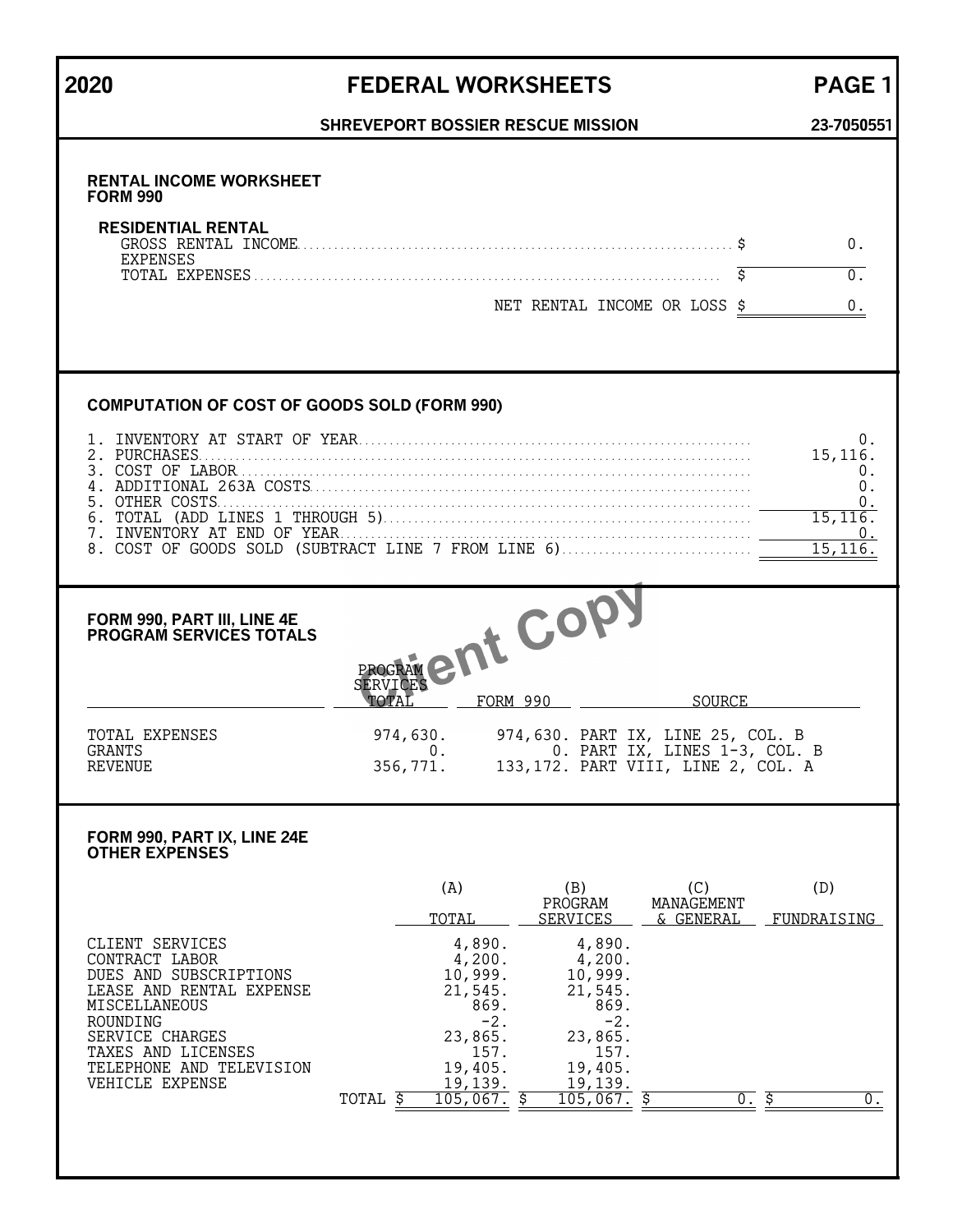| Form $\boldsymbol{J}$ | 990 |
|-----------------------|-----|
|-----------------------|-----|

|                                        | Form 990        |                                                                                                                                           |                  |                                                                                                                                                            |               |                             |  |                                                                             |           |                           |                                                                                 |                 | OMB No. 1545-0047                                                                                                                                                                                                              |
|----------------------------------------|-----------------|-------------------------------------------------------------------------------------------------------------------------------------------|------------------|------------------------------------------------------------------------------------------------------------------------------------------------------------|---------------|-----------------------------|--|-----------------------------------------------------------------------------|-----------|---------------------------|---------------------------------------------------------------------------------|-----------------|--------------------------------------------------------------------------------------------------------------------------------------------------------------------------------------------------------------------------------|
|                                        |                 |                                                                                                                                           |                  | <b>Return of Organization Exempt From Income Tax</b><br>Under section 501(c), 527, or 4947(a)(1) of the Internal Revenue Code (except private foundations) |               |                             |  |                                                                             |           |                           |                                                                                 |                 | 2020                                                                                                                                                                                                                           |
|                                        |                 | Department of the Treasury<br>Internal Revenue Service                                                                                    |                  | Go to www.irs.gov/Form990 for instructions and the latest information.                                                                                     |               |                             |  | Do not enter social security numbers on this form as it may be made public. |           |                           |                                                                                 |                 | <b>Open to Public</b><br>Inspection                                                                                                                                                                                            |
|                                        |                 | For the 2020 calendar year, or tax year beginning                                                                                         |                  |                                                                                                                                                            |               | 7/01                        |  | , 2020, and ending                                                          |           | 6/30                      |                                                                                 |                 | , 20 20 21                                                                                                                                                                                                                     |
| В                                      |                 | Check if applicable:                                                                                                                      | C                |                                                                                                                                                            |               |                             |  |                                                                             |           |                           |                                                                                 |                 | D Employer identification number                                                                                                                                                                                               |
|                                        |                 | Address change                                                                                                                            |                  | SHREVEPORT BOSSIER RESCUE MISSION                                                                                                                          |               |                             |  |                                                                             |           |                           |                                                                                 | 23-7050551      |                                                                                                                                                                                                                                |
|                                        |                 | Name change                                                                                                                               |                  | 901 MCNEIL STREET                                                                                                                                          |               |                             |  |                                                                             |           |                           | E Telephone number                                                              |                 |                                                                                                                                                                                                                                |
|                                        |                 | Initial return                                                                                                                            |                  | SHREVEPORT, LA 71101                                                                                                                                       |               |                             |  |                                                                             |           |                           |                                                                                 |                 | 318-227-2868                                                                                                                                                                                                                   |
|                                        |                 | Final return/terminated                                                                                                                   |                  |                                                                                                                                                            |               |                             |  |                                                                             |           |                           |                                                                                 |                 |                                                                                                                                                                                                                                |
|                                        |                 | Amended return                                                                                                                            |                  |                                                                                                                                                            |               |                             |  |                                                                             |           |                           | G Gross receipts $\varsigma$                                                    |                 | 2,666,942.                                                                                                                                                                                                                     |
|                                        |                 | Application pending                                                                                                                       |                  | F Name and address of principal officer:                                                                                                                   |               | LARRY OTWELL                |  |                                                                             |           |                           | H(a) Is this a group return for subordinates?                                   |                 | $X_{N0}$<br>Yes                                                                                                                                                                                                                |
|                                        |                 |                                                                                                                                           |                  | SAME AS C ABOVE                                                                                                                                            |               |                             |  |                                                                             |           |                           | H(b) Are all subordinates included?<br>If "No," attach a list. See instructions |                 | No<br>Yes                                                                                                                                                                                                                      |
|                                        |                 | Tax-exempt status:                                                                                                                        | $X$ 501(c)(3)    | $501(c)$ (                                                                                                                                                 | $\rightarrow$ | (insert no.)                |  | 4947(a)(1) or                                                               | 527       |                           |                                                                                 |                 |                                                                                                                                                                                                                                |
| J                                      |                 | Website: ►                                                                                                                                |                  | WWW.SBRESCUEMISSION.COM                                                                                                                                    |               |                             |  |                                                                             |           |                           | $H(c)$ Group exemption number $\blacktriangleright$                             |                 |                                                                                                                                                                                                                                |
| Κ                                      |                 | Form of organization:                                                                                                                     | X<br>Corporation | Trust                                                                                                                                                      | Association   | Other $\blacktriangleright$ |  |                                                                             |           | L Year of formation: 1955 |                                                                                 |                 | M State of legal domicile: LA                                                                                                                                                                                                  |
|                                        | Part I          | <b>Summary</b>                                                                                                                            |                  |                                                                                                                                                            |               |                             |  |                                                                             |           |                           |                                                                                 |                 |                                                                                                                                                                                                                                |
|                                        | 1               |                                                                                                                                           |                  |                                                                                                                                                            |               |                             |  |                                                                             |           |                           |                                                                                 |                 | Briefly describe the organization's mission or most significant activities: THE SHREVEPORT-BOSSIER RESCUE MISSION,                                                                                                             |
|                                        |                 |                                                                                                                                           |                  |                                                                                                                                                            |               |                             |  |                                                                             |           |                           |                                                                                 |                 | INC. EXISTS TO PURSUE THE PASSION OF JESUS CHRIST TO LIFT UP THE HUNGRY, HOMELESS,                                                                                                                                             |
|                                        |                 | ABUSED AND ADDICTED.                                                                                                                      |                  |                                                                                                                                                            |               |                             |  |                                                                             |           |                           |                                                                                 |                 |                                                                                                                                                                                                                                |
| <b>Activities &amp; Governance</b>     |                 | Check this box religion of the organization discontinued its operations or disposed of more than 25% of its net assets.                   |                  |                                                                                                                                                            |               |                             |  |                                                                             |           |                           |                                                                                 |                 |                                                                                                                                                                                                                                |
|                                        | 2<br>3          | Number of voting members of the governing body (Part VI, line 1a)                                                                         |                  |                                                                                                                                                            |               |                             |  |                                                                             |           |                           |                                                                                 | $\mathbf{3}$    | 11                                                                                                                                                                                                                             |
|                                        | 4               | Number of independent voting members of the governing body (Part VI, line 1b)                                                             |                  |                                                                                                                                                            |               |                             |  |                                                                             |           |                           |                                                                                 | 4               | $\overline{10}$                                                                                                                                                                                                                |
|                                        | 5               | Total number of individuals employed in calendar year 2020 (Part V, line 2a)                                                              |                  |                                                                                                                                                            |               |                             |  |                                                                             |           |                           |                                                                                 | $\overline{5}$  | $\overline{38}$                                                                                                                                                                                                                |
|                                        |                 |                                                                                                                                           |                  |                                                                                                                                                            |               |                             |  |                                                                             |           |                           |                                                                                 | $\overline{6}$  | $\theta$                                                                                                                                                                                                                       |
|                                        |                 |                                                                                                                                           |                  |                                                                                                                                                            |               |                             |  |                                                                             |           |                           |                                                                                 | $\overline{7a}$ | $0$ .                                                                                                                                                                                                                          |
|                                        |                 |                                                                                                                                           |                  |                                                                                                                                                            |               |                             |  |                                                                             |           |                           |                                                                                 | $\overline{7b}$ | 0.                                                                                                                                                                                                                             |
|                                        |                 |                                                                                                                                           |                  |                                                                                                                                                            |               |                             |  |                                                                             |           |                           | <b>Prior Year</b>                                                               |                 | <b>Current Year</b>                                                                                                                                                                                                            |
|                                        | 8<br>9          | Contributions and grants (Part VIII, line 1h)                                                                                             |                  |                                                                                                                                                            |               |                             |  |                                                                             |           |                           | $\overline{1,733}$ , 032.                                                       |                 | 2,073,548.                                                                                                                                                                                                                     |
| Revenue                                | 10              | Investment income (Part VIII, column (A), lines 3, 4, and 7d)                                                                             |                  |                                                                                                                                                            |               |                             |  |                                                                             |           |                           | 155,666.<br>32,714.                                                             |                 | 133, 172.<br>114,980.                                                                                                                                                                                                          |
|                                        | 11              | Other revenue (Part VIII, column (A), lines 5, 6d, 8c, 9c, 10c, and 11e)                                                                  |                  |                                                                                                                                                            |               |                             |  |                                                                             |           |                           | 191,819.                                                                        |                 | 201,297.                                                                                                                                                                                                                       |
|                                        | 12              | Total revenue - add lines 8 through 11 (must equal Part VIII, column (A), line 12)                                                        |                  |                                                                                                                                                            |               |                             |  |                                                                             |           |                           | 2, 113, 231.                                                                    |                 | 2,522,997.                                                                                                                                                                                                                     |
|                                        | $\overline{13}$ |                                                                                                                                           |                  |                                                                                                                                                            |               |                             |  |                                                                             |           |                           |                                                                                 |                 |                                                                                                                                                                                                                                |
|                                        | 14              | Benefits paid to or for members (Part IX, column (A), line 4)                                                                             |                  |                                                                                                                                                            |               |                             |  |                                                                             |           |                           |                                                                                 |                 |                                                                                                                                                                                                                                |
|                                        | 15              | Salaries, other compensation, employee benefits (Part IX, column (A), lines 5-10)                                                         |                  |                                                                                                                                                            |               |                             |  |                                                                             |           |                           | 809, 333.                                                                       |                 | 732,527.                                                                                                                                                                                                                       |
|                                        |                 | 16a Professional fundraising fees (Part IX, column (A), line 11e)                                                                         |                  |                                                                                                                                                            |               |                             |  |                                                                             |           |                           | 223,930.                                                                        |                 | 236,578.                                                                                                                                                                                                                       |
| Expenses                               |                 | <b>b</b> Total fundraising expenses (Part IX, column (D), line 25) $\blacktriangleright$                                                  |                  |                                                                                                                                                            |               |                             |  | 327,655.                                                                    |           |                           |                                                                                 |                 |                                                                                                                                                                                                                                |
|                                        |                 |                                                                                                                                           |                  |                                                                                                                                                            |               |                             |  |                                                                             |           |                           |                                                                                 |                 |                                                                                                                                                                                                                                |
|                                        | 17<br>18        | Other expenses (Part IX, column (A), lines 11a-11d, 11f-24e)<br>Total expenses. Add lines 13-17 (must equal Part IX, column (A), line 25) |                  |                                                                                                                                                            |               |                             |  |                                                                             | 819, 162. |                           | 896,632.<br>1,865,737.                                                          |                 |                                                                                                                                                                                                                                |
|                                        | 19              | Revenue less expenses. Subtract line 18 from line 12                                                                                      |                  |                                                                                                                                                            |               |                             |  |                                                                             |           |                           | 1,852,425.                                                                      |                 |                                                                                                                                                                                                                                |
|                                        |                 |                                                                                                                                           |                  |                                                                                                                                                            |               |                             |  |                                                                             |           |                           | 260,806.                                                                        |                 | 657,260.<br><b>End of Year</b>                                                                                                                                                                                                 |
|                                        | 20              |                                                                                                                                           |                  |                                                                                                                                                            |               |                             |  |                                                                             |           |                           | <b>Beginning of Current Year</b><br>5,786,115.                                  |                 | 6,311,005.                                                                                                                                                                                                                     |
|                                        | 21              |                                                                                                                                           |                  |                                                                                                                                                            |               |                             |  |                                                                             |           |                           | 911, 482.                                                                       |                 | 781,088.                                                                                                                                                                                                                       |
| <b>Net Assets or<br/>Fund Balances</b> | 22              | Net assets or fund balances. Subtract line 21 from line 20                                                                                |                  |                                                                                                                                                            |               |                             |  |                                                                             |           |                           | 4,874,633.                                                                      |                 | 5,529,917.                                                                                                                                                                                                                     |
|                                        | Part II         | <b>Signature Block</b>                                                                                                                    |                  |                                                                                                                                                            |               |                             |  |                                                                             |           |                           |                                                                                 |                 |                                                                                                                                                                                                                                |
|                                        |                 |                                                                                                                                           |                  |                                                                                                                                                            |               |                             |  |                                                                             |           |                           |                                                                                 |                 |                                                                                                                                                                                                                                |
|                                        |                 |                                                                                                                                           |                  |                                                                                                                                                            |               |                             |  |                                                                             |           |                           |                                                                                 |                 | Under penalties of perjury, I declare that I have examined this return, including accompanying schedules and statements, and to the best of my knowledge and belief, it is true, correct, and complete. Declaration of prepare |
|                                        |                 |                                                                                                                                           |                  |                                                                                                                                                            |               |                             |  |                                                                             |           |                           |                                                                                 |                 |                                                                                                                                                                                                                                |

| Sign                                                                                                            | Signature of officer                    |                                    |                | Date           |           |  |  |
|-----------------------------------------------------------------------------------------------------------------|-----------------------------------------|------------------------------------|----------------|----------------|-----------|--|--|
| <b>Here</b>                                                                                                     | LARRY OTWELL                            |                                    |                | EXECUTIVE DIR. |           |  |  |
|                                                                                                                 | Type or print name and title            |                                    |                |                |           |  |  |
|                                                                                                                 | Print/Type preparer's name              | Preparer's signature               | Date           | Check          | PTIN      |  |  |
| Paid                                                                                                            | JAMES K. MCCLELLAND, CPA                | JAMES K. MCCLELLAND, CPA           |                | self-employed  | P00171618 |  |  |
| Preparer<br>Use Only                                                                                            | Firm's name                             | MATTHEWS, BEATY & COMPANY CPAS LLP |                |                |           |  |  |
|                                                                                                                 | 8585 BUSINESS PARK DR<br>Firm's address | Firm's EIN 20-5904401              |                |                |           |  |  |
|                                                                                                                 | SHREVEPORT, LA 71105                    | Phone no.                          | (318) 798-1880 |                |           |  |  |
| X<br>Yes                                                                                                        |                                         |                                    |                |                |           |  |  |
| BAA For Paperwork Reduction Act Notice, see the separate instructions.<br>Form 990 (2020)<br>TEEA0101L 01/19/21 |                                         |                                    |                |                |           |  |  |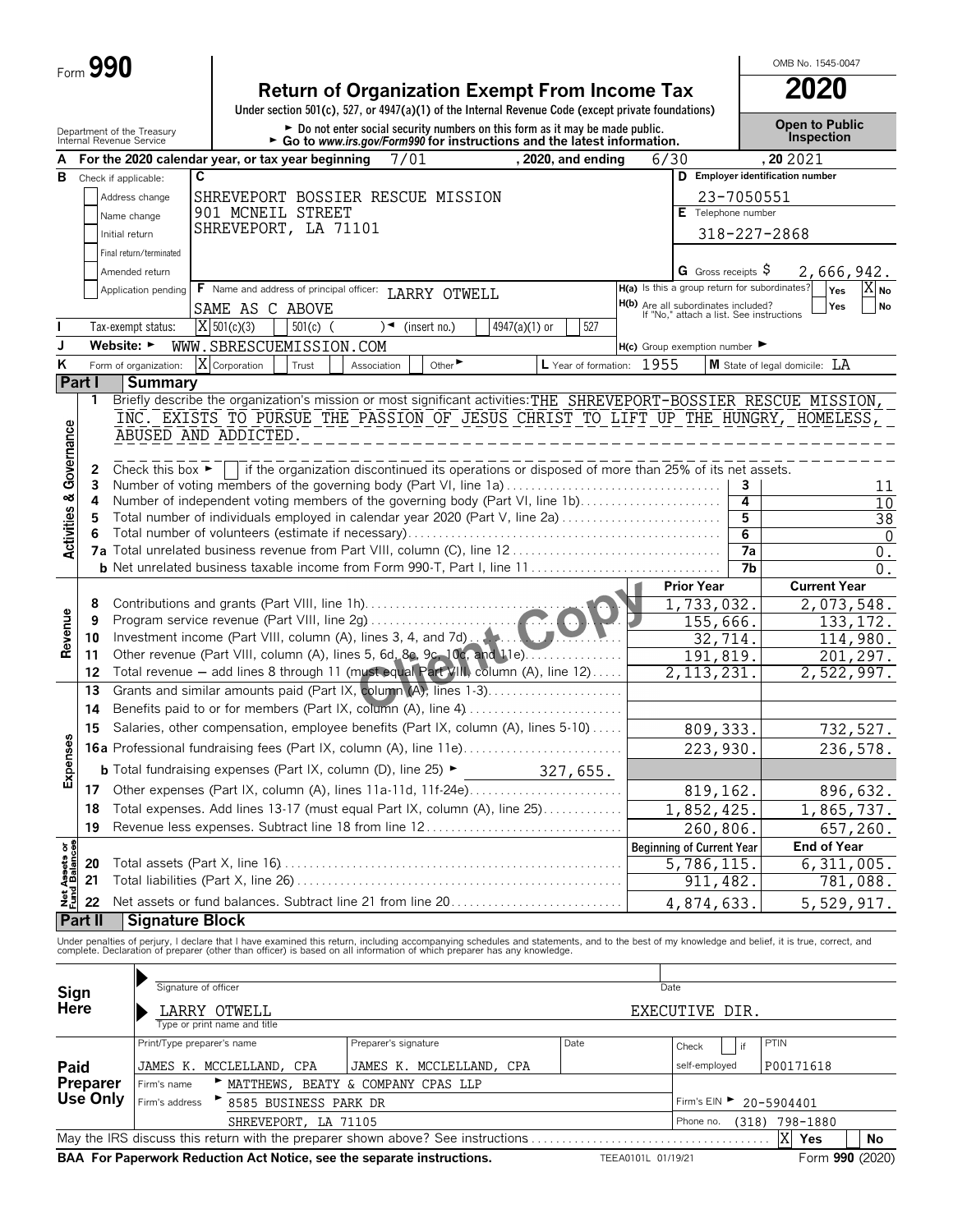|            | Form 990 (2020)                                         | SHREVEPORT BOSSIER RESCUE MISSION                                                                                                                                                                                                                                                | 23-7050551               | Page 2          |
|------------|---------------------------------------------------------|----------------------------------------------------------------------------------------------------------------------------------------------------------------------------------------------------------------------------------------------------------------------------------|--------------------------|-----------------|
| Part III   |                                                         | <b>Statement of Program Service Accomplishments</b><br>Check if Schedule O contains a response or note to any line in this Part III                                                                                                                                              |                          |                 |
| 1.         | Briefly describe the organization's mission:            |                                                                                                                                                                                                                                                                                  |                          |                 |
|            |                                                         | THE SHREVEPORT-BOSSIER RESCUE MISSION, INC. EXISTS TO PURSUE THE PASSION OF JESUS                                                                                                                                                                                                |                          |                 |
|            |                                                         | CHRIST TO LIFT UP THE HUNGRY, HOMELESS, ABUSED AND ADDICTED.                                                                                                                                                                                                                     |                          |                 |
|            |                                                         |                                                                                                                                                                                                                                                                                  |                          |                 |
|            |                                                         | 2 Did the organization undertake any significant program services during the year which were not listed on the prior                                                                                                                                                             |                          |                 |
|            |                                                         |                                                                                                                                                                                                                                                                                  |                          | ΙX<br>No<br>Yes |
|            | If "Yes," describe these new services on Schedule O.    |                                                                                                                                                                                                                                                                                  |                          |                 |
| 3          |                                                         | Did the organization cease conducting, or make significant changes in how it conducts, any program services?                                                                                                                                                                     |                          | X<br>Yes<br>No  |
|            | If "Yes," describe these changes on Schedule O.         |                                                                                                                                                                                                                                                                                  |                          |                 |
| 4          |                                                         | Describe the organization's program service accomplishments for each of its three largest program services, as measured by expenses.<br>Section 501(c)(3) and 501(c)(4) organizations are required to report the amount of grants and allocations to others, the total expenses, |                          |                 |
|            | and revenue, if any, for each program service reported. |                                                                                                                                                                                                                                                                                  |                          |                 |
|            |                                                         |                                                                                                                                                                                                                                                                                  |                          |                 |
|            | ) (Expenses \$<br>4a (Code:                             | 831, 598. including grants of \$                                                                                                                                                                                                                                                 | \$<br>) (Revenue         | 218, 212.       |
|            |                                                         | THE SHREVEPORT-BOSSIER RESCUE MISSION HAS FOUR FACILITIES: THE HOUSING FACILITY; A<br>WAREHOUSE FACILITY WHERE RESIDENTS LEARN JOB SKILLS LIKE WELDING, FURNITURE                                                                                                                |                          |                 |
|            |                                                         | REFINISHING AND AUTOMOTIVE SKILLS; THE THRIFT STORE WHICH SUPPORTS THE RESCUE                                                                                                                                                                                                    |                          |                 |
|            |                                                         | MISSION'S WORK; AND A WORK PROGRAM HOUSING FACILITY.                                                                                                                                                                                                                             |                          |                 |
|            |                                                         |                                                                                                                                                                                                                                                                                  |                          |                 |
|            |                                                         | THE SHELTER HAS FREE MEDICAL AND DENTAL CLINICS FOR THE HOMELESS RESIDENTS WHICH IS                                                                                                                                                                                              |                          |                 |
|            | STAFFED BY VOLUNTEER HEALTH CARE PROFESSIONALS          |                                                                                                                                                                                                                                                                                  |                          |                 |
|            |                                                         |                                                                                                                                                                                                                                                                                  |                          |                 |
|            |                                                         |                                                                                                                                                                                                                                                                                  |                          |                 |
|            |                                                         |                                                                                                                                                                                                                                                                                  |                          |                 |
|            |                                                         |                                                                                                                                                                                                                                                                                  |                          |                 |
|            | ) (Expenses $\sqrt{5}$<br>$4b$ (Code:                   | 143, 032. including grants of<br>ెక్                                                                                                                                                                                                                                             | \$<br>) (Revenue         | 138, 559.       |
|            | PROVIDES TRAINING FOR INDIVIDUALS.                      | THRIFT STORE AND ENTERPRISE OPERATIONS: SUPPORTS THE RESCUE                                                                                                                                                                                                                      | MISSION'S WORK AND       |                 |
|            |                                                         |                                                                                                                                                                                                                                                                                  |                          |                 |
|            |                                                         |                                                                                                                                                                                                                                                                                  |                          |                 |
|            |                                                         |                                                                                                                                                                                                                                                                                  |                          |                 |
|            |                                                         |                                                                                                                                                                                                                                                                                  |                          |                 |
|            |                                                         |                                                                                                                                                                                                                                                                                  |                          |                 |
|            |                                                         |                                                                                                                                                                                                                                                                                  |                          |                 |
|            |                                                         |                                                                                                                                                                                                                                                                                  |                          |                 |
|            |                                                         |                                                                                                                                                                                                                                                                                  |                          |                 |
|            |                                                         |                                                                                                                                                                                                                                                                                  |                          |                 |
|            | $4c$ (Code:<br>) (Expenses \$                           | including grants of $\frac{1}{2}$                                                                                                                                                                                                                                                | ) (Revenue \$            |                 |
|            |                                                         |                                                                                                                                                                                                                                                                                  |                          |                 |
|            |                                                         |                                                                                                                                                                                                                                                                                  |                          |                 |
|            |                                                         |                                                                                                                                                                                                                                                                                  |                          |                 |
|            |                                                         |                                                                                                                                                                                                                                                                                  |                          |                 |
|            |                                                         |                                                                                                                                                                                                                                                                                  |                          |                 |
|            |                                                         |                                                                                                                                                                                                                                                                                  |                          |                 |
|            |                                                         |                                                                                                                                                                                                                                                                                  |                          |                 |
|            |                                                         |                                                                                                                                                                                                                                                                                  |                          |                 |
|            |                                                         |                                                                                                                                                                                                                                                                                  |                          |                 |
|            |                                                         |                                                                                                                                                                                                                                                                                  |                          |                 |
|            | 4d Other program services (Describe on Schedule O.)     |                                                                                                                                                                                                                                                                                  |                          |                 |
|            | (Expenses                                               | including grants of<br>Ş                                                                                                                                                                                                                                                         | ) (Revenue $\frac{1}{2}$ |                 |
| <b>BAA</b> | <b>4e</b> Total program service expenses                | 974,630.<br>TEEA0102L 10/07/20                                                                                                                                                                                                                                                   |                          | Form 990 (2020) |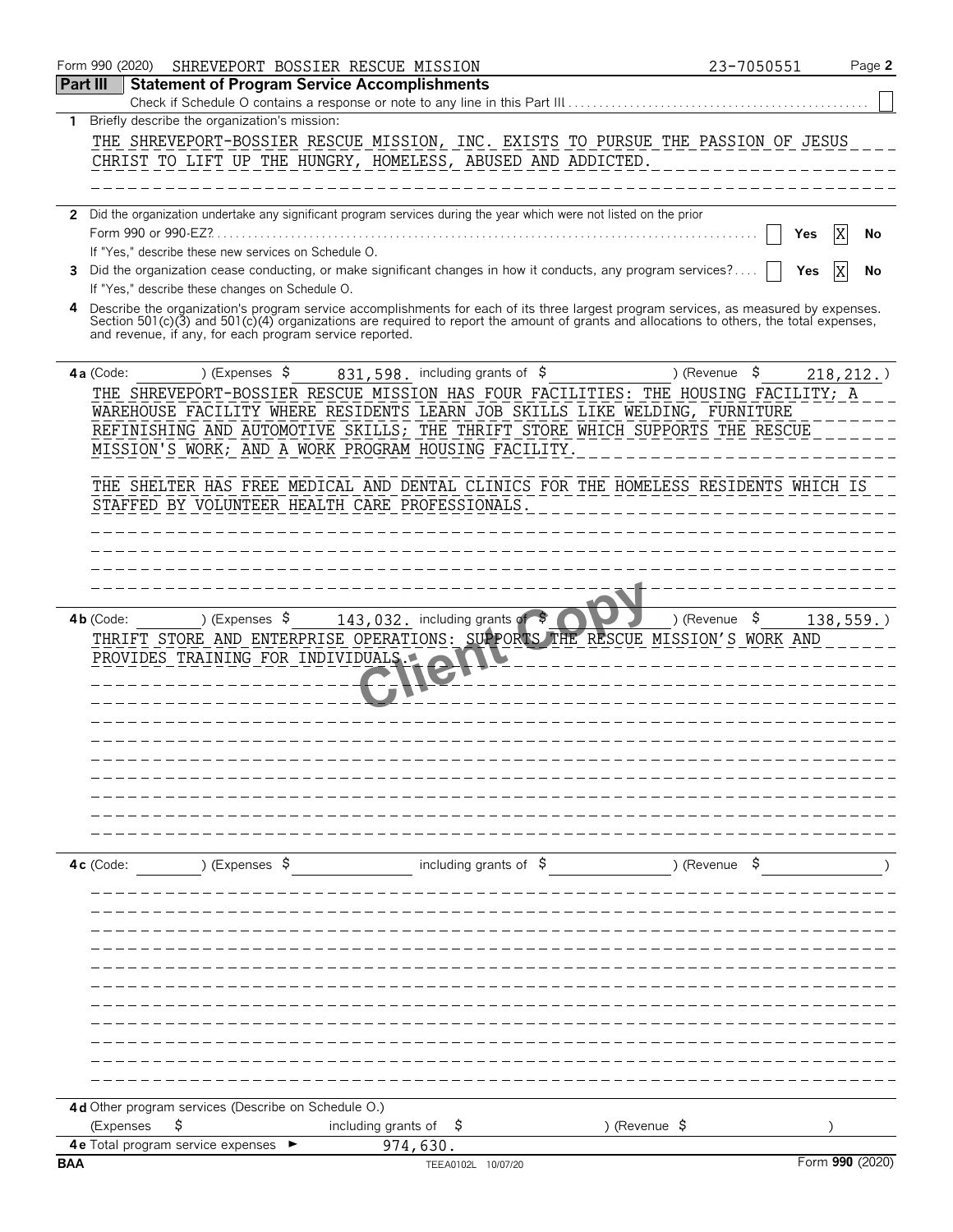Form 990 (2020) Page **3** SHREVEPORT BOSSIER RESCUE MISSION 23-7050551

| Part IV    | <b>Checklist of Required Schedules</b>                                                                                                                                                                                                                                         |                 |            |                 |
|------------|--------------------------------------------------------------------------------------------------------------------------------------------------------------------------------------------------------------------------------------------------------------------------------|-----------------|------------|-----------------|
| 1          | Is the organization described in section 501(c)(3) or $4947(a)(1)$ (other than a private foundation)? If 'Yes,' complete                                                                                                                                                       |                 | <b>Yes</b> | No.             |
|            |                                                                                                                                                                                                                                                                                | 1               | X          |                 |
| 2          | Is the organization required to complete Schedule B, Schedule of Contributors See instructions?                                                                                                                                                                                | $\overline{2}$  | X          |                 |
| 3          | Did the organization engage in direct or indirect political campaign activities on behalf of or in opposition to candidates                                                                                                                                                    | 3               |            | Χ               |
| 4          | Section 501(c)(3) organizations. Did the organization engage in lobbying activities, or have a section 501(h) election<br>in effect during the tax year? If 'Yes,' complete Schedule C, Part $\parallel \ldots \ldots \ldots \ldots \ldots \ldots \ldots \ldots \ldots \ldots$ | 4               |            | X               |
| 5          | Is the organization a section 501(c)(4), 501(c)(5), or 501(c)(6) organization that receives membership dues,<br>assessments, or similar amounts as defined in Revenue Procedure 98-19? If 'Yes,' complete Schedule C, Part III                                                 | 5               |            | X               |
| 6          | Did the organization maintain any donor advised funds or any similar funds or accounts for which donors have the right<br>to provide advice on the distribution or investment of amounts in such funds or accounts? If 'Yes,' complete Schedule D,                             | 6               |            | Χ               |
| 7          | Did the organization receive or hold a conservation easement, including easements to preserve open space, the                                                                                                                                                                  | $\overline{7}$  |            | X               |
| 8          | Did the organization maintain collections of works of art, historical treasures, or other similar assets? If 'Yes,'                                                                                                                                                            | 8               |            | Χ               |
| 9          | Did the organization report an amount in Part X, line 21, for escrow or custodial account liability, serve as a custodian<br>for amounts not listed in Part X; or provide credit counseling, debt management, credit repair, or debt negotiation                               | 9               |            | Χ               |
|            | 10 Did the organization, directly or through a related organization, hold assets in donor-restricted endowments                                                                                                                                                                | 10              |            | X               |
|            | 11 If the organization's answer to any of the following questions is 'Yes', then complete Schedule D, Parts VI, VII, VIII, IX.<br>or X as applicable.                                                                                                                          |                 |            |                 |
|            | a Did the organization report an amount for land, buildings, and equipment in Part X, line 10? If 'Yes,' complete Schedule                                                                                                                                                     | 11 a            | Χ          |                 |
|            | <b>b</b> Did the organization report an amount for investments – other securities in Part X, line 12, that is 5% or more of its total                                                                                                                                          | 11 <sub>b</sub> |            | Χ               |
|            | c Did the organization report an amount for investments - program related in Part X, line 13, that is 5% or more of its total                                                                                                                                                  | 11 c            |            | X               |
|            | d Did the organization report an amount for other assets in Part X, line 15, that is 5% or more of its total assets reported<br>in Part X, line 16? If 'Yes,' complete Schedule D, Part IX.                                                                                    | 11d             |            | Χ               |
|            | e Did the organization report an amount for other liabilities in Part X, the 25? If "Yes," complete Schedule D, Part X                                                                                                                                                         | 11e             |            | X               |
|            | f Did the organization's separate or consolidated financial statements for the tax year include a footnote that addresses<br>the organization's liability for uncertain tax positions under FIN 48 (ASC 740)? If 'Yes,' complete                                               | 11f             | X          |                 |
|            | 12a Did the organization obtain separate, independent audited financial statements for the tax year? If 'Yes,' complete<br>Schedule D, Parts XI and XII                                                                                                                        | 12a             |            | Χ               |
|            | <b>b</b> Was the organization included in consolidated, independent audited financial statements for the tax year? If 'Yes,' and<br>if the organization answered 'No' to line 12a, then completing Schedule D, Parts XI and XII is optional                                    | 12 <sub>b</sub> |            | Χ               |
|            |                                                                                                                                                                                                                                                                                | 13              |            | Χ               |
|            |                                                                                                                                                                                                                                                                                | 14a             |            | Χ               |
|            | <b>b</b> Did the organization have aggregate revenues or expenses of more than \$10,000 from grantmaking, fundraising,                                                                                                                                                         | 14b             |            | X               |
|            | 15 Did the organization report on Part IX, column (A), line 3, more than \$5,000 of grants or other assistance to or for any                                                                                                                                                   | 15              |            | X               |
| 16         | Did the organization report on Part IX, column (A), line 3, more than \$5,000 of aggregate grants or other assistance to<br>or for foreign individuals? If 'Yes,' complete Schedule F, Parts III and IV                                                                        | 16              |            | Χ               |
| 17.        | Did the organization report a total of more than \$15,000 of expenses for professional fundraising services on Part IX,                                                                                                                                                        | 17              | Χ          |                 |
| 18         | Did the organization report more than \$15,000 total of fundraising event gross income and contributions on Part VIII,                                                                                                                                                         | 18              | X          |                 |
| 19         | Did the organization report more than \$15,000 of gross income from gaming activities on Part VIII, line 9a? If 'Yes,'                                                                                                                                                         | 19              |            | Χ               |
|            |                                                                                                                                                                                                                                                                                | 20a             |            | X               |
|            | <b>b</b> If 'Yes' to line 20a, did the organization attach a copy of its audited financial statements to this return?                                                                                                                                                          | 20 <sub>b</sub> |            |                 |
| 21         | Did the organization report more than \$5,000 of grants or other assistance to any domestic organization or                                                                                                                                                                    | 21              |            | X               |
| <b>BAA</b> | TEEA0103L 10/07/20                                                                                                                                                                                                                                                             |                 |            | Form 990 (2020) |

| m 990 (2020) l | SHREVEPORT BOSSIER RESCUE MISSI |  |  |
|----------------|---------------------------------|--|--|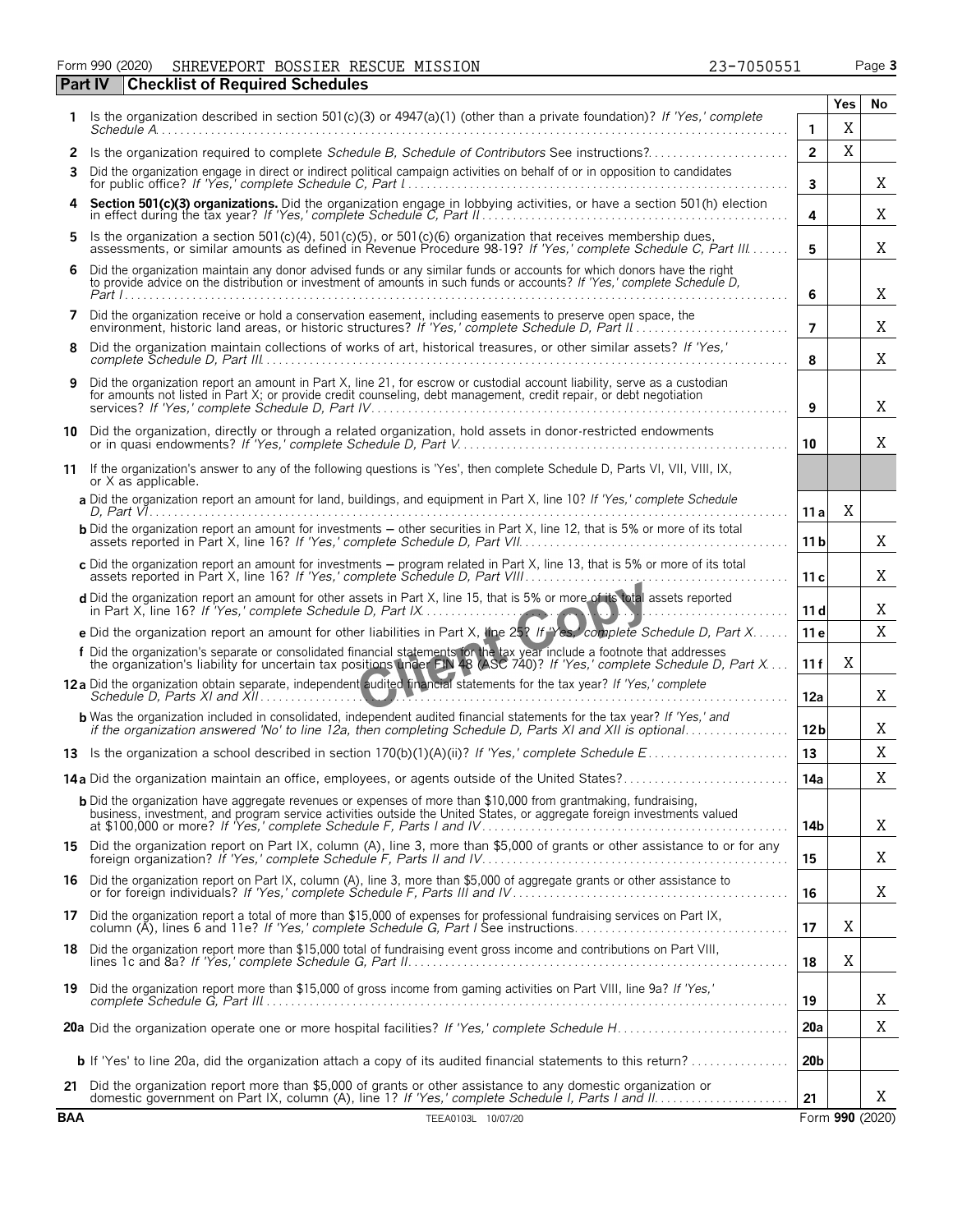Form 990 (2020) Page **4** SHREVEPORT BOSSIER RESCUE MISSION 23-7050551

|            | <b>Checklist of Required Schedules</b> (continued)<br>Part IV                                                                                                                                                                                                                                                                            |                 |            |                 |
|------------|------------------------------------------------------------------------------------------------------------------------------------------------------------------------------------------------------------------------------------------------------------------------------------------------------------------------------------------|-----------------|------------|-----------------|
|            |                                                                                                                                                                                                                                                                                                                                          |                 | <b>Yes</b> | No.             |
|            | 22 Did the organization report more than \$5,000 of grants or other assistance to or for domestic individuals on Part IX,                                                                                                                                                                                                                | 22              |            | X               |
|            | 23 Did the organization answer 'Yes' to Part VII, Section A, line 3, 4, or 5 about compensation of the organization's current<br>and former officers, directors, trustees, key employees, and highest compensated employees? If 'Yes,' complete                                                                                          | 23              |            | X               |
|            | 24 a Did the organization have a tax-exempt bond issue with an outstanding principal amount of more than \$100,000 as of<br>the last day of the year, that was issued after December 31, 2002? If 'Yes,' answer lines 24b through 24d and                                                                                                | 24a             |            | X               |
|            | <b>b</b> Did the organization invest any proceeds of tax-exempt bonds beyond a temporary period exception?                                                                                                                                                                                                                               | 24b             |            |                 |
|            | c Did the organization maintain an escrow account other than a refunding escrow at any time during the year to defease                                                                                                                                                                                                                   | 24c             |            |                 |
|            | d Did the organization act as an 'on behalf of' issuer for bonds outstanding at any time during the year?                                                                                                                                                                                                                                | 24d             |            |                 |
|            | 25 a Section 501(c)(3), 501(c)(4), and 501(c)(29) organizations. Did the organization engage in an excess benefit                                                                                                                                                                                                                        |                 |            |                 |
|            |                                                                                                                                                                                                                                                                                                                                          | 25a             |            | X               |
|            | <b>b</b> Is the organization aware that it engaged in an excess benefit transaction with a disqualified person in a prior year, and<br>that the transaction has not been reported on any of the organization's prior Forms 990 or 990-EZ? If 'Yes,' complete                                                                             | 25 <sub>b</sub> |            | X               |
|            | 26 Did the organization report any amount on Part X, line 5 or 22, for receivables from or payables to any current or former officer, director, trustee, key employee, creator or founder, substantial contributor, or 35% con                                                                                                           | 26              |            | X               |
|            | 27 Did the organization provide a grant or other assistance to any current or former officer, director, trustee, key<br>employee, creator or founder, substantial contributor or employee thereof, a grant selection committee<br>member, or to a 35% controlled entity (including an employee thereof) or family member of any of these | 27              |            | Χ               |
|            | 28 Was the organization a party to a business transaction with one of the following parties (see Schedule L, Part IV<br>instructions, for applicable filing thresholds, conditions, and exceptions):                                                                                                                                     |                 |            |                 |
|            | a A current or former officer, director, trustee, key employee, creator or founder, or substantial contributor? If                                                                                                                                                                                                                       | 28a             |            | Χ               |
|            |                                                                                                                                                                                                                                                                                                                                          | 28 <sub>b</sub> |            | X               |
|            | c A 35% controlled entity of one or more individuals and/or organizations described in lines 28a or 28b? If                                                                                                                                                                                                                              | 28c             |            | Χ               |
| 29         | Did the organization receive more than \$25,000 in non-cash contributions? If Yes,' complete Schedule M.                                                                                                                                                                                                                                 | 29              |            | $\overline{X}$  |
| 30         | Did the organization receive contributions of art, historical treasures, or other similar assets, or qualified conservation<br>contributions? If 'Yes,' complete Schedule M. <b>[47] All and Contributions?</b> If 'Yes,' complete Schedule M. <b>[47]</b>                                                                               | 30              |            | Χ               |
| 31         | Did the organization liquidate, terminate, or dissolve and cease operations? If 'Yes,' complete Schedule N, Part I                                                                                                                                                                                                                       | 31              |            | $\overline{X}$  |
|            | 32 Did the organization sell, exchange, dispose of, or transfer more than 25% of its net assets? If 'Yes,' complete                                                                                                                                                                                                                      | 32              |            | Χ               |
|            | 33 Did the organization own 100% of an entity disregarded as separate from the organization under Regulations sections                                                                                                                                                                                                                   | 33              |            | Χ               |
| 34         | Was the organization related to any tax-exempt or taxable entity? If 'Yes,' complete Schedule R, Part II, III, or IV,                                                                                                                                                                                                                    | 34              | Χ          |                 |
|            |                                                                                                                                                                                                                                                                                                                                          | 35a             |            | $\overline{X}$  |
|            | b If 'Yes' to line 35a, did the organization receive any payment from or engage in any transaction with a controlled<br>entity within the meaning of section 512(b)(13)? If 'Yes,' complete Schedule R, Part V, line 2                                                                                                                   | 35 <sub>b</sub> |            |                 |
| 36         | Section 501(c)(3) organizations. Did the organization make any transfers to an exempt non-charitable related                                                                                                                                                                                                                             | 36              |            | X               |
| 37         | Did the organization conduct more than 5% of its activities through an entity that is not a related organization and that is                                                                                                                                                                                                             | 37              |            | X               |
| 38         | Did the organization complete Schedule O and provide explanations in Schedule O for Part VI, lines 11b and 19?                                                                                                                                                                                                                           | 38              | X          |                 |
|            | <b>Part V Statements Regarding Other IRS Filings and Tax Compliance</b>                                                                                                                                                                                                                                                                  |                 |            |                 |
|            |                                                                                                                                                                                                                                                                                                                                          |                 |            |                 |
|            |                                                                                                                                                                                                                                                                                                                                          |                 | Yes.       | No              |
|            | U<br><b>b</b> Enter the number of Forms W-2G included in line 1a. Enter -0- if not applicable<br>1 <sub>b</sub><br>0                                                                                                                                                                                                                     |                 |            |                 |
|            |                                                                                                                                                                                                                                                                                                                                          |                 |            |                 |
|            |                                                                                                                                                                                                                                                                                                                                          | 1 с             |            |                 |
| <b>BAA</b> | TEEA0104L 10/07/20                                                                                                                                                                                                                                                                                                                       |                 |            | Form 990 (2020) |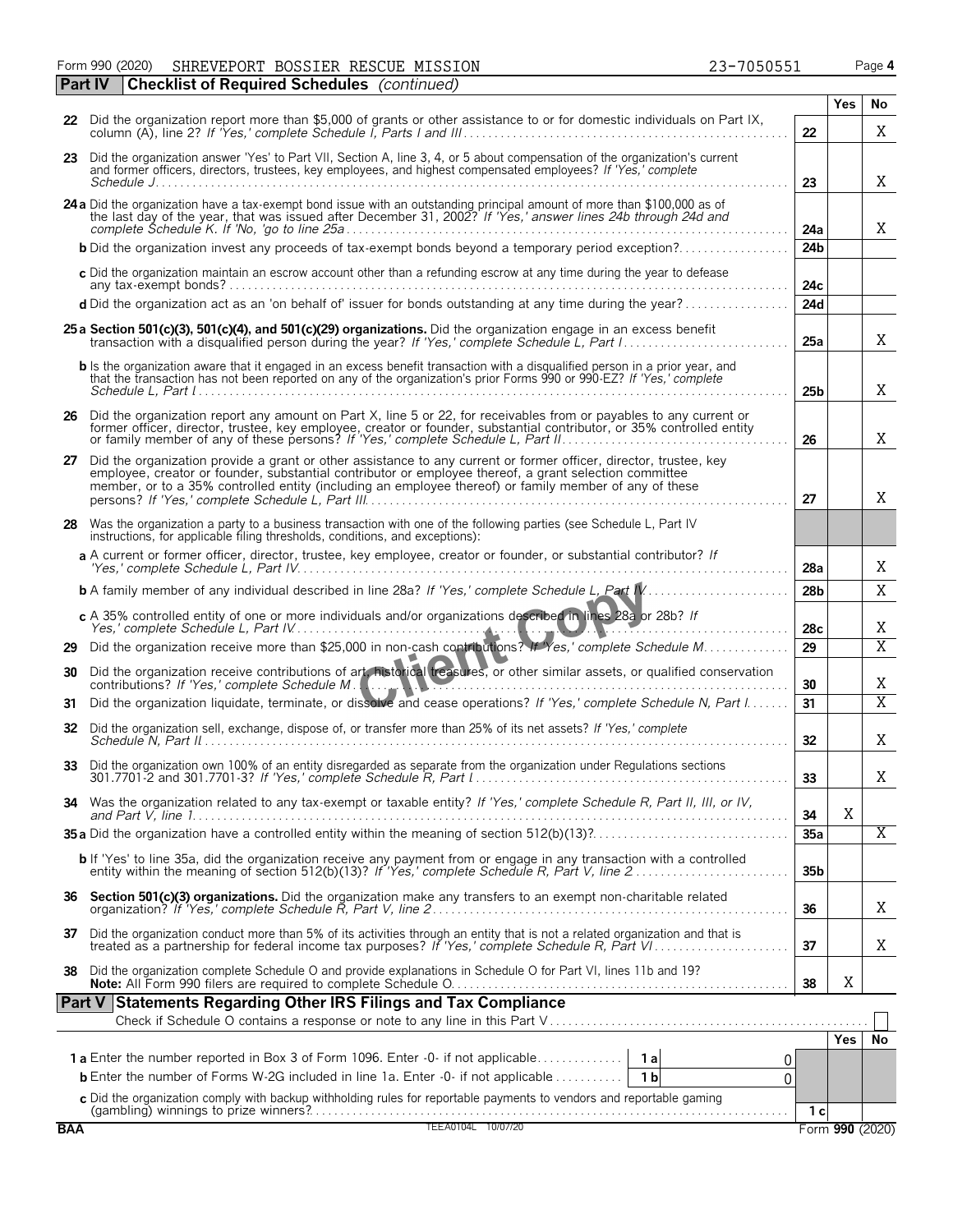|               | Form 990 (2020)<br>SHREVEPORT BOSSIER RESCUE MISSION<br>23-7050551                                                                                                                                                                                |                |     | Page 5                  |
|---------------|---------------------------------------------------------------------------------------------------------------------------------------------------------------------------------------------------------------------------------------------------|----------------|-----|-------------------------|
| <b>Part V</b> | Statements Regarding Other IRS Filings and Tax Compliance (continued)                                                                                                                                                                             |                |     |                         |
|               |                                                                                                                                                                                                                                                   |                | Yes | No.                     |
|               | 2a Enter the number of employees reported on Form W-3, Transmittal of Wage and Tax State-                                                                                                                                                         |                |     |                         |
|               | ments, filed for the calendar year ending with or within the year covered by this return<br>2a<br>38                                                                                                                                              |                |     |                         |
|               | <b>b</b> If at least one is reported on line 2a, did the organization file all required federal employment tax returns?                                                                                                                           | 2 <sub>b</sub> | X   |                         |
|               | Note: If the sum of lines 1a and 2a is greater than 250, you may be required to e-file (see instructions)                                                                                                                                         |                |     |                         |
|               | 3a Did the organization have unrelated business gross income of \$1,000 or more during the year?                                                                                                                                                  | Зa             |     | $\overline{\mathrm{X}}$ |
|               |                                                                                                                                                                                                                                                   | 3 <sub>b</sub> |     |                         |
|               | 4 a At any time during the calendar year, did the organization have an interest in, or a signature or other authority over, a<br>financial account in a foreign country (such as a bank account, securities account, or other financial account)? | 4 a            |     | Χ                       |
|               | <b>b</b> If 'Yes,' enter the name of the foreign country                                                                                                                                                                                          |                |     |                         |
|               | See instructions for filing requirements for FinCEN Form 114, Report of Foreign Bank and Financial Accounts (FBAR).                                                                                                                               |                |     |                         |
|               | <b>5a</b> Was the organization a party to a prohibited tax shelter transaction at any time during the tax year?                                                                                                                                   | 5a             |     | X                       |
|               | <b>b</b> Did any taxable party notify the organization that it was or is a party to a prohibited tax shelter transaction?                                                                                                                         | 5 <sub>b</sub> |     | Χ                       |
|               |                                                                                                                                                                                                                                                   | 5с             |     |                         |
|               | 6 a Does the organization have annual gross receipts that are normally greater than \$100,000, and did the organization solicit any contributions that were not tax deductible as charitable contributions?                                       | 6a             |     | Χ                       |
|               | b If 'Yes,' did the organization include with every solicitation an express statement that such contributions or gifts were                                                                                                                       | 6b             |     |                         |
|               | 7 Organizations that may receive deductible contributions under section 170(c).                                                                                                                                                                   |                |     |                         |
|               | a Did the organization receive a payment in excess of \$75 made partly as a contribution and partly for goods and                                                                                                                                 | <b>7a</b>      |     | X                       |
|               |                                                                                                                                                                                                                                                   | 7 <sub>b</sub> |     |                         |
|               | c Did the organization sell, exchange, or otherwise dispose of tangible personal property for which it was required to file                                                                                                                       |                |     |                         |
|               |                                                                                                                                                                                                                                                   | 7 с            |     | X                       |
|               |                                                                                                                                                                                                                                                   |                |     |                         |
|               | e Did the organization receive any funds, directly or indirectly, to pay premiums on a personal benefit contract?                                                                                                                                 | 7e             |     | $\overline{X}$          |
|               | f Did the organization, during the year, pay premiums, directly or indirectly, on a personal benefit contract?                                                                                                                                    | 7f             |     | Χ                       |
|               | q If the organization received a contribution of qualified intellectual property, did the organization file Form 8899                                                                                                                             | 7 g            |     |                         |
|               | h If the organization received a contribution of cars, boats, airplanes, on other vehicles, did the organization file a                                                                                                                           | 7 h            |     |                         |
|               | 8 Sponsoring organizations maintaining donor advised funds. Did a donor advised fund maintained by the sponsoring                                                                                                                                 |                |     |                         |
|               |                                                                                                                                                                                                                                                   | 8              |     |                         |
| 9             | Sponsoring organizations maintaining donor advised funds.                                                                                                                                                                                         |                |     |                         |
|               |                                                                                                                                                                                                                                                   | 9 a            |     |                         |
|               | <b>b</b> Did the sponsoring organization make a distribution to a donor, donor advisor, or related person?                                                                                                                                        | 9 <sub>b</sub> |     |                         |
|               | 10 Section 501(c)(7) organizations. Enter:                                                                                                                                                                                                        |                |     |                         |
|               | a Initiation fees and capital contributions included on Part VIII, line 12<br>10a                                                                                                                                                                 |                |     |                         |
|               | <b>b</b> Gross receipts, included on Form 990, Part VIII, line 12, for public use of club facilities<br>10 <sub>b</sub>                                                                                                                           |                |     |                         |
|               | 11 Section 501(c)(12) organizations. Enter:                                                                                                                                                                                                       |                |     |                         |
|               | 11a                                                                                                                                                                                                                                               |                |     |                         |
|               | <b>b</b> Gross income from other sources (Do not net amounts due or paid to other sources<br>11 b                                                                                                                                                 |                |     |                         |
|               | 12a Section 4947(a)(1) non-exempt charitable trusts. Is the organization filing Form 990 in lieu of Form 1041?                                                                                                                                    | 12a            |     |                         |
|               | 12 <sub>b</sub><br><b>b</b> If 'Yes,' enter the amount of tax-exempt interest received or accrued during the year                                                                                                                                 |                |     |                         |
|               | 13 Section 501(c)(29) qualified nonprofit health insurance issuers.                                                                                                                                                                               |                |     |                         |
|               |                                                                                                                                                                                                                                                   | 13a            |     |                         |
|               | <b>Note:</b> See the instructions for additional information the organization must report on Schedule O.                                                                                                                                          |                |     |                         |
|               | <b>b</b> Enter the amount of reserves the organization is required to maintain by the states in<br>13 <sub>b</sub>                                                                                                                                |                |     |                         |
|               | 13c                                                                                                                                                                                                                                               |                |     |                         |
|               |                                                                                                                                                                                                                                                   | 14 a           |     | $\overline{X}$          |
|               | b If 'Yes,' has it filed a Form 720 to report these payments? If 'No,' provide an explanation on Schedule O                                                                                                                                       | 14 b           |     |                         |
|               | 15 Is the organization subject to the section 4960 tax on payment(s) of more than \$1,000,000 in remuneration or                                                                                                                                  |                |     |                         |
|               |                                                                                                                                                                                                                                                   | 15             |     | X                       |
|               | If 'Yes,' see instructions and file Form 4720, Schedule N.                                                                                                                                                                                        |                |     |                         |
|               | 16 Is the organization an educational institution subject to the section 4968 excise tax on net investment income?                                                                                                                                | 16             |     | X                       |
| <b>BAA</b>    | If 'Yes,' complete Form 4720, Schedule O.                                                                                                                                                                                                         |                |     |                         |
|               | TEEA0105L 10/07/20                                                                                                                                                                                                                                |                |     | Form 990 (2020)         |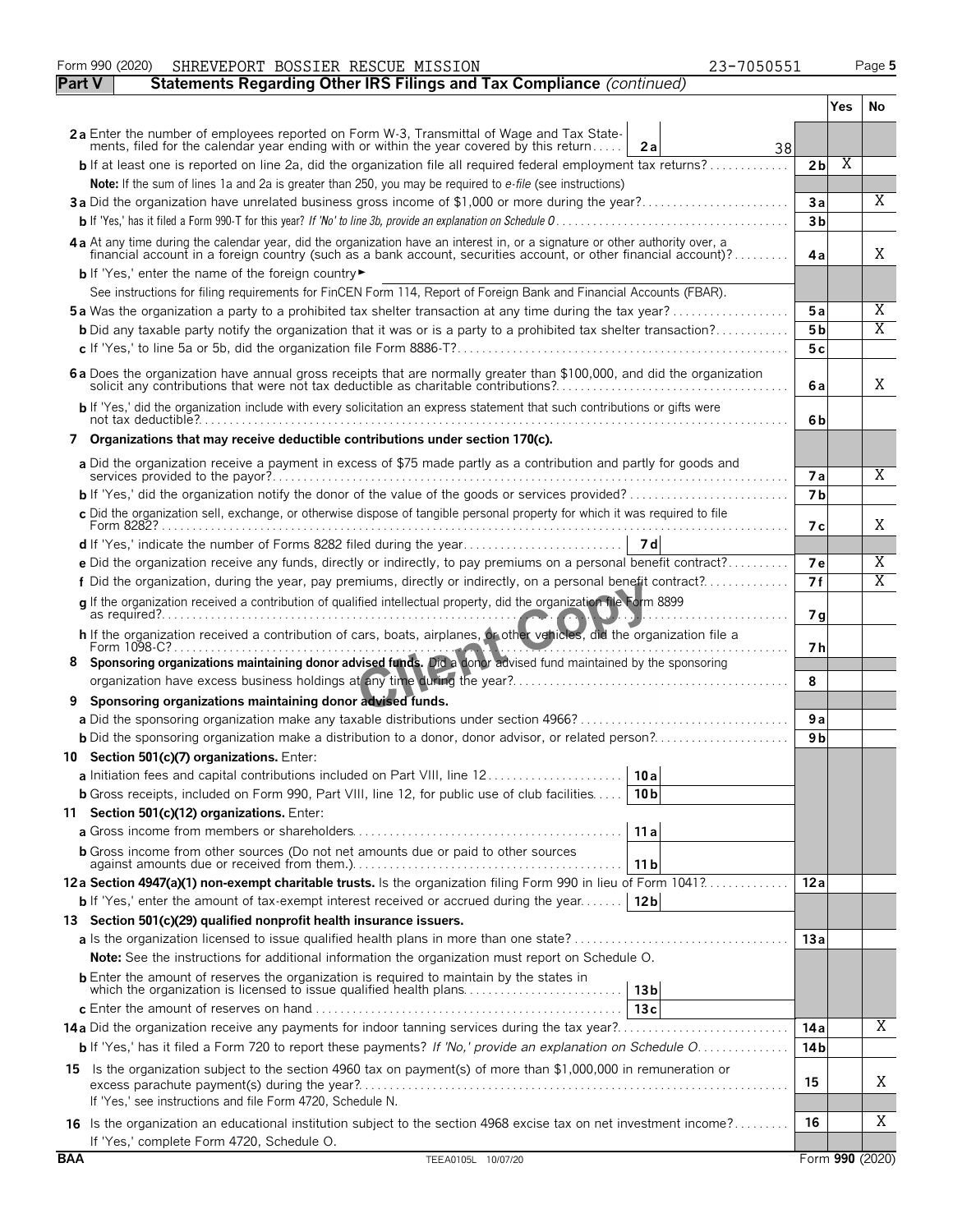|     | <b>Part VI</b> | Governance, Management, and Disclosure For each 'Yes' response to lines 2 through 7b below, and for                                                                                                                                      |                 |                     |                |
|-----|----------------|------------------------------------------------------------------------------------------------------------------------------------------------------------------------------------------------------------------------------------------|-----------------|---------------------|----------------|
|     |                | a 'No' response to line 8a, 8b, or 10b below, describe the circumstances, processes, or changes on<br>Schedule O. See instructions.                                                                                                      |                 |                     |                |
|     |                |                                                                                                                                                                                                                                          |                 |                     | X              |
|     |                | <b>Section A. Governing Body and Management</b>                                                                                                                                                                                          |                 |                     |                |
|     |                |                                                                                                                                                                                                                                          |                 | <b>Yes</b>          | No             |
|     |                | <b>1a</b> Enter the number of voting members of the governing body at the end of the tax year<br>1 a<br>11<br>If there are material differences in voting rights among members                                                           |                 |                     |                |
|     |                | of the governing body, or if the governing body delegated broad authority to an executive committee or similar committee, explain on Schedule O.                                                                                         |                 |                     |                |
|     |                | <b>b</b> Enter the number of voting members included on line 1a, above, who are independent   1b<br>10                                                                                                                                   |                 |                     |                |
|     |                | 2 Did any officer, director, trustee, or key employee have a family relationship or a business relationship with any other                                                                                                               |                 |                     |                |
|     |                |                                                                                                                                                                                                                                          | $\overline{2}$  |                     | Χ              |
| 3   |                | Did the organization delegate control over management duties customarily performed by or under the direct supervision                                                                                                                    |                 |                     |                |
|     |                | of officers, directors, trustees, or key employees to a management company or other person?<br>Did the organization make any significant changes to its governing documents                                                              | 3               |                     | X              |
|     |                |                                                                                                                                                                                                                                          | 4               |                     | Χ              |
|     |                | Did the organization become aware during the year of a significant diversion of the organization's assets?                                                                                                                               | 5               |                     | $\overline{X}$ |
|     |                |                                                                                                                                                                                                                                          | 6               |                     | $\overline{X}$ |
|     |                | 7a Did the organization have members, stockholders, or other persons who had the power to elect or appoint one or more                                                                                                                   | 7а              |                     | X              |
|     |                | <b>b</b> Are any governance decisions of the organization reserved to (or subject to approval by) members,                                                                                                                               |                 |                     |                |
|     |                |                                                                                                                                                                                                                                          | 7 <sub>b</sub>  |                     | X              |
| 8   |                | Did the organization contemporaneously document the meetings held or written actions undertaken during the year by<br>the following:                                                                                                     |                 |                     |                |
|     |                |                                                                                                                                                                                                                                          | 8 a             | X<br>$\overline{X}$ |                |
|     |                | 9 Is there any officer, director, trustee, or key employee listed in Part VII, Section A, who cannot be reached at the                                                                                                                   | 8 <sub>b</sub>  |                     |                |
|     |                | organization's mailing address? If 'Yes,' provide the names and addresses on Schedule Q                                                                                                                                                  | 9               |                     | X              |
|     |                | <b>Section B. Policies</b> (This Section B requests information about policies not required by the Internal Revenue Code.)                                                                                                               |                 |                     |                |
|     |                |                                                                                                                                                                                                                                          |                 | <b>Yes</b>          | No             |
|     |                | b If 'Yes,' did the organization have written policies and procedures governing the activities of such chapters, affiliates, and branches to ensure their                                                                                | 10a             |                     | Χ              |
|     |                | operations are consistent with the organization's exempt purposes?                                                                                                                                                                       | 10 <sub>b</sub> |                     |                |
|     |                |                                                                                                                                                                                                                                          | 11a             | $\overline{X}$      |                |
|     |                | <b>b</b> Describe in Schedule O the process, if any, used by the organization to review this Form 990. SEE SCHEDULE O                                                                                                                    |                 |                     |                |
|     |                |                                                                                                                                                                                                                                          | 12a             | X                   |                |
|     |                | <b>b</b> Were officers, directors, or trustees, and key employees required to disclose annually interests that could give rise<br>to conflicts? $\dots$                                                                                  | 12 <sub>b</sub> | X                   |                |
|     |                | c Did the organization regularly and consistently monitor and enforce compliance with the policy? If 'Yes,' describe in                                                                                                                  | 12c             | X                   |                |
| 13  |                |                                                                                                                                                                                                                                          | 13              | $\overline{X}$      |                |
| 14  |                |                                                                                                                                                                                                                                          | 14              | $\overline{X}$      |                |
| 15. |                | Did the process for determining compensation of the following persons include a review and approval by independent<br>persons, comparability data, and contemporaneous substantiation of the deliberation and decision?                  |                 |                     |                |
|     |                |                                                                                                                                                                                                                                          | 15a             | X                   |                |
|     |                | If 'Yes' to line 15a or 15b, describe the process in Schedule O (see instructions).                                                                                                                                                      | 15 <sub>b</sub> | $\overline{X}$      |                |
|     |                | <b>16a</b> Did the organization invest in, contribute assets to, or participate in a joint venture or similar arrangement with a                                                                                                         |                 |                     |                |
|     |                |                                                                                                                                                                                                                                          | 16 a            |                     | X              |
|     |                | <b>b</b> If 'Yes,' did the organization follow a written policy or procedure requiring the organization to evaluate its<br>participation in joint venture arrangements under applicable federal tax law, and take steps to safeguard the |                 |                     |                |
|     |                | <b>Section C. Disclosure</b>                                                                                                                                                                                                             | 16 b            |                     |                |
| 17  |                | List the states with which a copy of this Form 990 is required to be filed ►<br>NONE                                                                                                                                                     |                 |                     |                |
| 18  |                | Section 6104 requires an organization to make its Forms 1023 (1024 or 1024-A, if applicable), 990, and 990-T (Section 501(c)(3)s only)                                                                                                   |                 |                     |                |
|     | X              | available for public inspection. Indicate how you made these available. Check all that apply.<br>Another's website<br>$\mathbf X$<br>Other (explain on Schedule O) SEE SCH. O<br>Own website<br>Upon request                             |                 |                     |                |
| 19  |                | Describe on Schedule O whether (and if so, how) the organization made its governing documents, conflict of interest policy, and financial statements available to<br>the public during the tax year.<br>SEE SCHEDULE O                   |                 |                     |                |
| 20  |                | State the name, address, and telephone number of the person who possesses the organization's books and records ►                                                                                                                         |                 |                     |                |
|     |                | MANAGEMENT 901 MCNEIL STREET SHREVEPORT LA 71101 318-227-2868                                                                                                                                                                            |                 |                     |                |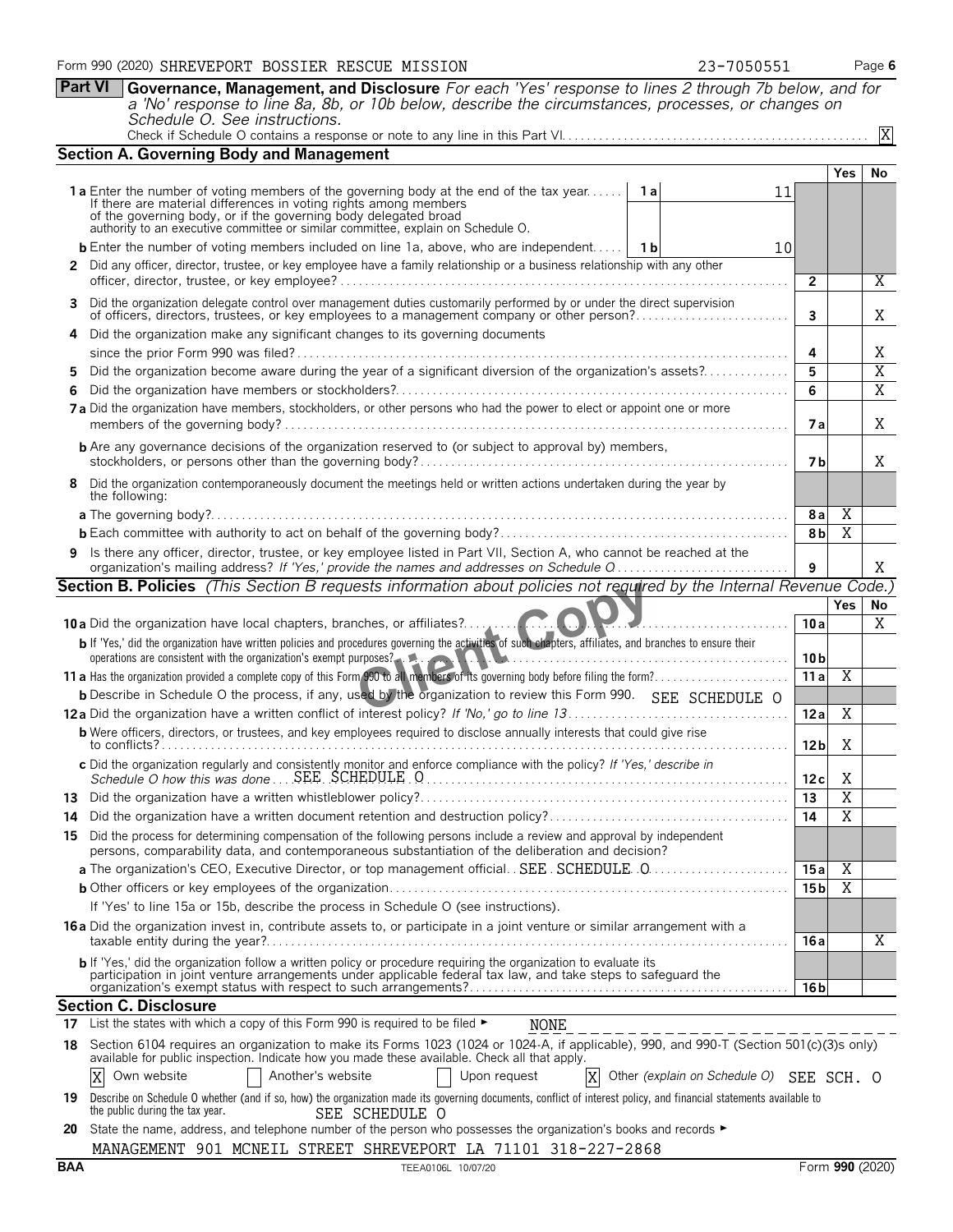| Form 990 (2020) SHREVEPORT BOSSIER RESCUE MISSION                                                                                                                     | 23-7050551 | Page 7 |
|-----------------------------------------------------------------------------------------------------------------------------------------------------------------------|------------|--------|
| Part VII   Compensation of Officers, Directors, Trustees, Key Employees, Highest Compensated Employees, and<br><b>Independent Contractors</b>                         |            |        |
|                                                                                                                                                                       |            |        |
| Section A. Officers, Directors, Trustees, Key Employees, and Highest Compensated Employees                                                                            |            |        |
| <b>1 a</b> Complete this table for all persons required to be listed. Report compensation for the calendar year ending with or within the<br>organization's tax year. |            |        |

? List all of the organization's **current** officers, directors, trustees (whether individuals or organizations), regardless of amount of compensation. Enter -0- in columns (D), (E), and (F) if no compensation was paid.

? List all of the organization's **current** key employees, if any. See instructions for definition of 'key employee.'

? List the organization's five **current** highest compensated employees (other than an officer, director, trustee, or key employee) who received reportable compensation (Box 5 of Form W-2 and/or Box 7 of Form 1099-MISC) of more than \$100,000 from the organization and any related organizations.

? List all of the organization's **former** officers, key employees, and highest compensated employees who received more than \$100,000 of reportable compensation from the organization and any related organizations.

? List all of the organization's **former directors or trustees** that received, in the capacity as a former director or trustee of the

organization, more than \$10,000 of reportable compensation from the organization and any related organizations.

See instructions for the order in which to list the persons above.

Check this box if neither the organization nor any related organization compensated any current officer, director, or trustee.

|                               |                                                                                             |                                     |                       | (C)     |                   |                                                                                        |                                                            |                                          |                                                                       |
|-------------------------------|---------------------------------------------------------------------------------------------|-------------------------------------|-----------------------|---------|-------------------|----------------------------------------------------------------------------------------|------------------------------------------------------------|------------------------------------------|-----------------------------------------------------------------------|
| (A)<br>Name and title         | (B)<br>Average<br>hours<br>per                                                              |                                     |                       |         | director/trustee) | Position (do not check more<br>than one box, unless person<br>is both an officer and a | (D)<br>Reportable<br>compensation from<br>the organization | (E)<br>Reportable<br>compensation from   | (F)<br>Estimated amount<br>of other                                   |
|                               | week<br>(list any<br>hours for<br>related<br>organiza-<br>tions<br>below<br>dotted<br>line) | ndividual<br>direct<br>Σ<br>trustee | Institutional trustee | Officer | Key employee      | Former<br>Highest compensated<br>employee                                              | (W-2/1099-MISC)                                            | related organizations<br>(W-2/1099-MISC) | compensation from<br>the organization<br>and related<br>organizations |
| (1) LARRY OTWELL              | 40                                                                                          |                                     |                       |         |                   |                                                                                        |                                                            |                                          |                                                                       |
| EXECUTIVE DIR.                | $\Omega$                                                                                    |                                     |                       | X       |                   |                                                                                        | 73,435                                                     | 0                                        | $\boldsymbol{0}$ .                                                    |
| (2) BEN BETHARD               | 0.5                                                                                         |                                     |                       |         |                   |                                                                                        |                                                            |                                          |                                                                       |
| VICE CHAIRMAN                 | 0                                                                                           | X                                   |                       | Χ       |                   |                                                                                        | $\Omega$                                                   | $\mathbf 0$ .                            | $\boldsymbol{0}$ .                                                    |
| (3) MARCUS BRIGGS             | 0.5                                                                                         |                                     |                       |         |                   |                                                                                        |                                                            |                                          |                                                                       |
| PAST CHAIRMAN                 | $0\degree$                                                                                  | Χ                                   |                       |         |                   |                                                                                        | $\Omega$                                                   | $\Omega$                                 | $0_{.}$                                                               |
| (4) SARAH CAUSEY              | 0.5                                                                                         |                                     |                       |         |                   |                                                                                        |                                                            |                                          |                                                                       |
| <b>DIRECTOR</b>               | $\overline{0}$                                                                              | X                                   |                       |         |                   |                                                                                        | 0                                                          | 0                                        | 0.                                                                    |
| (5) MEGAN CHAVEZ              | 0.5                                                                                         |                                     |                       |         |                   |                                                                                        |                                                            |                                          |                                                                       |
| <b>DIRECTOR</b>               | 0                                                                                           | X                                   |                       |         |                   |                                                                                        | 0                                                          | 0                                        | $0_{.}$                                                               |
| (6) MEKISHA CREAL             | 0.5                                                                                         |                                     |                       |         |                   |                                                                                        |                                                            |                                          |                                                                       |
| <b>DIRECTOR</b>               | $\Omega$                                                                                    | X                                   |                       |         |                   |                                                                                        | $\mathbf 0$                                                | 0                                        | $0$ .                                                                 |
| (7) DAN GORDON                | 0.5                                                                                         |                                     |                       |         |                   |                                                                                        |                                                            |                                          |                                                                       |
| CHAIRMAN                      | $\Omega$                                                                                    | Χ                                   |                       | X       |                   |                                                                                        | $\Omega$                                                   | $\Omega$                                 | $\boldsymbol{0}$ .                                                    |
| (8) JEFF LYONS                | 0.5                                                                                         |                                     |                       |         |                   |                                                                                        |                                                            |                                          |                                                                       |
| CHAIRMAN<br>(9) CHRIS SIMMONS | 0<br>0.5                                                                                    | X                                   |                       |         |                   |                                                                                        | 0                                                          | 0                                        | 0.                                                                    |
| SECRETARY/TREAS               | 0                                                                                           | X                                   |                       | X       |                   |                                                                                        | 0                                                          | 0                                        | $0_{.}$                                                               |
| TYLER SPECKMAN<br>(10)        | 0.5                                                                                         |                                     |                       |         |                   |                                                                                        |                                                            |                                          |                                                                       |
| <b>DIRECTOR</b>               | 0                                                                                           | X                                   |                       |         |                   |                                                                                        | $\mathbf 0$                                                | $\mathbf 0$ .                            | $0$ .                                                                 |
| CHRIS WILCUTT<br>(11)         | 0.5                                                                                         |                                     |                       |         |                   |                                                                                        |                                                            |                                          |                                                                       |
| <b>DIRECTOR</b>               | $\pmb{0}$                                                                                   | Χ                                   |                       |         |                   |                                                                                        | $\boldsymbol{0}$                                           | $\mathbf 0$                              | $\boldsymbol{0}$ .                                                    |
| (12)                          |                                                                                             |                                     |                       |         |                   |                                                                                        |                                                            |                                          |                                                                       |
|                               |                                                                                             |                                     |                       |         |                   |                                                                                        |                                                            |                                          |                                                                       |
| (13)                          |                                                                                             |                                     |                       |         |                   |                                                                                        |                                                            |                                          |                                                                       |
|                               |                                                                                             |                                     |                       |         |                   |                                                                                        |                                                            |                                          |                                                                       |
| (14)                          |                                                                                             |                                     |                       |         |                   |                                                                                        |                                                            |                                          |                                                                       |
| <b>BAA</b>                    | TEEA0107L 10/07/20                                                                          |                                     |                       |         |                   |                                                                                        |                                                            |                                          | Form 990 (2020)                                                       |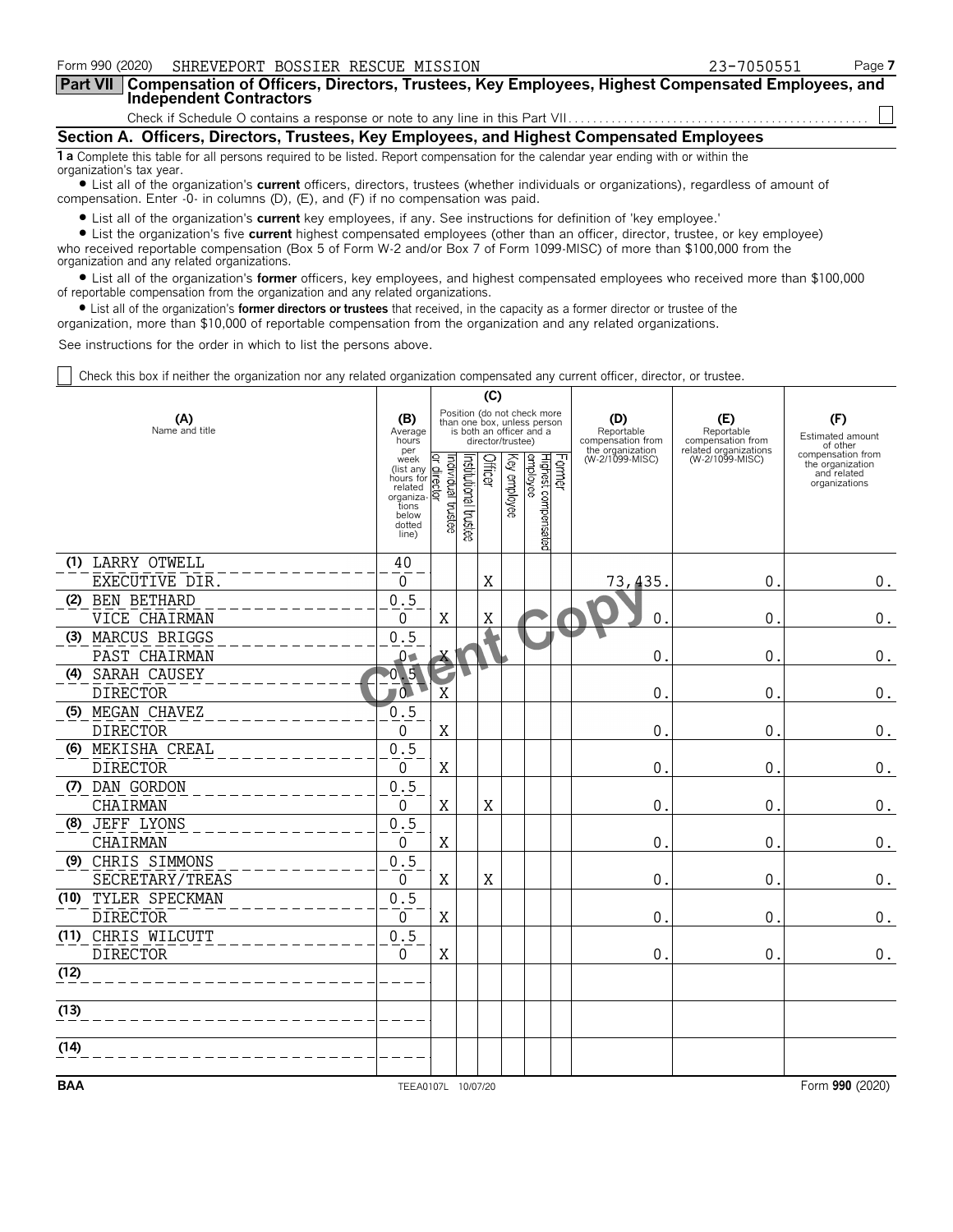#### Form 990 (2020) Page **8** SHREVEPORT BOSSIER RESCUE MISSION 23-7050551

| 23-7050551 |  |  |
|------------|--|--|

| Part VII Section A. Officers, Directors, Trustees, Key Employees, and Highest Compensated Employees (continued)                                                                                                                                              |                                                          |                                    |                       |                         |                                                                                                             |        |                                        |                                          |                                                                                   |
|--------------------------------------------------------------------------------------------------------------------------------------------------------------------------------------------------------------------------------------------------------------|----------------------------------------------------------|------------------------------------|-----------------------|-------------------------|-------------------------------------------------------------------------------------------------------------|--------|----------------------------------------|------------------------------------------|-----------------------------------------------------------------------------------|
|                                                                                                                                                                                                                                                              | (B)                                                      |                                    |                       | (C)                     |                                                                                                             |        |                                        |                                          |                                                                                   |
| (A)<br>Name and title                                                                                                                                                                                                                                        | Average<br>hours<br>per                                  |                                    |                       |                         | Position<br>(do not check more than one<br>box, unless person is both an<br>officer and a director/trustee) |        | (D)<br>Reportable<br>compensation from | (E)<br>Reportable<br>compensation from   | (F)<br>Estimated amount                                                           |
|                                                                                                                                                                                                                                                              | week<br>(list any<br>hours<br>for<br>related<br>organiza | ্<br>ndividual trustee<br>director |                       | Officer<br>Key employee |                                                                                                             | Former | the organization<br>(W-2/1099-MISC)    | related organizations<br>(W-2/1099-MISC) | of other<br>compensation from<br>the organization<br>and related<br>organizations |
|                                                                                                                                                                                                                                                              | - tions<br>below<br>dotted<br>line)                      |                                    | Institutional trustee |                         | Highest compensated<br>employee                                                                             |        |                                        |                                          |                                                                                   |
| (15)                                                                                                                                                                                                                                                         |                                                          |                                    |                       |                         |                                                                                                             |        |                                        |                                          |                                                                                   |
| (16)                                                                                                                                                                                                                                                         |                                                          |                                    |                       |                         |                                                                                                             |        |                                        |                                          |                                                                                   |
| (17)                                                                                                                                                                                                                                                         |                                                          |                                    |                       |                         |                                                                                                             |        |                                        |                                          |                                                                                   |
| (18)                                                                                                                                                                                                                                                         |                                                          |                                    |                       |                         |                                                                                                             |        |                                        |                                          |                                                                                   |
| (19)                                                                                                                                                                                                                                                         |                                                          |                                    |                       |                         |                                                                                                             |        |                                        |                                          |                                                                                   |
| (20)                                                                                                                                                                                                                                                         |                                                          |                                    |                       |                         |                                                                                                             |        |                                        |                                          |                                                                                   |
| (21)                                                                                                                                                                                                                                                         |                                                          |                                    |                       |                         |                                                                                                             |        |                                        |                                          |                                                                                   |
| (22)                                                                                                                                                                                                                                                         |                                                          |                                    |                       |                         |                                                                                                             |        |                                        |                                          |                                                                                   |
| (23)                                                                                                                                                                                                                                                         |                                                          |                                    |                       |                         |                                                                                                             |        |                                        |                                          |                                                                                   |
| (24)                                                                                                                                                                                                                                                         |                                                          |                                    |                       |                         |                                                                                                             |        |                                        |                                          |                                                                                   |
| (25)                                                                                                                                                                                                                                                         |                                                          |                                    |                       |                         |                                                                                                             |        |                                        |                                          |                                                                                   |
|                                                                                                                                                                                                                                                              |                                                          |                                    |                       |                         |                                                                                                             |        | 73,435.                                | $0$ .                                    | $0$ .                                                                             |
|                                                                                                                                                                                                                                                              |                                                          |                                    |                       |                         |                                                                                                             |        | 0.<br>73,435.                          | 0.<br>$\overline{0}$ .                   | $\mathbf 0$ .<br>$0$ .                                                            |
| 2 Total number of individuals (including but not limited to those listed above) who received more than \$100,000 of reportable compensation                                                                                                                  |                                                          |                                    |                       |                         |                                                                                                             |        |                                        |                                          |                                                                                   |
| from the organization $\blacktriangleright$<br>- 0                                                                                                                                                                                                           |                                                          |                                    |                       |                         |                                                                                                             |        |                                        |                                          |                                                                                   |
| 3                                                                                                                                                                                                                                                            |                                                          |                                    |                       |                         |                                                                                                             |        |                                        |                                          | Yes<br>No                                                                         |
| Did the organization list any former officer, director, trustee, key employee, or highest compensated employee                                                                                                                                               |                                                          |                                    |                       |                         |                                                                                                             |        |                                        |                                          | $\mathbf{3}$<br>X                                                                 |
| For any individual listed on line 1a, is the sum of reportable compensation and other compensation from<br>4<br>the organization and related organizations greater than \$150,000? If 'Yes,' complete Schedule J for                                         |                                                          |                                    |                       |                         |                                                                                                             |        |                                        |                                          | 4<br>X                                                                            |
| Did any person listed on line 1a receive or accrue compensation from any unrelated organization or individual<br>5.                                                                                                                                          |                                                          |                                    |                       |                         |                                                                                                             |        |                                        |                                          | 5<br>X                                                                            |
| <b>Section B. Independent Contractors</b>                                                                                                                                                                                                                    |                                                          |                                    |                       |                         |                                                                                                             |        |                                        |                                          |                                                                                   |
| Complete this table for your five highest compensated independent contractors that received more than \$100,000 of<br>1.<br>compensation from the organization. Report compensation for the calendar year ending with or within the organization's tax year. |                                                          |                                    |                       |                         |                                                                                                             |        |                                        |                                          |                                                                                   |
| (A)<br>Name and business address                                                                                                                                                                                                                             |                                                          |                                    |                       |                         |                                                                                                             |        | (B)<br>Description of services         |                                          | (C)<br>Compensation                                                               |
| BREWER DIRECT, INC. 507 S. MYRTLE AVE. MONROVIA, CA 91016                                                                                                                                                                                                    |                                                          |                                    |                       |                         |                                                                                                             |        | FUNDRAISING                            |                                          | 236,578.                                                                          |
|                                                                                                                                                                                                                                                              |                                                          |                                    |                       |                         |                                                                                                             |        |                                        |                                          |                                                                                   |
|                                                                                                                                                                                                                                                              |                                                          |                                    |                       |                         |                                                                                                             |        |                                        |                                          |                                                                                   |
| 2 Total number of independent contractors (including but not limited to those listed above) who received more than<br>\$100,000 of compensation from the organization ► 1                                                                                    |                                                          |                                    |                       |                         |                                                                                                             |        |                                        |                                          |                                                                                   |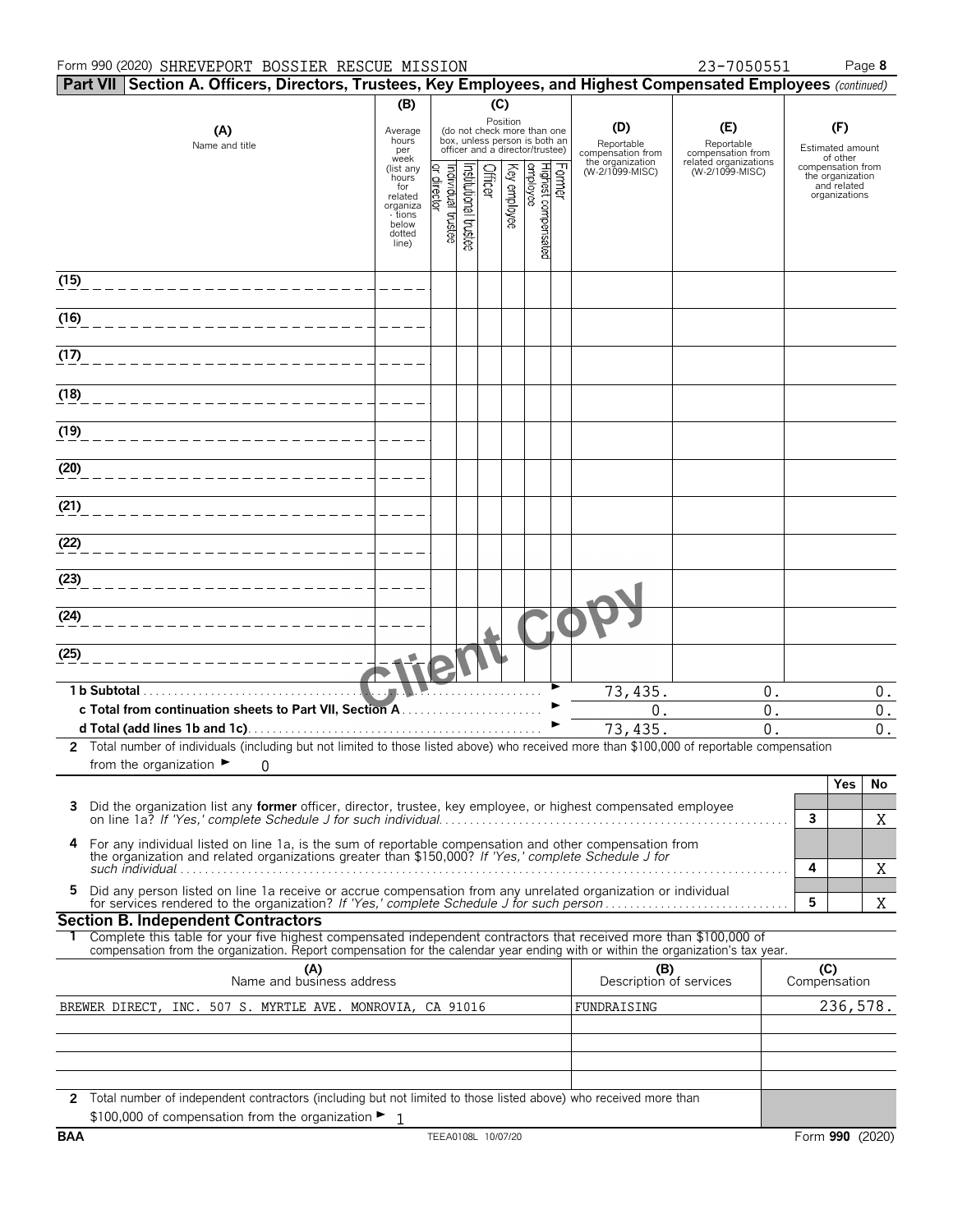#### Form 990 (2020) Page **9** SHREVEPORT BOSSIER RESCUE MISSION 23-7050551

# **Part VIII Statement of Revenue**

|                                                           |        |                                                                                                                                                                                                                                                                                                                             |                       | (A)<br>Total revenue | (B)<br>Related or<br>exempt<br>function<br>revenue | (C)<br>Unrelated<br>business<br>revenue | (D)<br>Revenue<br>excluded from tax<br>under sections<br>512-514 |
|-----------------------------------------------------------|--------|-----------------------------------------------------------------------------------------------------------------------------------------------------------------------------------------------------------------------------------------------------------------------------------------------------------------------------|-----------------------|----------------------|----------------------------------------------------|-----------------------------------------|------------------------------------------------------------------|
| Contributions, Gifts, Grants<br>and Other Similar Amounts |        | 1a Federated campaigns<br>1a<br>1 <sub>b</sub><br><b>b</b> Membership dues<br>c Fundraising events<br>1 <sub>c</sub><br>d Related organizations<br>1 <sub>d</sub><br><b>e</b> Government grants (contributions) $\ldots$<br>1e<br>f All other contributions, gifts, grants, and<br>similar amounts not included above<br>1f | 2,073,548.            |                      |                                                    |                                         |                                                                  |
|                                                           |        | g Noncash contributions included in<br>1 <sub>g</sub>                                                                                                                                                                                                                                                                       |                       |                      |                                                    |                                         |                                                                  |
|                                                           |        |                                                                                                                                                                                                                                                                                                                             | $\blacktriangleright$ | 2,073,548.           |                                                    |                                         |                                                                  |
|                                                           |        |                                                                                                                                                                                                                                                                                                                             | <b>Business Code</b>  |                      |                                                    |                                         |                                                                  |
| Program Service Revenue                                   | b      | 2a RELIEF SERVICES                                                                                                                                                                                                                                                                                                          | 624200                | 133, 172.            | 133, 172.                                          |                                         |                                                                  |
|                                                           |        |                                                                                                                                                                                                                                                                                                                             |                       |                      |                                                    |                                         |                                                                  |
|                                                           |        |                                                                                                                                                                                                                                                                                                                             |                       |                      |                                                    |                                         |                                                                  |
|                                                           |        | f All other program service revenue                                                                                                                                                                                                                                                                                         |                       |                      |                                                    |                                         |                                                                  |
|                                                           |        |                                                                                                                                                                                                                                                                                                                             | $\blacktriangleright$ | 133, 172.            |                                                    |                                         |                                                                  |
|                                                           | 3<br>4 | Investment income (including dividends, interest, and<br>Income from investment of tax-exempt bond proceeds ▶                                                                                                                                                                                                               |                       | 29,384.              |                                                    |                                         | 29,384.                                                          |
|                                                           | 5      |                                                                                                                                                                                                                                                                                                                             |                       | 735.                 | 735.                                               |                                         |                                                                  |
|                                                           |        | (i) Real<br>6a<br><b>6a</b> Gross rents $\ldots$                                                                                                                                                                                                                                                                            | (ii) Personal         |                      |                                                    |                                         |                                                                  |
|                                                           |        | <b>b</b> Less: rental expenses<br>6 <sub>b</sub>                                                                                                                                                                                                                                                                            |                       | CO <sub>1</sub>      |                                                    |                                         |                                                                  |
|                                                           |        | c Rental income or (loss) 6c<br>d Net rental income or (loss)                                                                                                                                                                                                                                                               |                       |                      |                                                    |                                         |                                                                  |
|                                                           |        | (i) Securities<br><b>7 a</b> Gross amount from<br>sales of assets                                                                                                                                                                                                                                                           | (ii) Other            |                      |                                                    |                                         |                                                                  |
|                                                           |        | 7a<br>other than inventory<br><b>b</b> Less: cost or other basis<br>7b<br>and sales expenses                                                                                                                                                                                                                                | 187, 842<br>102,246.  |                      |                                                    |                                         |                                                                  |
|                                                           |        | 7c<br>$c$ Gain or (loss) $\ldots$ .                                                                                                                                                                                                                                                                                         | 85,596.               |                      |                                                    |                                         |                                                                  |
|                                                           |        |                                                                                                                                                                                                                                                                                                                             |                       | 85,596.              | 85,596.                                            |                                         |                                                                  |
| Φ<br><b>Other Revenu</b>                                  |        | 8 a Gross income from fundraising events<br>(not including $\sin$<br>of contributions reported on line 1c).                                                                                                                                                                                                                 |                       |                      |                                                    |                                         |                                                                  |
|                                                           |        | See Part IV, line 18<br>8a                                                                                                                                                                                                                                                                                                  | 89,877.               |                      |                                                    |                                         |                                                                  |
|                                                           |        | <b>b</b> Less: direct expenses<br>8b                                                                                                                                                                                                                                                                                        | 26,583.               |                      |                                                    |                                         |                                                                  |
|                                                           |        | c Net income or (loss) from fundraising events                                                                                                                                                                                                                                                                              |                       | 63,294.              |                                                    |                                         |                                                                  |
|                                                           |        | 9 a Gross income from gaming activities.<br>See Part IV, line 19.<br>9a                                                                                                                                                                                                                                                     |                       |                      |                                                    |                                         |                                                                  |
|                                                           |        | 9 <sub>b</sub><br><b>b</b> Less: direct expenses $\ldots$ .                                                                                                                                                                                                                                                                 |                       |                      |                                                    |                                         |                                                                  |
|                                                           |        | c Net income or (loss) from gaming activities                                                                                                                                                                                                                                                                               |                       |                      |                                                    |                                         |                                                                  |
|                                                           |        | 10a Gross sales of inventory, less<br>returns and allowances<br>10a<br><b>b</b> Less: cost of goods sold<br>10Ы                                                                                                                                                                                                             | 138,559.<br>15, 116.  |                      |                                                    |                                         |                                                                  |
|                                                           |        | c Net income or (loss) from sales of inventory.                                                                                                                                                                                                                                                                             |                       | 123, 443.            | 123, 443.                                          |                                         |                                                                  |
|                                                           |        |                                                                                                                                                                                                                                                                                                                             | <b>Business Code</b>  |                      |                                                    |                                         |                                                                  |
| Miscellaneous<br>Revenue                                  |        | 11a MISCELLANEOUS INCOME                                                                                                                                                                                                                                                                                                    | 624200                | 13,825               | 13,825                                             |                                         |                                                                  |
|                                                           |        |                                                                                                                                                                                                                                                                                                                             |                       |                      |                                                    |                                         |                                                                  |
|                                                           |        | <b>d</b> All other revenue $\ldots \ldots \ldots \ldots \ldots$                                                                                                                                                                                                                                                             |                       |                      |                                                    |                                         |                                                                  |
|                                                           | 12     | e Total. Add lines 11a-11d                                                                                                                                                                                                                                                                                                  |                       | 13,825.              |                                                    |                                         |                                                                  |
|                                                           |        |                                                                                                                                                                                                                                                                                                                             |                       | 2,522,997.           | 356,771                                            | 0.                                      | 29,384.                                                          |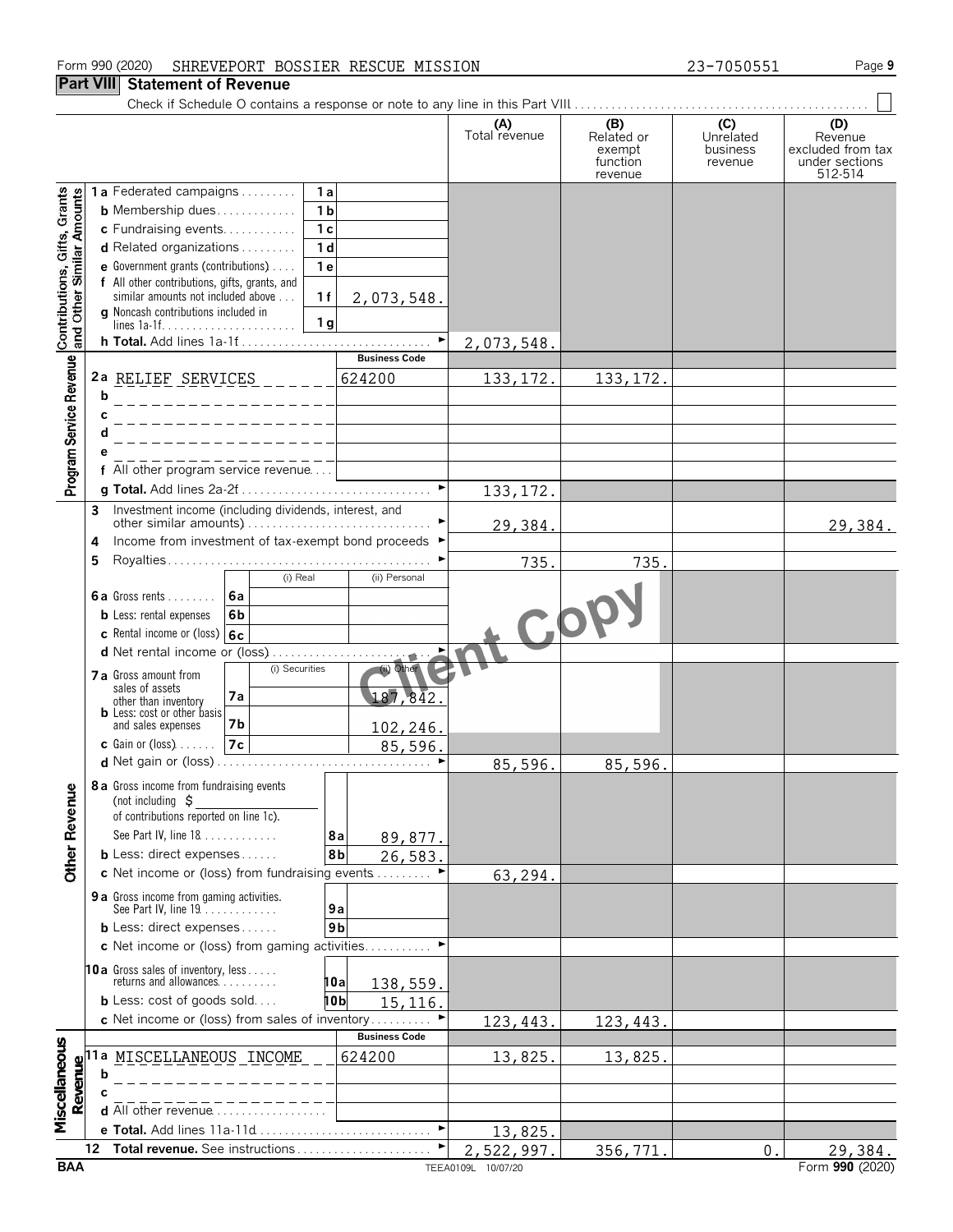### Form 990 (2020) SHREVEPORT BOSSIER RESCUE MISSION 23-7050551 Page 1**0 Part IX | Statement of Functional Expenses**

|                | Section 501(c)(3) and 501(c)(4) organizations must complete all columns. All other organizations must complete column (A).                                                                                                  |                       |                             |                                    |                         |
|----------------|-----------------------------------------------------------------------------------------------------------------------------------------------------------------------------------------------------------------------------|-----------------------|-----------------------------|------------------------------------|-------------------------|
|                |                                                                                                                                                                                                                             |                       | (B)                         | $\overline{C}$                     | (D)                     |
|                | Do not include amounts reported on lines<br>6b, 7b, 8b, 9b, and 10b of Part VIII.                                                                                                                                           | (A)<br>Total expenses | Program service<br>expenses | Management and<br>general expenses | Fundraising<br>expenses |
| 1.             | Grants and other assistance to domestic<br>organizations and domestic governments.                                                                                                                                          |                       |                             |                                    |                         |
| $\overline{2}$ | Grants and other assistance to domestic<br>individuals. See Part IV, line 22                                                                                                                                                |                       |                             |                                    |                         |
|                | 3 Grants and other assistance to foreign<br>organizations, foreign governments, and for-<br>eign individuals. See Part IV, lines 15 and 16                                                                                  |                       |                             |                                    |                         |
| 4              | Benefits paid to or for members                                                                                                                                                                                             |                       |                             |                                    |                         |
| 5              | Compensation of current officers, directors,<br>trustees, and key employees                                                                                                                                                 | 74,444.               | 50,621.                     | 16,378.                            | 7,445.                  |
| 6              | Compensation not included above to<br>disqualified persons (as defined under<br>section $4958(f)(1)$ and persons described                                                                                                  | 43,800.               | 0.                          | 43,800.                            | $0$ .                   |
| 7              | Other salaries and wages                                                                                                                                                                                                    | 562,680.              | 386,945.                    | 120,158.                           | 55,577.                 |
| 8              | Pension plan accruals and contributions<br>(include section $401(k)$ and $403(b)$<br>employer contributions)                                                                                                                |                       |                             |                                    |                         |
| 9              | Other employee benefits                                                                                                                                                                                                     | 2,513.                | 2,513.                      |                                    |                         |
| 10             | Payroll taxes                                                                                                                                                                                                               | 49,090                | 33,718.                     | 10,520.                            | 4,852.                  |
|                | 11 Fees for services (nonemployees):                                                                                                                                                                                        |                       |                             |                                    |                         |
|                |                                                                                                                                                                                                                             |                       |                             |                                    |                         |
|                |                                                                                                                                                                                                                             |                       |                             |                                    |                         |
|                |                                                                                                                                                                                                                             | 41,780.               |                             | 41,780.                            |                         |
|                |                                                                                                                                                                                                                             |                       |                             |                                    |                         |
|                | e Professional fundraising services. See Part IV, line 17                                                                                                                                                                   | 236,578.              |                             |                                    | 236,578.                |
|                | f Investment management fees                                                                                                                                                                                                |                       |                             |                                    |                         |
|                | g Other. (If line 11q amount exceeds 10% of line 25, column<br>(A) amount, list line 11g expenses on Schedule $0.$ )                                                                                                        |                       |                             |                                    |                         |
|                | 12 Advertising and promotion                                                                                                                                                                                                | 20,340.               |                             | 20,340.                            |                         |
| 13             |                                                                                                                                                                                                                             | 29,201.               |                             | 29,201.                            |                         |
| 14             | Information technology                                                                                                                                                                                                      | 27,757.               |                             | 27,757.                            |                         |
| 15             |                                                                                                                                                                                                                             |                       |                             |                                    |                         |
| 16             | Occupancy                                                                                                                                                                                                                   | 127,408.              | 114,342.                    | 13,066.                            |                         |
| 17             |                                                                                                                                                                                                                             |                       |                             |                                    |                         |
| 18             | Payments of travel or entertainment<br>expenses for any federal, state, or local<br>public officials                                                                                                                        |                       |                             |                                    |                         |
| 19             | Conferences, conventions, and meetings                                                                                                                                                                                      |                       |                             |                                    |                         |
| 20             |                                                                                                                                                                                                                             | 42,989.               |                             | 42,989.                            |                         |
| 21             | Payments to affiliates                                                                                                                                                                                                      |                       |                             |                                    |                         |
| 22             | Depreciation, depletion, and amortization                                                                                                                                                                                   | 123,614.              | 61,363.                     | 39,048.                            | 23, 203.                |
| 23<br>24       | $Insurance \ldots \ldots \ldots \ldots \ldots \ldots \ldots$<br>Other expenses. Itemize expenses not                                                                                                                        | 158, 415.             |                             | 158, 415.                          |                         |
|                | covered above (List miscellaneous expenses<br>on line 24e. If line 24e amount exceeds 10%<br>of line 25, column (A) amount, list line 24e<br>expenses on Schedule O.)                                                       |                       |                             |                                    |                         |
|                | a REPAIRS AND MAINTENANCE                                                                                                                                                                                                   | 112,582.              | 112,582                     |                                    |                         |
|                | <b>b</b> GENERAL SUPPLIES                                                                                                                                                                                                   | 47,629.               | 47,629.                     |                                    |                         |
|                | C TOOLS AND EQUIPMENT                                                                                                                                                                                                       | 33,992                | 33,992                      |                                    |                         |
|                | d FOOD SUPPLIES                                                                                                                                                                                                             | 25,858.               | 25,858.                     |                                    |                         |
|                | e All other expenses                                                                                                                                                                                                        | 105,067.              | 105,067.                    |                                    |                         |
| 25             | Total functional expenses. Add lines 1 through 24e.                                                                                                                                                                         | 1,865,737.            | 974,630.                    | 563, 452.                          | 327,655.                |
| 26             | Joint costs. Complete this line only if<br>the organization reported in column (B)<br>joint costs from a combined educational<br>campaign and fundraising solicitation.<br>Check here $\blacktriangleright$<br>if following |                       |                             |                                    |                         |

SOP 98-2 (ASC 958-720). . . . . . . . . . . . . . . . .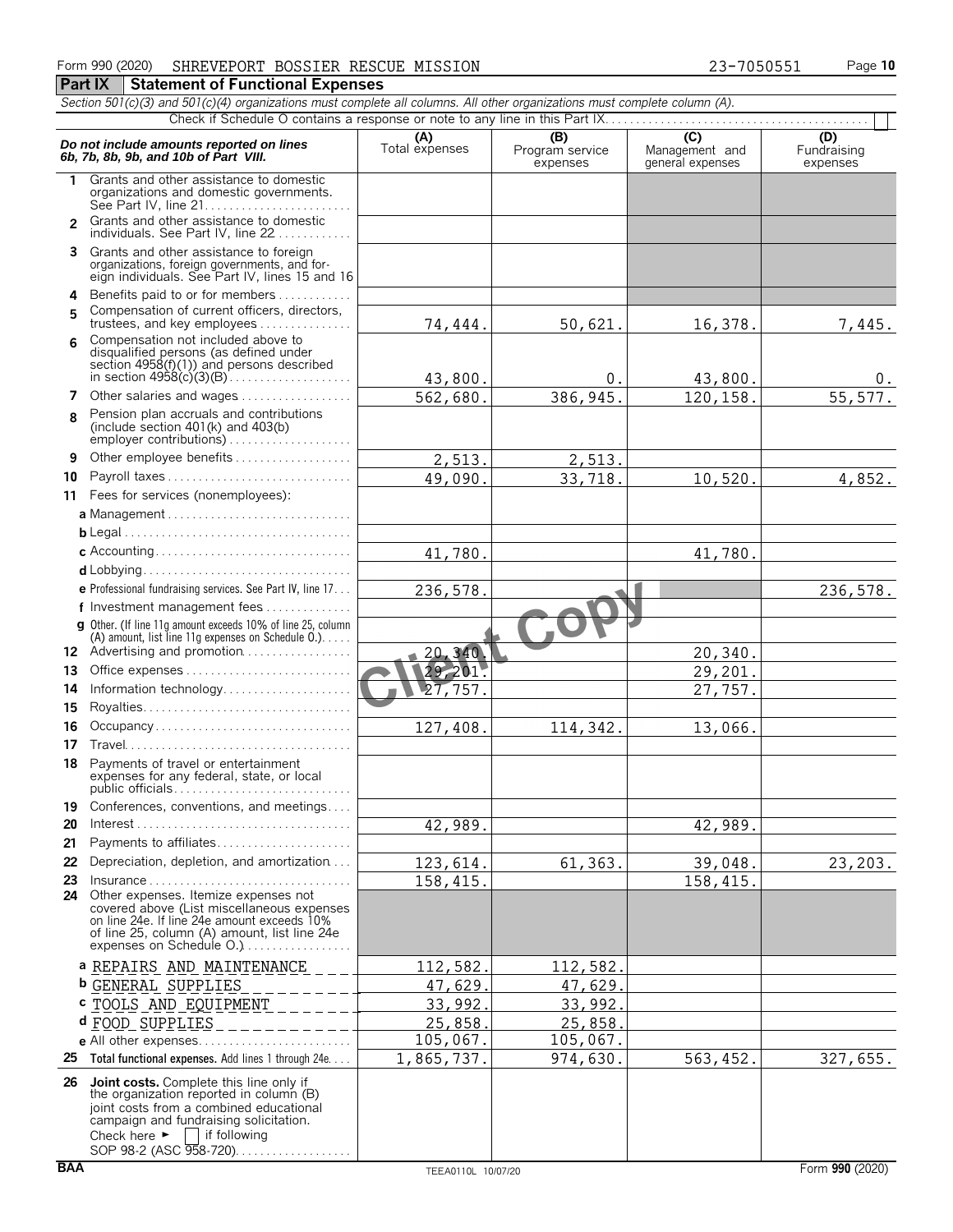|                             |               | Form 990 (2020)<br>SHREVEPORT BOSSIER RESCUE MISSION                                                                                                                                                            |                            |                          | 23-7050551     | Page 11            |
|-----------------------------|---------------|-----------------------------------------------------------------------------------------------------------------------------------------------------------------------------------------------------------------|----------------------------|--------------------------|----------------|--------------------|
|                             | <b>Part X</b> | <b>Balance Sheet</b>                                                                                                                                                                                            |                            |                          |                |                    |
|                             |               |                                                                                                                                                                                                                 |                            |                          |                |                    |
|                             |               |                                                                                                                                                                                                                 |                            | (A)<br>Beginning of year |                | (B)<br>End of year |
|                             | 1.            |                                                                                                                                                                                                                 |                            | 1, 137, 216.             | $\mathbf{1}$   | 1,613,628.         |
|                             | 2             |                                                                                                                                                                                                                 |                            |                          | $\overline{2}$ |                    |
|                             | 3             |                                                                                                                                                                                                                 |                            |                          | 3              |                    |
|                             | 4             |                                                                                                                                                                                                                 |                            |                          | 4              |                    |
|                             |               | Loans and other receivables from any current or former officer, director, trustee, key employee, creator or founder, substantial contributor, or 35% controlled entity or family member of any of these persons |                            | 5                        |                |                    |
|                             | 6             | Loans and other receivables from other disqualified persons (as defined under                                                                                                                                   |                            |                          |                |                    |
|                             |               | section $4958(f)(1)$ , and persons described in section $4958(c)(3)(B)$                                                                                                                                         |                            |                          | 6              |                    |
|                             | 7             |                                                                                                                                                                                                                 |                            |                          | $\overline{ }$ |                    |
|                             | 8             |                                                                                                                                                                                                                 |                            |                          | 8              |                    |
| Assets                      | 9             |                                                                                                                                                                                                                 |                            | 12,074.                  | 9              | 12,074.            |
|                             |               |                                                                                                                                                                                                                 |                            |                          |                |                    |
|                             |               |                                                                                                                                                                                                                 | 5,410,018.                 |                          |                |                    |
|                             |               |                                                                                                                                                                                                                 | $\overline{2}$ , 137, 079. | 3,498,817.               | 10c            | 3, 272, 939.       |
|                             | 11            |                                                                                                                                                                                                                 |                            | 1,138,008.               | 11             | 1, 412, 364.       |
|                             | 12            |                                                                                                                                                                                                                 |                            |                          | 12<br>13       |                    |
|                             | 13            | Investments - program-related. See Part IV, line 11                                                                                                                                                             |                            |                          | 14             |                    |
|                             | 14            |                                                                                                                                                                                                                 |                            | 15                       |                |                    |
|                             | 15            |                                                                                                                                                                                                                 |                            | 16                       | 6, 311, 005.   |                    |
|                             | 16            |                                                                                                                                                                                                                 |                            | 5,786,115.               |                |                    |
|                             | 17            |                                                                                                                                                                                                                 |                            | 27,586.                  | 17             |                    |
|                             | 18            |                                                                                                                                                                                                                 |                            |                          | 18             |                    |
|                             | 19            |                                                                                                                                                                                                                 |                            |                          | 19             | 2,033.             |
|                             | 20            |                                                                                                                                                                                                                 |                            |                          | 20             |                    |
|                             | 21            | Escrow or custodial account liability. Complete Part IV of Schedule D.                                                                                                                                          |                            |                          | 21             |                    |
| Liabilities                 | 22            | Loans and other payables to any current or former officer, director, trustee, key employee, creator or founder, substantial contributor, or 35% controlled entity or family member of any of these persons      | .                          |                          | 22             |                    |
|                             | 23            | Secured mortgages and notes payable to unrelated third parties                                                                                                                                                  |                            | 883,896.                 | 23             | 779,055.           |
|                             | 24            | Unsecured notes and loans payable to unrelated third parties                                                                                                                                                    |                            |                          | 24             |                    |
|                             | 25            | Other liabilities (including federal income tax, payables to related third parties, and other liabilities not included on lines 17-24). Complete Part X of Schedule D.                                          |                            |                          | 25             |                    |
|                             | 26            |                                                                                                                                                                                                                 |                            | 911, 482.                | 26             | 781,088.           |
|                             |               | Organizations that follow FASB ASC 958, check here ►<br>and complete lines 27, 28, 32, and 33.                                                                                                                  | X                          |                          |                |                    |
|                             | 27            |                                                                                                                                                                                                                 |                            | 4,874,633                | 27             | 5,529,917.         |
|                             | 28            |                                                                                                                                                                                                                 |                            |                          | 28             |                    |
| Net Assets or Fund Balances |               | Organizations that do not follow FASB ASC 958, check here ►<br>and complete lines 29 through 33.                                                                                                                |                            |                          |                |                    |
|                             | 29            |                                                                                                                                                                                                                 |                            |                          | 29             |                    |
|                             | 30            | Paid-in or capital surplus, or land, building, or equipment fund                                                                                                                                                |                            |                          | 30             |                    |
|                             | 31            | Retained earnings, endowment, accumulated income, or other funds                                                                                                                                                |                            |                          | 31             |                    |
|                             | 32            |                                                                                                                                                                                                                 |                            | 4,874,633                | 32             | 5,529,917.         |
|                             | 33            | Total liabilities and net assets/fund balances                                                                                                                                                                  |                            | 5,786,115.               | 33             | 6, 311, 005.       |
| <b>BAA</b>                  |               |                                                                                                                                                                                                                 | TEEA0111L 10/07/20         |                          |                | Form 990 (2020)    |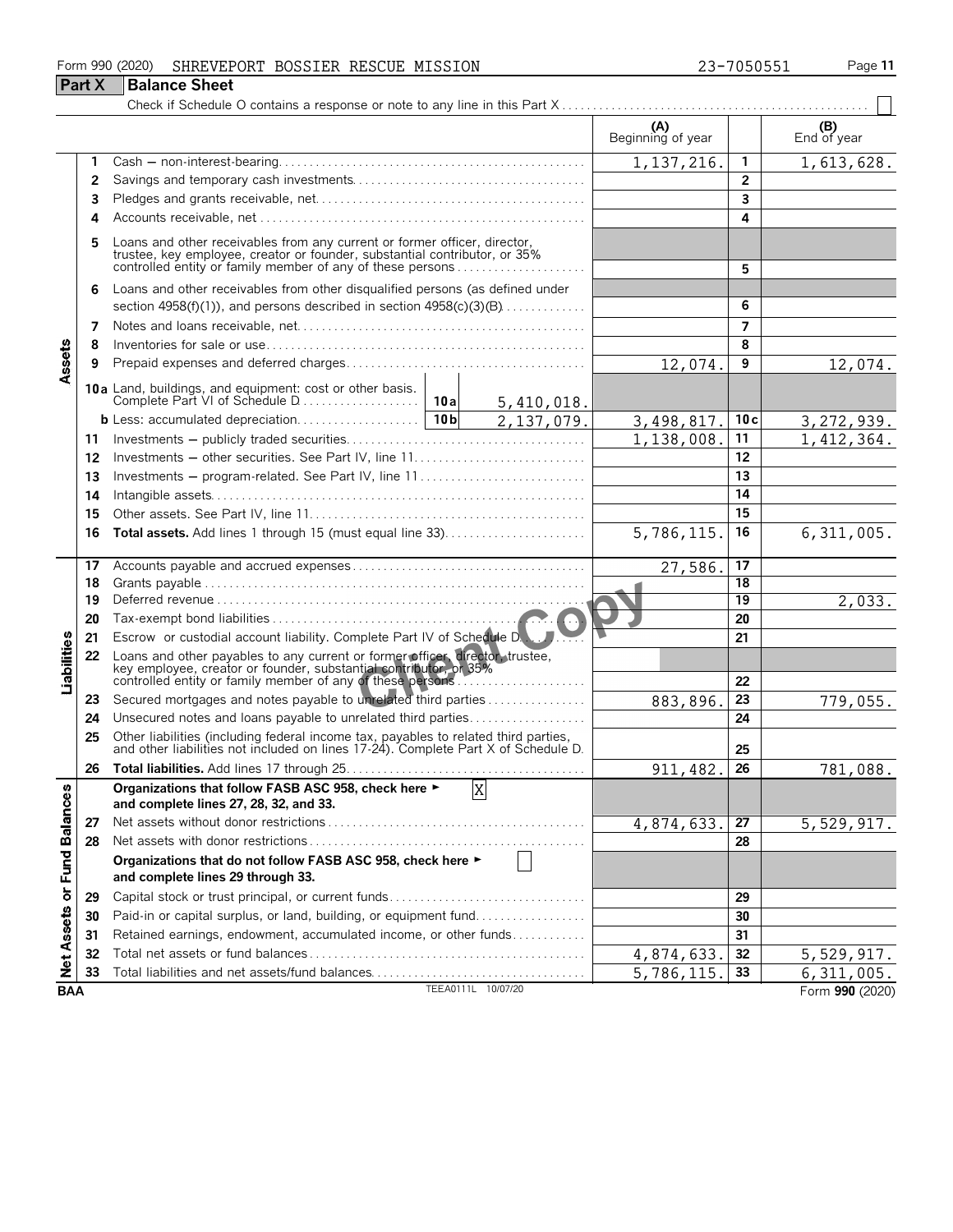|            | Form 990 (2020)<br>SHREVEPORT BOSSIER RESCUE MISSION                                                                                                                                                                                                 | 23-7050551              |                 | Page 12 |
|------------|------------------------------------------------------------------------------------------------------------------------------------------------------------------------------------------------------------------------------------------------------|-------------------------|-----------------|---------|
|            | <b>Part XI</b><br>Reconciliation of Net Assets                                                                                                                                                                                                       |                         |                 |         |
|            |                                                                                                                                                                                                                                                      |                         |                 |         |
| 1          |                                                                                                                                                                                                                                                      | $\overline{1}$          | 2,522,997.      |         |
| 2          |                                                                                                                                                                                                                                                      | $\overline{2}$          | 1,865,737.      |         |
| 3          |                                                                                                                                                                                                                                                      | $\overline{\mathbf{3}}$ | 657,260.        |         |
| 4          | Net assets or fund balances at beginning of year (must equal Part X, line 32, column (A)).                                                                                                                                                           | 4                       | 4,874,633.      |         |
| 5          |                                                                                                                                                                                                                                                      | 5                       |                 | 48,028. |
| 6          |                                                                                                                                                                                                                                                      | 6                       |                 |         |
| 7          |                                                                                                                                                                                                                                                      | 7                       |                 |         |
| 8          |                                                                                                                                                                                                                                                      | 8                       | $-50,004.$      |         |
| 9          |                                                                                                                                                                                                                                                      | 9                       |                 | 0.      |
| 10         | Net assets or fund balances at end of year. Combine lines 3 through 9 (must equal Part X, line 32,                                                                                                                                                   |                         |                 |         |
|            |                                                                                                                                                                                                                                                      | 10                      | 5,529,917.      |         |
|            | <b>Part XII Financial Statements and Reporting</b>                                                                                                                                                                                                   |                         |                 |         |
|            |                                                                                                                                                                                                                                                      |                         |                 |         |
|            |                                                                                                                                                                                                                                                      |                         | <b>Yes</b>      | No      |
|            | 1 Accounting method used to prepare the Form 990:<br>Cash<br>X Accrual<br>Other                                                                                                                                                                      |                         |                 |         |
|            | If the organization changed its method of accounting from a prior year or checked 'Other,' explain<br>in Schedule O.                                                                                                                                 |                         |                 |         |
|            |                                                                                                                                                                                                                                                      |                         | 2a              | X       |
|            | If 'Yes,' check a box below to indicate whether the financial statements for the year were compiled or reviewed on a<br>separate basis, consolidated basis, or both:<br>Consolidated basis<br>Separate basis<br>Both consolidated and separate basis |                         |                 |         |
|            |                                                                                                                                                                                                                                                      |                         |                 | X       |
|            |                                                                                                                                                                                                                                                      |                         | 2 <sub>b</sub>  |         |
|            | If 'Yes,' check a box below to indicate whether the financial statements for the year were audited on a separate<br>basis, consolidated basis, or both:<br>Consolidated basis<br>Both consolidated and separate basis<br>Separate basis              |                         |                 |         |
|            | c If 'Yes' to line 2a or 2b, does the organization have a committee that assumes responsibility for oversight of the audit,<br>review, or compilation of its financial statements and selection of an independent accountant?                        |                         | 2c              |         |
|            | If the organization changed either its oversight process or selection process during the tax year, explain<br>on Schedule O.                                                                                                                         |                         |                 |         |
|            | 3a As a result of a federal award, was the organization required to undergo an audit or audits as set forth in the Single<br>Audit Act and OMB Circular A-133?                                                                                       |                         | Зa              | X       |
|            | b If 'Yes,' did the organization undergo the required audit or audits? If the organization did not undergo the required audit                                                                                                                        |                         |                 |         |
|            | or audits, explain why on Schedule O and describe any steps taken to undergo such audits                                                                                                                                                             |                         | 3 <sub>b</sub>  |         |
| <b>BAA</b> | TEEA0112L 10/19/20                                                                                                                                                                                                                                   |                         | Form 990 (2020) |         |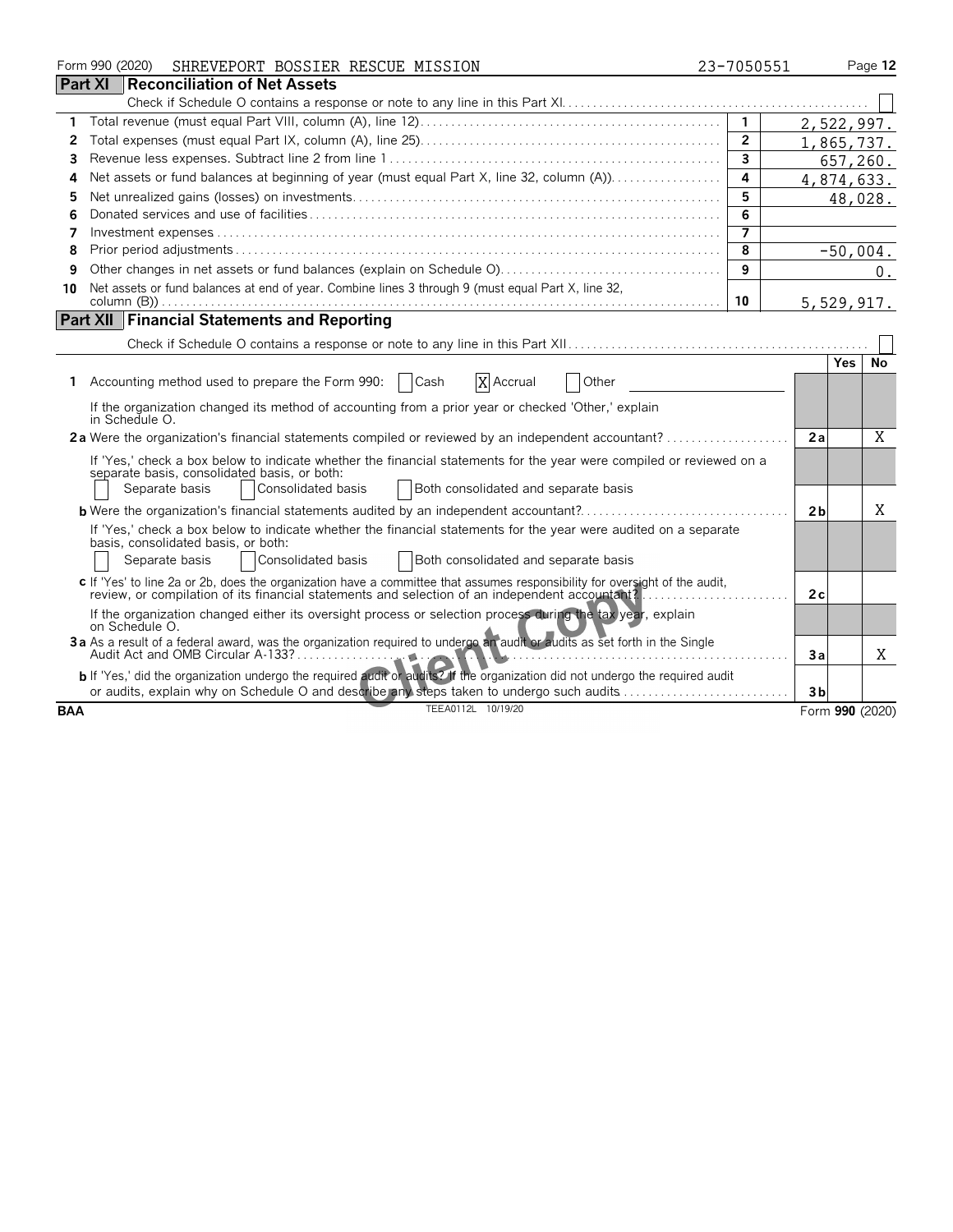| <b>SCHEDULE A</b>    |  |
|----------------------|--|
| (Form 990 or 990.FZ) |  |

# **Public Charity Status and Public Support**  $\frac{\text{OMB NO. 1545-0047}}{2222}$

**Complete if the organization is a section 501(c)(3) organization or a section 4947(a)(1) nonexempt charitable trust.**

■ Attach to Form 990 or Form 990-EZ.<br>The pow/Form 990 for instructions and the latest information. Department of the Treasury **Co to** *www.irs.gov/Form990* **for instructions and the latest information.**<br>Internal Revenue Service

| 2020                  |  |
|-----------------------|--|
| <b>Open to Public</b> |  |

**Name of the organization Employer identification number Part I Reason for Public Charity Status.** (All organizations must complete this part.) See instructions. The organization is not a private foundation because it is: (For lines 1 through 12, check only one box.) **1** A church, convention of churches, or association of churches described in **section 170(b)(1)(A)(i). 2** A school described in **section 170(b)(1)(A)(ii).** (Attach Schedule E (Form 990 or 990-EZ).) **3** A hospital or a cooperative hospital service organization described in **section 170(b)(1)(A)(iii). 4** A medical research organization operated in conjunction with a hospital described in **section 170(b)(1)(A)(iii)**. Enter the hospital's name, city, and state: **5** An organization operated for the benefit of a college or university owned or operated by a governmental unit described in **section 170(b)(1)(A)(iv).** (Complete Part II.) **6** A federal, state, or local government or governmental unit described in **section 170(b)(1)(A)(v). 7**  $\overline{X}$  An organization that normally receives a substantial part of its support from a governmental unit or from the general public described in **section 170(b)(1)(A)(vi).** (Complete Part II.) **8** A community trust described in **section 170(b)(1)(A)(vi).** (Complete Part II.) **9** An agricultural research organization described in **section 170(b)(1)(A)(ix)** operated in conjunction with a land-grant college or university or a non-land-grant college of agriculture (see instructions). Enter the name, city, and state of the college or university: **10** An organization that normally receives (1) more than 33-1/3% of its support from contributions, membership fees, and gross receipts from activities related to its exempt functions, subject to certain exceptions; and (2) no more than 33-1/3% of its support from gross<br>investment income and unrelated business taxable income (less section 511 tax) from bus June 30, 1975. See **section 509(a)(2).** (Complete Part III.) **11** An organization organized and operated exclusively to test for public safety. See **section 509(a)(4). 12** An organization organized and operated exclusively for the benefit of, to perform the functions of, or to carry out the purposes of one or more publicly supported organizations described in **section 509(a)(1)** or **section 509(a)(2).** See **section 509(a)(3).** Check the box in lines 12a through 12d that describes the type of supporting organization and complete lines 12e, 12f, and 12g. a Type I. A supporting organization operated, supervised, or controlled by its supported organization(s), typically by giving the supported organization (s) the power to regularly appoint or elect a majority of the directo **b Type II.** A supporting organization supervised or controlled in connection with its supported organization(s), by having control or management of the supporting organization vested in the same persons that control or **must complete Part IV, Sections A and C. c Type III functionally integrated.** A supporting organization operated in connection with, and functionally integrated with, its supported organization(s) (see instructions). **You must complete Part IV, Sections A, D, and E. d Type III non-functionally integrated.** A supporting organization operated in connection with its supported organization(s) that is not functionally integrated. The organization generally must satisfy a distribution requirement and an attentiveness requirement (see instructions). **You must complete Part IV, Sections A and D, and Part V. e** | Check this box if the organization received a written determination from the IRS that it is a Type I, Type II, Type III functionally integrated, or Type III non-functionally integrated supporting organization. **f** Enter the number of supported organizations. . . . . . . . . . . . . . . . . . . . . . . . . . . . . . . . . . . . . . . . . . . . . . . . . . . . . . . . . . . . . . . . . . . . . . . . . **g** Provide the following information about the supported organization(s). (i) Name of supported organization **(ii)** EIN **(iii)** Type of organization **(iv)** Is the **(v)** Amount of monetary **(vi)** Amount of other **(iii)** Type of organization listed **conducts** is the **conducts (vi)** Amount of oth (described on lines 1-10 organization listed support (see instructions) support (see instructions) above (see instructions)) in your governing document? **Yes No (A) (B) (C) (D) (E) Total** SHREVEPORT BOSSIER RESCUE MISSION 23-7050551 X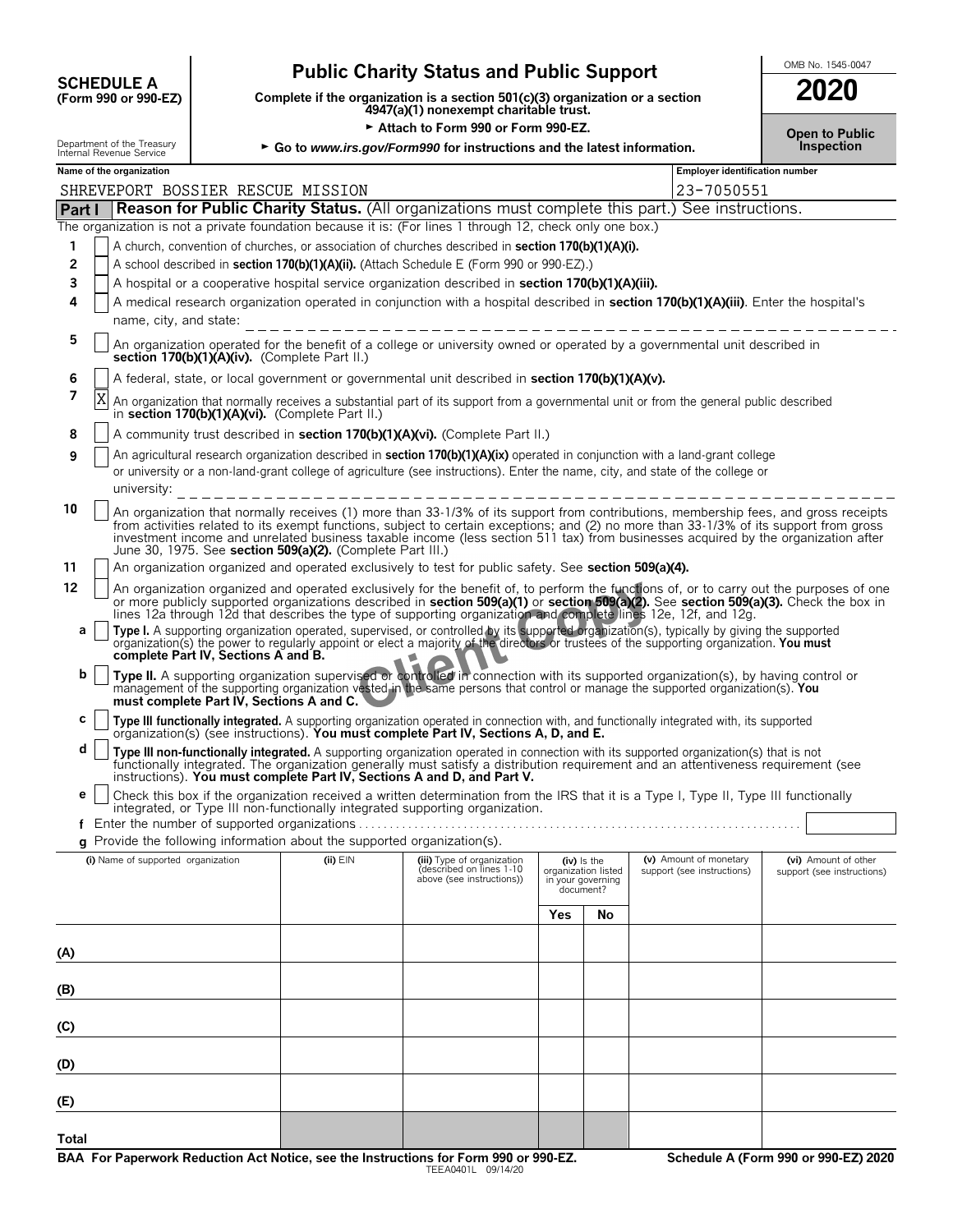| Schedule A (Form 990 or 990-EZ) 2020 | SHREVEPORT BOSSIER RESCUE MISSION | 7050551 | Page 2 |
|--------------------------------------|-----------------------------------|---------|--------|
|                                      |                                   |         |        |

**Part II Support Schedule for Organizations Described in Sections 170(b)(1)(A)(iv) and 170(b)(1)(A)(vi)** (Complete only if you checked the box on line 5, 7, or 8 of Part I or if the organization failed to qualify under Part III. If the organization fails to qualify under the tests listed below, please complete Part III.)

### **Section A. Public Support**

|    | JECHUITA. FUDIIC JUPPUIT                                                                                                                                                                                                                                                                                                                                                                                |            |            |            |                                                                            |                 |                                         |
|----|---------------------------------------------------------------------------------------------------------------------------------------------------------------------------------------------------------------------------------------------------------------------------------------------------------------------------------------------------------------------------------------------------------|------------|------------|------------|----------------------------------------------------------------------------|-----------------|-----------------------------------------|
|    | Calendar year (or fiscal year<br>beginning in) $\rightarrow$                                                                                                                                                                                                                                                                                                                                            | (a) $2016$ | (b) $2017$ | $(c)$ 2018 | $(d)$ 2019                                                                 | $(e)$ 2020      | (f) Total                               |
|    | 1 Gifts, grants, contributions, and<br>membership fees received. (Do not<br>include any 'unusual grants.')                                                                                                                                                                                                                                                                                              |            |            |            | $1, 637, 501.   1, 645, 149.   1, 539, 543.   1, 733, 032.   2, 073, 548.$ |                 | 8,628,773.                              |
|    | 2 Tax revenues levied for the<br>organization's benefit and<br>either paid to or expended                                                                                                                                                                                                                                                                                                               |            |            |            |                                                                            |                 | $0$ .                                   |
|    | <b>3</b> The value of services or<br>facilities furnished by a<br>governmental unit to the<br>organization without charge                                                                                                                                                                                                                                                                               |            |            |            |                                                                            |                 | 0.                                      |
|    | 4 Total. Add lines 1 through 3                                                                                                                                                                                                                                                                                                                                                                          |            |            |            | $1, 637, 501.   1, 645, 149.   1, 539, 543.   1, 733, 032.   2, 073, 548.$ |                 | 8,628,773.                              |
|    | 5 The portion of total<br>contributions by each person<br>(other than a governmental<br>unit or publicly supported<br>organization) included on line 1<br>that exceeds 2% of the amount<br>shown on line 11, column (f)                                                                                                                                                                                 |            |            |            |                                                                            |                 | 0.                                      |
|    | 6 Public support. Subtract line 5<br>from line $4$                                                                                                                                                                                                                                                                                                                                                      |            |            |            |                                                                            |                 | 8,628,773.                              |
|    | <b>Section B. Total Support</b>                                                                                                                                                                                                                                                                                                                                                                         |            |            |            |                                                                            |                 |                                         |
|    | Calendar year (or fiscal year<br>beginning in) $\rightarrow$                                                                                                                                                                                                                                                                                                                                            | (a) $2016$ | (b) $2017$ | $(c)$ 2018 | $(d)$ 2019                                                                 | (e) $2020$      | (f) Total                               |
|    | 7 Amounts from line 4                                                                                                                                                                                                                                                                                                                                                                                   |            |            |            | $1, 637, 501.   1, 645, 149.   1, 539, 543.   1, 733, 032.$                | 2,073,548.      | 8,628,773.                              |
|    | 8 Gross income from interest,<br>dividends, payments received<br>on securities loans, rents,<br>royalties, and income from<br>similar sources                                                                                                                                                                                                                                                           | 29,720.    | 27, 363.   | 30,407     | 31,785.                                                                    | 30,119.         | 149,394.                                |
|    | <b>9</b> Net income from unrelated<br>business activities, whether or<br>not the business is regularly<br>carried on                                                                                                                                                                                                                                                                                    |            | ien        |            |                                                                            |                 | $0$ .                                   |
|    | 10 Other income. Do not include<br>gain or loss from the sale of<br>capital assets (Explain in Part VI.) SEE PART VI.                                                                                                                                                                                                                                                                                   | 6,337.     | 5,069.     | 22,057.    | 4,913.                                                                     | 13,825.         | 52,201.                                 |
|    | 11 Total support. Add lines 7<br>through $10$                                                                                                                                                                                                                                                                                                                                                           |            |            |            |                                                                            |                 | 8,830,368.                              |
| 12 |                                                                                                                                                                                                                                                                                                                                                                                                         |            |            |            |                                                                            | 12 <sup>2</sup> | 0.                                      |
|    | 13 First 5 years. If the Form 990 is for the organization's first, second, third, fourth, or fifth tax year as a section 501(c)(3)                                                                                                                                                                                                                                                                      |            |            |            |                                                                            |                 | $\blacktriangleright$ $\vert \ \ \vert$ |
|    | <b>Section C. Computation of Public Support Percentage</b>                                                                                                                                                                                                                                                                                                                                              |            |            |            |                                                                            |                 |                                         |
|    |                                                                                                                                                                                                                                                                                                                                                                                                         |            |            |            |                                                                            |                 | 97.72 %                                 |
|    |                                                                                                                                                                                                                                                                                                                                                                                                         |            |            |            |                                                                            | 15              | 97.70 %                                 |
|    | 16a 33-1/3% support test-2020. If the organization did not check the box on line 13, and line 14 is 33-1/3% or more, check this box                                                                                                                                                                                                                                                                     |            |            |            |                                                                            |                 | X                                       |
|    | <b>b 33-1/3% support test-2019.</b> If the organization did not check a box on line 13 or 16a, and line 15 is 33-1/3% or more, check this box                                                                                                                                                                                                                                                           |            |            |            |                                                                            |                 |                                         |
|    | 17a 10%-facts-and-circumstances test-2020. If the organization did not check a box on line 13, 16a, or 16b, and line 14 is 10%<br>or more, and if the organization meets the facts-and-circumstances test, check this box and stop here. Explain in Part VI how<br>the organization meets the facts-and-circumstances test. The organization qualifies as a publicly supported organization             |            |            |            |                                                                            |                 |                                         |
|    | <b>b 10%-facts-and-circumstances test-2019.</b> If the organization did not check a box on line 13, 16a, 16b, or 17a, and line 15 is 10%<br>or more, and if the organization meets the facts-and-circumstances test, check this box and stop here. Explain in Part VI how the<br>organization meets the 'facts-and-circumstances' test. The organization qualifies as a publicly supported organization |            |            |            |                                                                            |                 |                                         |
|    | 18 Private foundation. If the organization did not check a box on line 13, 16a, 16b, 17a, or 17b, check this box and see instructions                                                                                                                                                                                                                                                                   |            |            |            |                                                                            |                 |                                         |

**BAA Schedule A (Form 990 or 990-EZ) 2020**

| Section A. Public Suppor |  |  |  |
|--------------------------|--|--|--|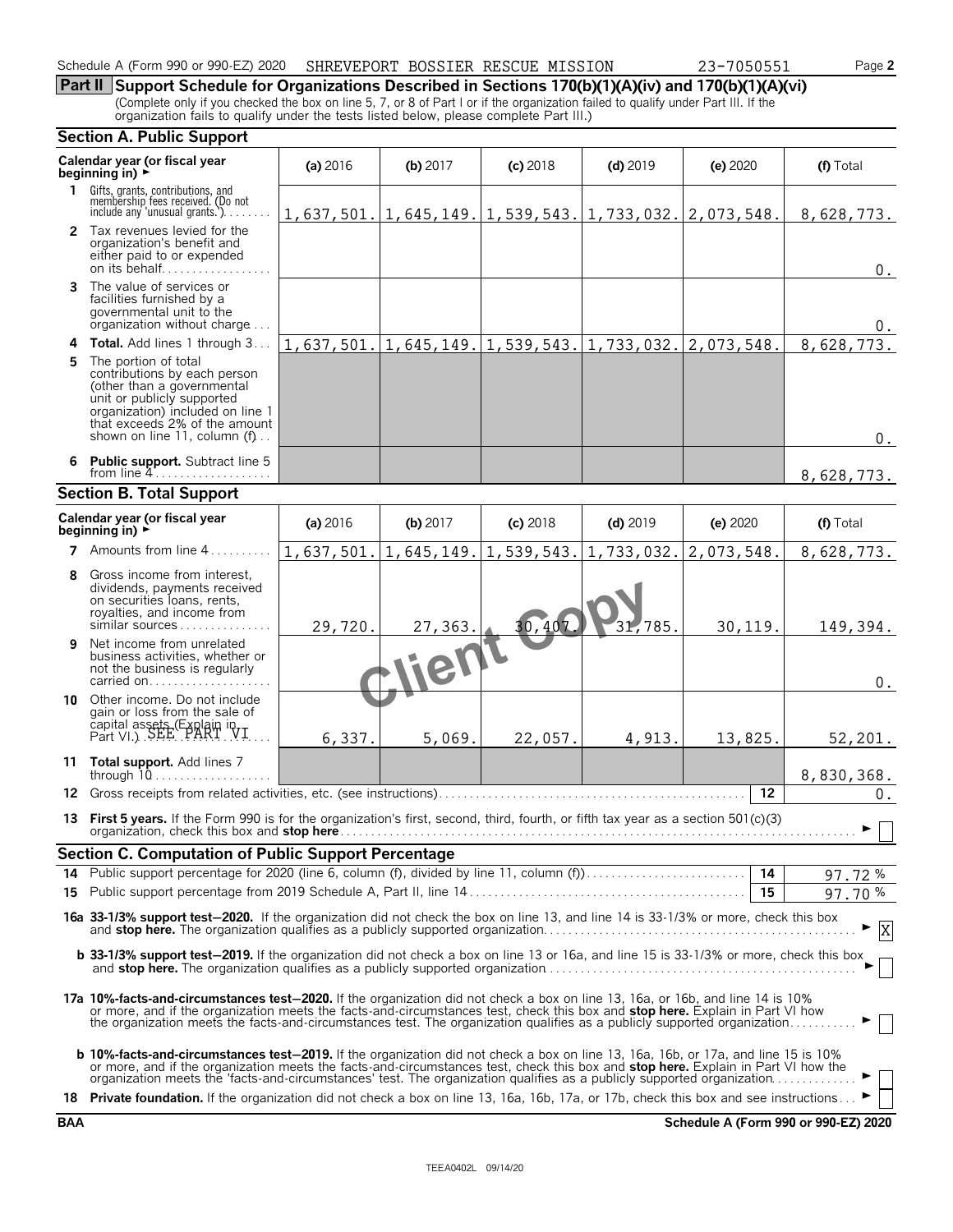# **Part III Support Schedule for Organizations Described in Section 509(a)(2)**

(Complete only if you checked the box on line 10 of Part I or if the organization failed to qualify under Part II. If the organization fails to qualify under the tests listed below, please complete Part II.)

|            | <b>Section A. Public Support</b>                                                                                                                                                                                                                                              |          |                    |            |            |            |                                      |
|------------|-------------------------------------------------------------------------------------------------------------------------------------------------------------------------------------------------------------------------------------------------------------------------------|----------|--------------------|------------|------------|------------|--------------------------------------|
|            | Calendar year (or fiscal year beginning in) $\blacktriangleright$                                                                                                                                                                                                             | (a) 2016 | (b) $2017$         | $(c)$ 2018 | $(d)$ 2019 | $(e)$ 2020 | (f) Total                            |
|            | 1 Gifts, grants, contributions,<br>and membership fees<br>received. (Do not include<br>any 'unusual grants.')                                                                                                                                                                 |          |                    |            |            |            |                                      |
|            | 2 Gross receipts from admissions,<br>merchandise sold or services<br>performed, or facilities<br>furnished in any activity that is<br>related to the organization's<br>$tax\text{-}exempt$ purpose                                                                            |          |                    |            |            |            |                                      |
| 3.         | Gross receipts from activities<br>that are not an unrelated trade<br>or business under section 513.                                                                                                                                                                           |          |                    |            |            |            |                                      |
| 4          | Tax revenues levied for the<br>organization's benefit and<br>either paid to or expended on                                                                                                                                                                                    |          |                    |            |            |            |                                      |
| 5.         | The value of services or<br>facilities furnished by a<br>governmental unit to the<br>organization without charge                                                                                                                                                              |          |                    |            |            |            |                                      |
| 6          | <b>Total.</b> Add lines 1 through 5<br><b>7a</b> Amounts included on lines 1.<br>2, and 3 received from<br>disqualified persons                                                                                                                                               |          |                    |            |            |            |                                      |
|            | <b>b</b> Amounts included on lines 2<br>and 3 received from other than<br>disqualified persons that<br>exceed the greater of \$5,000 or<br>1% of the amount on line 13                                                                                                        |          |                    |            |            |            |                                      |
|            | c Add lines $7a$ and $7b$                                                                                                                                                                                                                                                     |          |                    |            |            |            |                                      |
|            | <b>Public support.</b> (Subtract line                                                                                                                                                                                                                                         |          |                    |            |            |            |                                      |
|            | <b>Section B. Total Support</b>                                                                                                                                                                                                                                               |          |                    |            |            |            |                                      |
|            | Calendar year (or fiscal year beginning in) $\blacktriangleright$                                                                                                                                                                                                             | (a) 2016 | (b) 2017           | $(c)$ 2018 | $(d)$ 2019 | (e) 2020   | (f) Total                            |
| 9.         | Amounts from line 6                                                                                                                                                                                                                                                           |          |                    |            |            |            |                                      |
|            | <b>10a</b> Gross income from interest, dividends,<br>payments received on securities loans,<br>rents, royalties, and income from<br>$similar$ sources<br><b>b</b> Unrelated business taxable                                                                                  |          |                    |            |            |            |                                      |
|            | income (less section 511<br>taxes) from businesses<br>acquired after June 30, 1975<br>c Add lines 10a and $10b$                                                                                                                                                               |          |                    |            |            |            |                                      |
| 11         | Net income from unrelated business<br>activities not included in line 10b,<br>whether or not the business is<br>regularly carried on $\dots\dots\dots\dots$                                                                                                                   |          |                    |            |            |            |                                      |
|            | 12 Other income. Do not include<br>gain or loss from the sale of<br>capital assets (Explain in                                                                                                                                                                                |          |                    |            |            |            |                                      |
|            | 13 Total support. (Add lines 9,<br>10c, 11, and $12$                                                                                                                                                                                                                          |          |                    |            |            |            |                                      |
|            | 14 First 5 years. If the Form 990 is for the organization's first, second, third, fourth, or fifth tax year as a section 501(c)(3)<br>organization, check this box and stop here                                                                                              |          |                    |            |            |            |                                      |
|            | <b>Section C. Computation of Public Support Percentage</b>                                                                                                                                                                                                                    |          |                    |            |            |            |                                      |
|            | 15 Public support percentage for 2020 (line 8, column (f), divided by line 13, column (f)                                                                                                                                                                                     |          |                    |            |            | 15         | န့                                   |
|            |                                                                                                                                                                                                                                                                               |          |                    |            |            | 16         | ०१०                                  |
|            | Section D. Computation of Investment Income Percentage                                                                                                                                                                                                                        |          |                    |            |            |            |                                      |
| 17         |                                                                                                                                                                                                                                                                               |          |                    |            |            | 17         | %                                    |
| 18         |                                                                                                                                                                                                                                                                               |          |                    |            |            | 18         | ०७                                   |
|            | 19a 33-1/3% support tests-2020. If the organization did not check the box on line 14, and line 15 is more than 33-1/3%, and line 17<br>is not more than 33-1/3%, check this box and stop here. The organization qualifies as a publicly supported organization                |          |                    |            |            |            |                                      |
|            | <b>b</b> 33-1/3% support tests-2019. If the organization did not check a box on line 14 or line 19a, and line 16 is more than 33-1/3%, and<br>line 18 is not more than 33-1/3%, check this box and stop here. The organization qualifies as a publicly supported organization |          |                    |            |            |            |                                      |
| 20         | Private foundation. If the organization did not check a box on line 14, 19a, or 19b, check this box and see instructions.                                                                                                                                                     |          |                    |            |            |            |                                      |
| <b>BAA</b> |                                                                                                                                                                                                                                                                               |          | TEEA0403L 09/14/20 |            |            |            | Schedule A (Form 990 or 990-EZ) 2020 |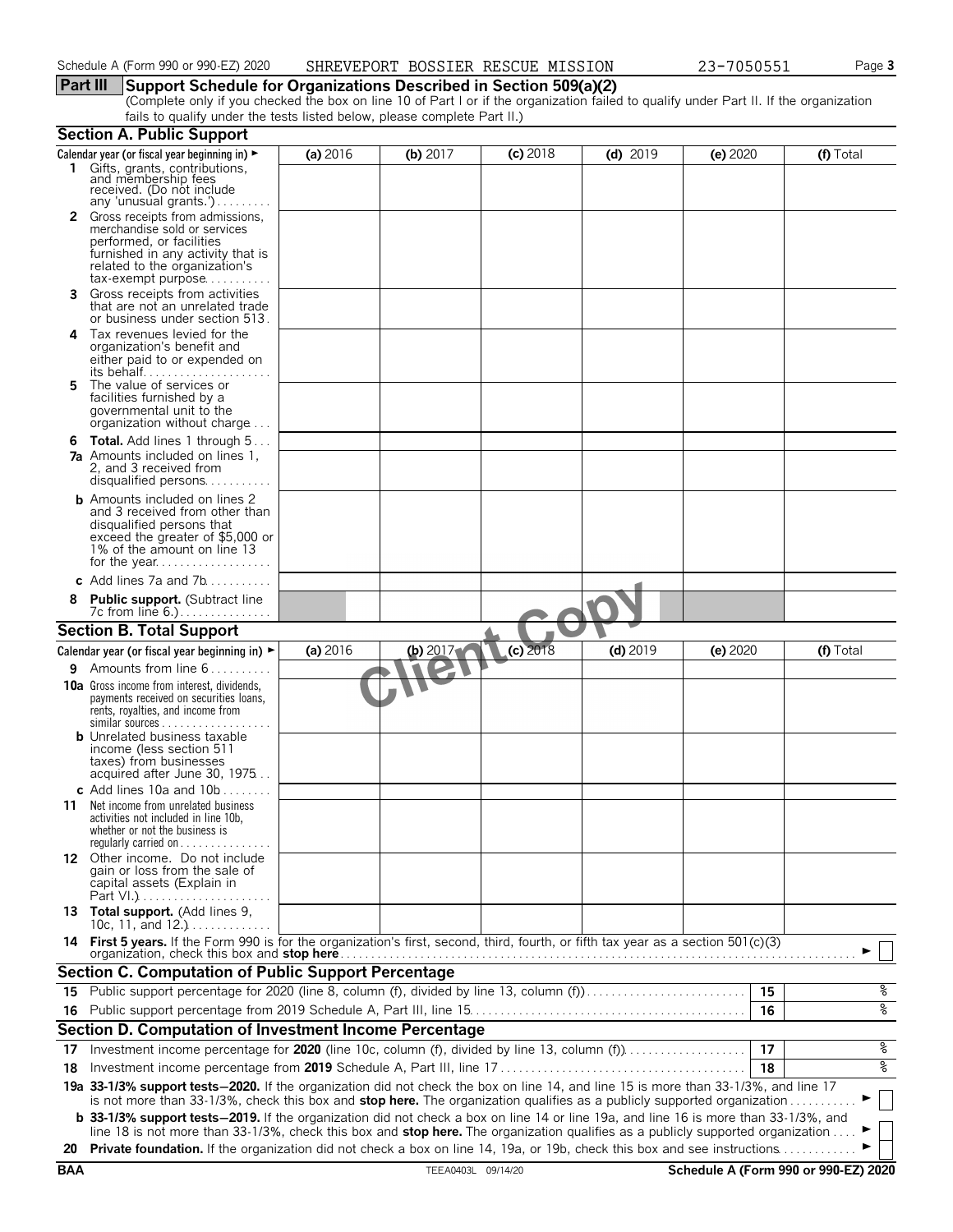# **Part IV Supporting Organizations**

(Complete only if you checked a box in line 12 on Part I. If you checked box 12a, Part I, complete Sections A and B. If you checked box 12b, Part I, complete Sections A and C. If you checked box 12c, Part I, complete Sections A, D, and E. If you checked box 12d, Part I, complete Sections A and D, and complete Part V.)

# **Section A. All Supporting Organizations**

|   |                                                                                                                                                                                                                                                                                                                                                                                                                                                                                                                                              |                 | <b>Yes</b> | No |
|---|----------------------------------------------------------------------------------------------------------------------------------------------------------------------------------------------------------------------------------------------------------------------------------------------------------------------------------------------------------------------------------------------------------------------------------------------------------------------------------------------------------------------------------------------|-----------------|------------|----|
|   | 1 Are all of the organization's supported organizations listed by name in the organization's governing documents?<br>If 'No,' describe in Part VI how the supported organizations are designated. If designated by class or purpose, describe<br>the designation. If historic and continuing relationship, explain.                                                                                                                                                                                                                          | 1               |            |    |
|   | 2 Did the organization have any supported organization that does not have an IRS determination of status under section<br>$509(a)(1)$ or (2)? If 'Yes,' explain in <b>Part VI</b> how the organization determined that the supported organization was<br>described in section $509(a)(1)$ or (2).                                                                                                                                                                                                                                            | $\overline{2}$  |            |    |
|   | 3a Did the organization have a supported organization described in section 501(c)(4), (5), or (6)? If 'Yes,' answer lines 3b<br>and 3c below.                                                                                                                                                                                                                                                                                                                                                                                                | 3a              |            |    |
|   | <b>b</b> Did the organization confirm that each supported organization qualified under section $501(c)(4)$ , (5), or (6) and<br>satisfied the public support tests under section 509(a)(2)? If 'Yes,' describe in Part VI when and how the organization<br>made the determination.                                                                                                                                                                                                                                                           | 3 <sub>b</sub>  |            |    |
|   | c Did the organization ensure that all support to such organizations was used exclusively for section $170(c)(2)(B)$<br>purposes? If 'Yes,' explain in Part VI what controls the organization put in place to ensure such use.                                                                                                                                                                                                                                                                                                               | 3c              |            |    |
|   | 4a Was any supported organization not organized in the United States ('foreign supported organization')? If 'Yes' and<br>if you checked box 12a or 12b in Part I, answer lines 4b and 4c below.                                                                                                                                                                                                                                                                                                                                              | 4a              |            |    |
|   | <b>b</b> Did the organization have ultimate control and discretion in deciding whether to make grants to the foreign supported<br>organization? If 'Yes,' describe in Part VI how the organization had such control and discretion despite being controlled<br>or supervised by or in connection with its supported organizations.                                                                                                                                                                                                           | 4b              |            |    |
|   | c Did the organization support any foreign supported organization that does not have an IRS determination under<br>sections 501(c)(3) and 509(a)(1) or (2)? If 'Yes,' explain in <b>Part VI</b> what controls the organization used to ensure that<br>all support to the foreign supported organization was used exclusively for section $170(c)(2)(B)$ purposes.                                                                                                                                                                            | 4с              |            |    |
|   | 5a Did the organization add, substitute, or remove any supported organizations during the tax year? If 'Yes,' answer lines<br>5b and 5c below (if applicable). Also, provide detail in Part VI, including (i) the names and EIN numbers of the<br>supported organizations added, substituted, or removed; (ii) the reasons for each such action; (iii) the<br>authority under the organization's organizing document authorizing such action; and (iv) how the action was<br>accomplished (such as by amendment to the organizing document). | 5a              |            |    |
|   | <b>b Type I or Type II only.</b> Was any added or substituted supported organization part of a class already designated in the<br>organization's organizing document?                                                                                                                                                                                                                                                                                                                                                                        | 5b              |            |    |
|   | c Substitutions only. Was the substitution the result of an event beyond the organization's control?                                                                                                                                                                                                                                                                                                                                                                                                                                         | 5c              |            |    |
|   | 6 Did the organization provide support (whether in the form of grants or the provision of services or facilities) to<br>anyone other than (i) its supported organizations, (ii) individuals that are part of the charitable class benefited by one<br>or more of its supported organizations, or (iii) other supporting organizations that also support or benefit one or more of<br>the filing organization's supported organizations? If 'Yes,' provide detail in Part VI.                                                                 | 6               |            |    |
| 7 | Did the organization provide a grant, loan, compensation, or other similar payment to a substantial contributor<br>(as defined in section $4958(c)(3)(C)$ ), a family member of a substantial contributor, or a 35% controlled entity with<br>regard to a substantial contributor? If 'Yes,' complete Part I of Schedule L (Form 990 or 990-EZ).                                                                                                                                                                                             | 7               |            |    |
|   | 8 Did the organization make a loan to a disqualified person (as defined in section 4958) not described in line 7? If 'Yes,'<br>complete Part I of Schedule L (Form 990 or 990-EZ).                                                                                                                                                                                                                                                                                                                                                           | ୪               |            |    |
|   | 9a Was the organization controlled directly or indirectly at any time during the tax year by one or more disqualified persons,<br>as defined in section 4946 (other than foundation managers and organizations described in section 509(a)(1) or (2))?<br>If 'Yes,' provide detail in Part VI.                                                                                                                                                                                                                                               | 9a              |            |    |
|   | <b>b</b> Did one or more disqualified persons (as defined in line 9a) hold a controlling interest in any entity in which the<br>supporting organization had an interest? If 'Yes,' provide detail in Part VI.                                                                                                                                                                                                                                                                                                                                | 9b              |            |    |
|   | c Did a disqualified person (as defined in line 9a) have an ownership interest in, or derive any personal benefit from,<br>assets in which the supporting organization also had an interest? If 'Yes,' provide detail in <b>Part VI.</b>                                                                                                                                                                                                                                                                                                     | 9c              |            |    |
|   | 10a Was the organization subject to the excess business holdings rules of section 4943 because of section 4943(f) (regarding<br>certain Type II supporting organizations, and all Type III non-functionally integrated supporting organizations)? If 'Yes,'<br>answer line 10b below.                                                                                                                                                                                                                                                        | 10a             |            |    |
|   | <b>b</b> Did the organization have any excess business holdings in the tax year? (Use Schedule C, Form 4720, to determine<br>whether the organization had excess business holdings.).                                                                                                                                                                                                                                                                                                                                                        | 10 <sub>b</sub> |            |    |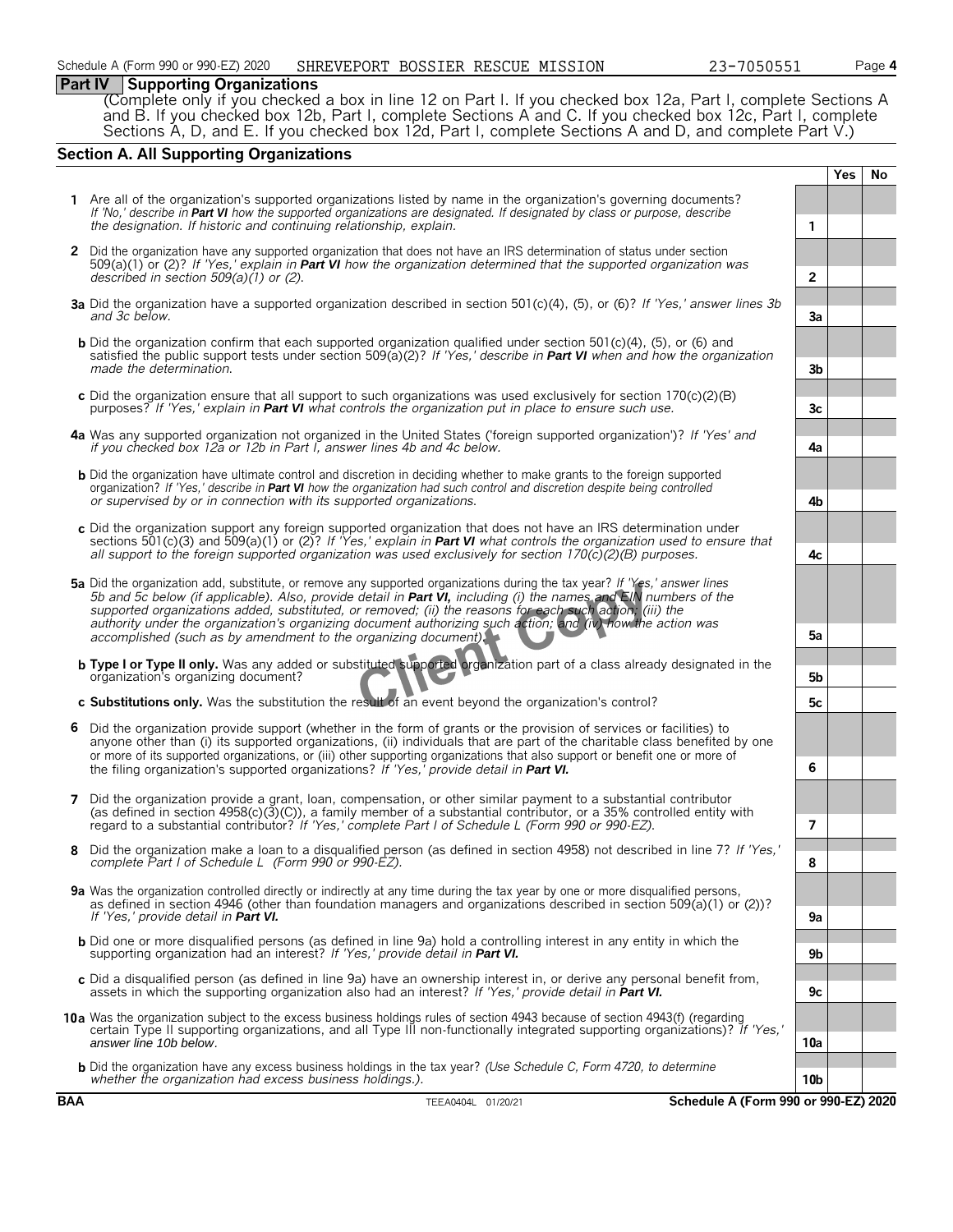**Yes No**

| <b>Part IV</b> | Supporting Organizations (continued)                                                                                                    |                 |     |    |
|----------------|-----------------------------------------------------------------------------------------------------------------------------------------|-----------------|-----|----|
|                |                                                                                                                                         |                 | Yes | No |
| 11             | Has the organization accepted a gift or contribution from any of the following persons?                                                 |                 |     |    |
|                | a A person who directly or indirectly controls, either alone or together with persons described in lines 11b and 11c below,             |                 |     |    |
|                | the governing body of a supported organization?<br>11a                                                                                  |                 |     |    |
|                | <b>b</b> A family member of a person described in line 11a above?                                                                       | 11 <sub>b</sub> |     |    |
|                | C A 35% controlled entity of a person described in line 11a or 11b above? If 'Yes' to line 11a, 11b, or 11c, provide detail in Part VI. | 11c             |     |    |
|                | .                                                                                                                                       |                 |     |    |

### **Section B. Type I Supporting Organizations**

- **1** Did the governing body, members of the governing body, officers acting in their official capacity, or membership of one or more supported organizations have the power to regularly appoint or elect at least a majority of the organization's officers, directors, or trustees at all times during the tax year? *If 'No,' describe in Part VI how the supported organization(s) effectively operated, supervised, or controlled the organization's activities. If the organization had more than one supported organization, describe how the powers to appoint and/or remove officers, directors, or trustees were allocated among the supported organizations and what conditions or restrictions, if any, applied to such powers* **1** *during the tax* year.
- **2** Did the organization operate for the benefit of any supported organization other than the supported organization(s) that operated, supervised, or controlled the supporting organization? *If 'Yes,' explain in Part VI how providing such benefit carried out the purposes of the supported organization(s) that operated, supervised, or controlled the supporting organization.* **2**

# **Section C. Type II Supporting Organizations**

**Yes No 1** Were a majority of the organization's directors or trustees during the tax year also a majority of the directors or trustees of each of the organization's supported organization(s)? *If 'No,' describe in Part VI how control or management of the supporting organization was vested in the same persons that controlled or managed the supported organization(s).* **1**

# **Section D. All Type III Supporting Organizations**

|   |                                                                                                                                                                                                                                                                                                                                                                                     | (e⊂ |  |
|---|-------------------------------------------------------------------------------------------------------------------------------------------------------------------------------------------------------------------------------------------------------------------------------------------------------------------------------------------------------------------------------------|-----|--|
|   | Did the organization provide to each of its supported organizations, by the last day of the fifth month of the<br>organization's tax year, (i) a written notice describing the type and amount of support provided during the prior tax<br>year, (ii) a copy of the Form 990 that was most recently filed as of the date of notification, and (iii) copies of the                   |     |  |
|   | organization's governing documents in effect on the date of notification, to the extent not previously provided?                                                                                                                                                                                                                                                                    |     |  |
|   | Were any of the organization's officers, directors, or trustees either (i) appointed or elected by the supported                                                                                                                                                                                                                                                                    |     |  |
|   | organization(s) or (ii) serving on the governing body of a supported organization? If No, explain in <b>Part VI</b> how<br>the organization maintained a close and continuous working relationship with the supported organization(s).                                                                                                                                              |     |  |
| 3 | By reason of the relationship described in line 2, above, did the organization's supported organizations have a significant<br>voice in the organization's investment policies and in directing the use of the organization's income or assets at<br>all times during the tax year? If 'Yes,' describe in <b>Part VI</b> the role the organization's supported organizations played |     |  |
|   | in this regard.                                                                                                                                                                                                                                                                                                                                                                     |     |  |

### **Section E. Type III Functionally Integrated Supporting Organizations**

- **1** *Check the box next to the method that the organization used to satisfy the Integral Part Test during the year (see instructions).* 
	- **a** The organization satisfied the Activities Test. *Complete line 2 below.*
	- **b** The organization is the parent of each of its supported organizations. *Complete line 3 below.*
	- **c** The organization supported a governmental entity. *Describe in Part VI how you supported a governmental entity (see instructions).*

#### **2** Activities Test. *Answer lines 2a and 2b below.* **Yes No**

- **a** Did substantially all of the organization's activities during the tax year directly further the exempt purposes of the supported organization(s) to which the organization was responsive? *If 'Yes,' then in Part VI identify those supported organizations and explain how these activities directly furthered their exempt purposes, how the organization was responsive to those supported organizations, and how the organization determined that these activities constituted substantially all of its activities.* **2a**
- **b** Did the activities described in line 2a, above, constitute activities that, but for the organization's involvement, one or more of the organization's supported organization(s) would have been engaged in? *If 'Yes,' explain in Part VI the reasons for the organization's position that its supported organization(s) would have engaged in these activities but for the organization's involvement.* **2b**
- **3** Parent of Supported Organizations. *Answer lines 3a and 3b below.*
- **a** Did the organization have the power to regularly appoint or elect a majority of the officers, directors, or trustees of each of the supported organizations? *If 'Yes' or 'No,' provide details in Part VI.* **3a**
- **b** Did the organization exercise a substantial degree of direction over the policies, programs, and activities of each of its supported organizations? *If 'Yes,' describe in Part VI the role played by the organization in this regard.* **3b**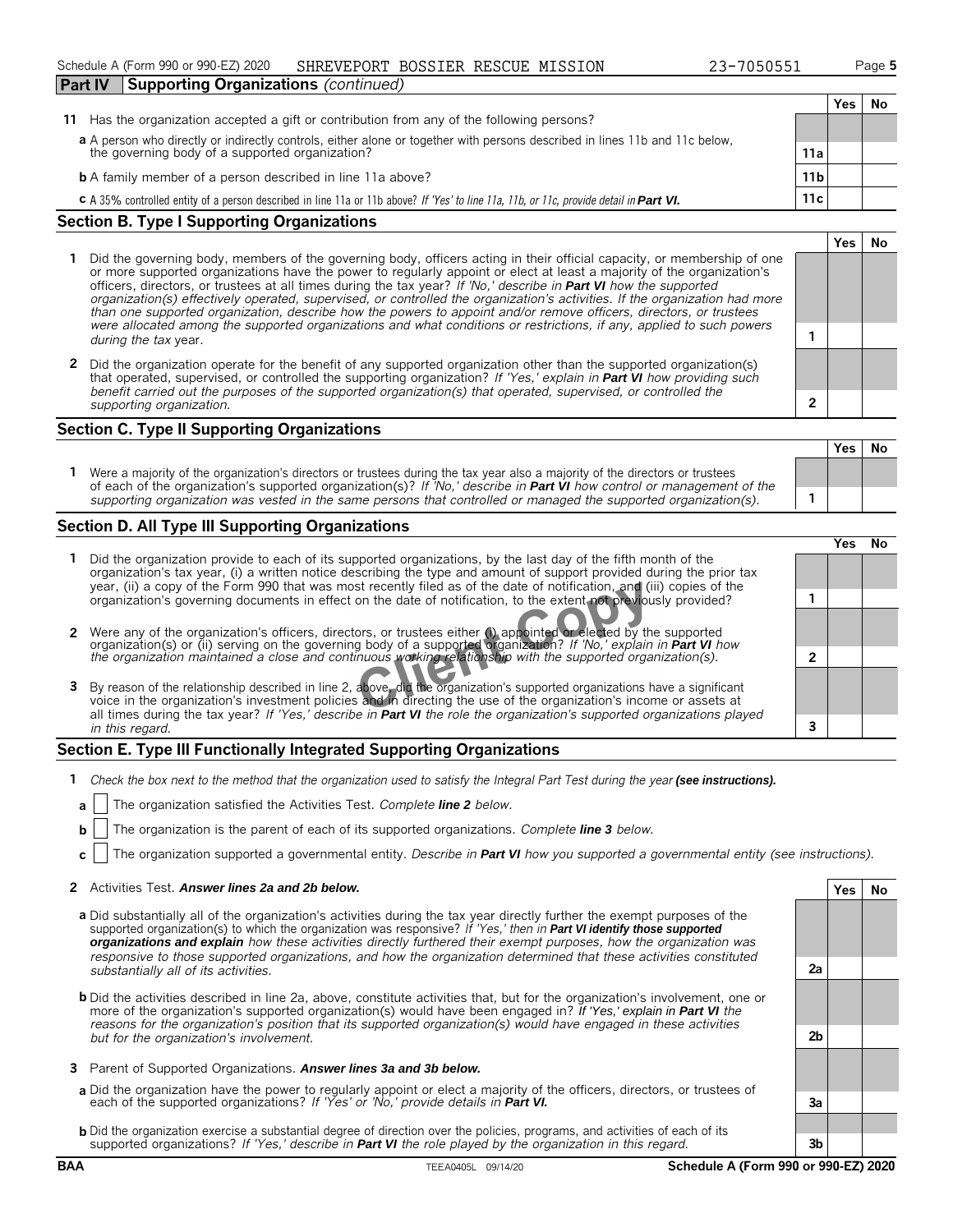### Schedule A (Form 990 or 990-EZ) 2020 SHREVEPORT BOSSIER RESCUE MISSION 23-7050551 Page 6 **Part V Type III Non-Functionally Integrated 509(a)(3) Supporting Organizations**

| 1                     | Check here if the organization satisfied the Integral Part Test as a qualifying trust on Nov. 20, 1970 (explain in Part VI). See<br><b>instructions.</b> All other Type III non-functionally integrated supporting organizations must complete Sections A through E. |                  |                                |                                |
|-----------------------|----------------------------------------------------------------------------------------------------------------------------------------------------------------------------------------------------------------------------------------------------------------------|------------------|--------------------------------|--------------------------------|
|                       | Section A - Adjusted Net Income                                                                                                                                                                                                                                      | (A) Prior Year   | (B) Current Year<br>(optional) |                                |
|                       | 1 Net short-term capital gain                                                                                                                                                                                                                                        | 1                |                                |                                |
| 2                     | Recoveries of prior-year distributions                                                                                                                                                                                                                               | $\overline{2}$   |                                |                                |
| 3                     | Other gross income (see instructions)                                                                                                                                                                                                                                | 3                |                                |                                |
| 4                     | Add lines 1 through 3.                                                                                                                                                                                                                                               | 4                |                                |                                |
| 5.                    | Depreciation and depletion                                                                                                                                                                                                                                           | 5                |                                |                                |
| 6                     | Portion of operating expenses paid or incurred for production or collection of gross<br>income or for management, conservation, or maintenance of property held for<br>production of income (see instructions)                                                       | 6                |                                |                                |
|                       | 7 Other expenses (see instructions)                                                                                                                                                                                                                                  | $\overline{7}$   |                                |                                |
| 8                     | Adjusted Net Income (subtract lines 5, 6, and 7 from line 4)                                                                                                                                                                                                         | 8                |                                |                                |
|                       | <b>Section B - Minimum Asset Amount</b>                                                                                                                                                                                                                              |                  | (A) Prior Year                 | (B) Current Year<br>(optional) |
|                       | 1 Aggregate fair market value of all non-exempt-use assets (see instructions for short<br>tax year or assets held for part of year):                                                                                                                                 |                  |                                |                                |
|                       | a Average monthly value of securities                                                                                                                                                                                                                                | 1a               |                                |                                |
|                       | <b>b</b> Average monthly cash balances                                                                                                                                                                                                                               | 1 <sub>b</sub>   |                                |                                |
|                       | c Fair market value of other non-exempt-use assets                                                                                                                                                                                                                   | 1c               |                                |                                |
|                       | <b>d Total</b> (add lines 1a, 1b, and 1c)                                                                                                                                                                                                                            | 1 <sub>d</sub>   |                                |                                |
|                       | <b>e Discount</b> claimed for blockage or other factors<br>(explain in detail in Part VI):                                                                                                                                                                           |                  |                                |                                |
| $\mathbf{2}^{\prime}$ | Acquisition indebtedness applicable to non-exempt-use assets                                                                                                                                                                                                         | $\overline{2}$   |                                |                                |
| 3                     | Subtract line 2 from line 1d.                                                                                                                                                                                                                                        | 3                |                                |                                |
| 4                     | Cash deemed held for exempt use. Enter 0.015 of line 3 (for greater amount,<br>see instructions).                                                                                                                                                                    | $\blacktriangle$ |                                |                                |
| 5.                    | Net value of non-exempt-use assets (subtract line 4 from line 3)                                                                                                                                                                                                     | 5                |                                |                                |
| 6                     | Multiply line 5 by 0.035.                                                                                                                                                                                                                                            | 6                |                                |                                |
| 7                     | Recoveries of prior-year distributions                                                                                                                                                                                                                               | $\overline{7}$   |                                |                                |
| 8                     | Minimum Asset Amount (add line 7 to line 6)                                                                                                                                                                                                                          | 8                |                                |                                |
|                       | Section C - Distributable Amount                                                                                                                                                                                                                                     |                  |                                | <b>Current Year</b>            |
| 1                     | Adjusted net income for prior year (from Section A, line 8, column A)                                                                                                                                                                                                | 1                |                                |                                |
| $\overline{2}$        | Enter 0.85 of line 1.                                                                                                                                                                                                                                                | $\overline{2}$   |                                |                                |
| 3                     | Minimum asset amount for prior year (from Section B, line 8, column A)                                                                                                                                                                                               | 3                |                                |                                |
| 4                     | Enter greater of line 2 or line 3.                                                                                                                                                                                                                                   | 4                |                                |                                |
| 5                     | Income tax imposed in prior year                                                                                                                                                                                                                                     | 5                |                                |                                |
| 6                     | <b>Distributable Amount.</b> Subtract line 5 from line 4, unless subject to emergency<br>temporary reduction (see instructions).                                                                                                                                     | 6                |                                |                                |

**7**  $\mid$  Check here if the current year is the organization's first as a non-functionally integrated Type III supporting organization (see instructions).

**BAA Schedule A (Form 990 or 990-EZ) 2020**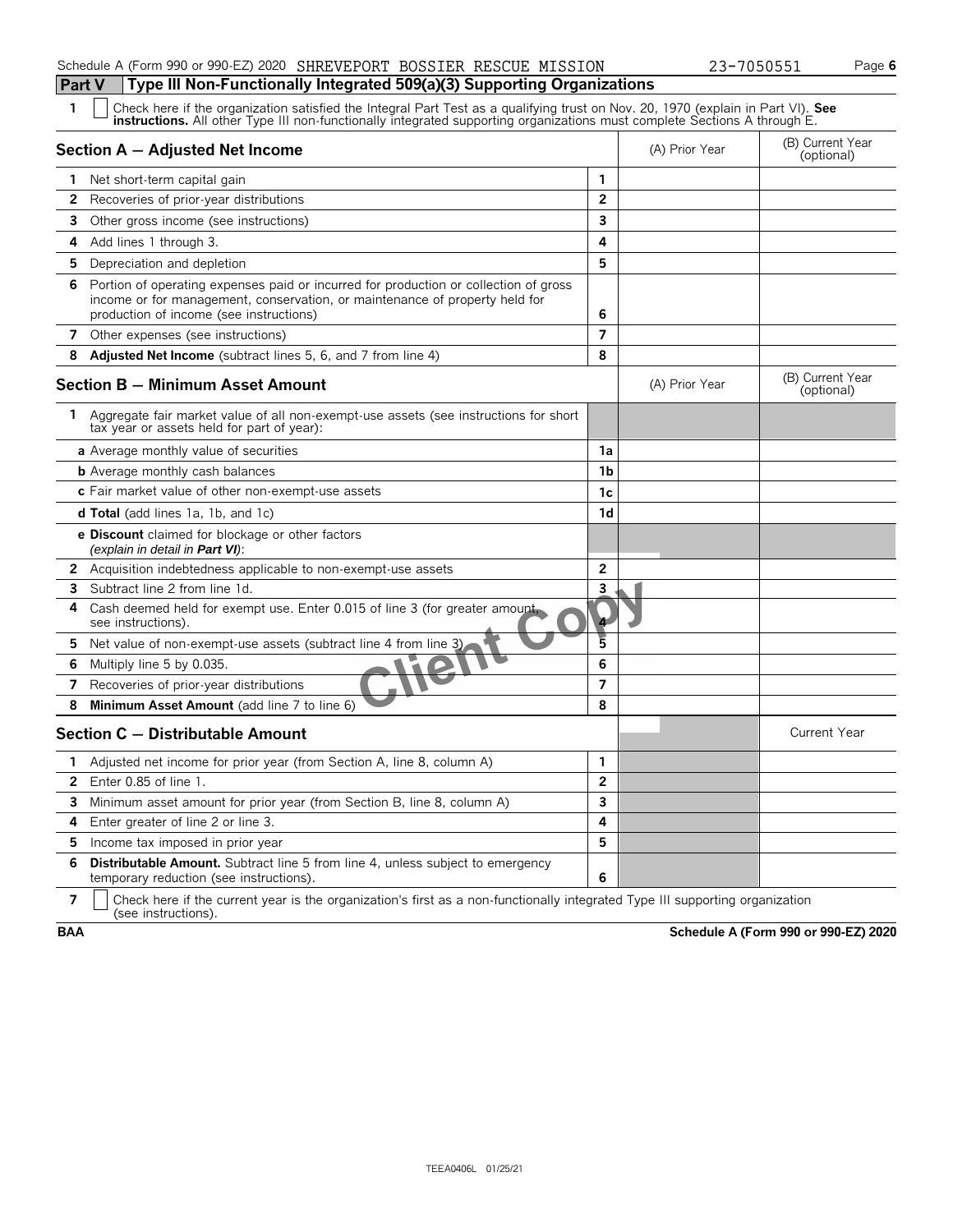| Schedule A (Form 990 or 990-EZ) 2020 | SHREVEPORT BOSSIER RESCUE MISSION |  | 3-7050551<br>ر ے | Page |
|--------------------------------------|-----------------------------------|--|------------------|------|
|--------------------------------------|-----------------------------------|--|------------------|------|

|              | Type III Non-Functionally Integrated 509(a)(3) Supporting Organizations (continued)<br><b>Part V</b>                                                                          |                                              |                                               |              |                                                  |
|--------------|-------------------------------------------------------------------------------------------------------------------------------------------------------------------------------|----------------------------------------------|-----------------------------------------------|--------------|--------------------------------------------------|
|              | Section D - Distributions                                                                                                                                                     |                                              |                                               |              | <b>Current Year</b>                              |
| 1            | Amounts paid to supported organizations to accomplish exempt purposes                                                                                                         |                                              |                                               | 1            |                                                  |
| $\mathbf{2}$ | Amounts paid to perform activity that directly furthers exempt purposes of supported organizations,<br>in excess of income from activity                                      |                                              |                                               | $\mathbf{2}$ |                                                  |
| 3            | Administrative expenses paid to accomplish exempt purposes of supported organizations                                                                                         |                                              | 3                                             |              |                                                  |
| 4            | Amounts paid to acquire exempt-use assets                                                                                                                                     |                                              |                                               | 4            |                                                  |
| 5            | Qualified set-aside amounts (prior IRS approval required $-$ provide details in Part VI)                                                                                      |                                              |                                               | 5            |                                                  |
| 6            | Other distributions (describe in Part VI). See instructions.                                                                                                                  |                                              |                                               | 6            |                                                  |
| 7            | Total annual distributions. Add lines 1 through 6.                                                                                                                            |                                              |                                               | 7            |                                                  |
| 8            | Distributions to attentive supported organizations to which the organization is responsive (provide details<br>in Part VI). See instructions.                                 |                                              |                                               | 8            |                                                  |
| 9            | Distributable amount for 2020 from Section C, line 6                                                                                                                          |                                              |                                               | 9            |                                                  |
|              | 10 Line 8 amount divided by line 9 amount                                                                                                                                     |                                              |                                               | 10           |                                                  |
|              | Section E - Distribution Allocations (see instructions)                                                                                                                       | (i)<br><b>Excess</b><br><b>Distributions</b> | (ii)<br><b>Underdistributions</b><br>Pre-2020 |              | (iii)<br><b>Distributable</b><br>Amount for 2020 |
|              | Distributable amount for 2020 from Section C, line 6                                                                                                                          |                                              |                                               |              |                                                  |
|              | 2 Underdistributions, if any, for years prior to 2020 (reasonable<br>cause required - explain in Part VI). See instructions.                                                  |                                              |                                               |              |                                                  |
| 3            | Excess distributions carryover, if any, to 2020                                                                                                                               |                                              |                                               |              |                                                  |
|              | a From 2015                                                                                                                                                                   |                                              |                                               |              |                                                  |
|              | <b>b</b> From 2016                                                                                                                                                            |                                              |                                               |              |                                                  |
|              | c From 2017.                                                                                                                                                                  |                                              |                                               |              |                                                  |
|              | $d$ From 2018                                                                                                                                                                 |                                              |                                               |              |                                                  |
|              | e From 2019                                                                                                                                                                   |                                              |                                               |              |                                                  |
|              | f Total of lines 3a through 3e                                                                                                                                                |                                              |                                               |              |                                                  |
|              | g Applied to underdistributions of prior years                                                                                                                                |                                              |                                               |              |                                                  |
|              | h Applied to 2020 distributable amount                                                                                                                                        |                                              |                                               |              |                                                  |
|              | <i>i</i> Carryover from 2015 not applied (see instructions)                                                                                                                   |                                              |                                               |              |                                                  |
|              | j Remainder. Subtract lines 3g, 3h, and 3i from line 3f.                                                                                                                      |                                              |                                               |              |                                                  |
| 4            | Distributions for 2020 from Section D,<br>line 7:<br>Ş                                                                                                                        |                                              |                                               |              |                                                  |
|              | a Applied to underdistributions of prior years                                                                                                                                |                                              |                                               |              |                                                  |
|              | <b>b</b> Applied to 2020 distributable amount                                                                                                                                 |                                              |                                               |              |                                                  |
|              | c Remainder. Subtract lines 4a and 4b from line 4.                                                                                                                            |                                              |                                               |              |                                                  |
| 5.           | Remaining underdistributions for years prior to 2020, if any.<br>Subtract lines 3g and 4a from line 2. For result greater than<br>zero, explain in Part VI. See instructions. |                                              |                                               |              |                                                  |
|              | 6 Remaining underdistributions for 2020. Subtract lines 3h and 4b<br>from line 1. For result greater than zero, explain in Part VI. See<br>instructions.                      |                                              |                                               |              |                                                  |
|              | 7 Excess distributions carryover to 2021. Add lines 3j and 4c.                                                                                                                |                                              |                                               |              |                                                  |
|              | 8 Breakdown of line 7:                                                                                                                                                        |                                              |                                               |              |                                                  |
|              | <b>a</b> Excess from $2016$                                                                                                                                                   |                                              |                                               |              |                                                  |
|              | <b>b</b> Excess from 2017.                                                                                                                                                    |                                              |                                               |              |                                                  |
|              | <b>c</b> Excess from 2018                                                                                                                                                     |                                              |                                               |              |                                                  |
|              | <b>d</b> Excess from 2019                                                                                                                                                     |                                              |                                               |              |                                                  |
|              | <b>e</b> Excess from 2020                                                                                                                                                     |                                              |                                               |              |                                                  |

**BAA Schedule A (Form 990 or 990-EZ) 2020**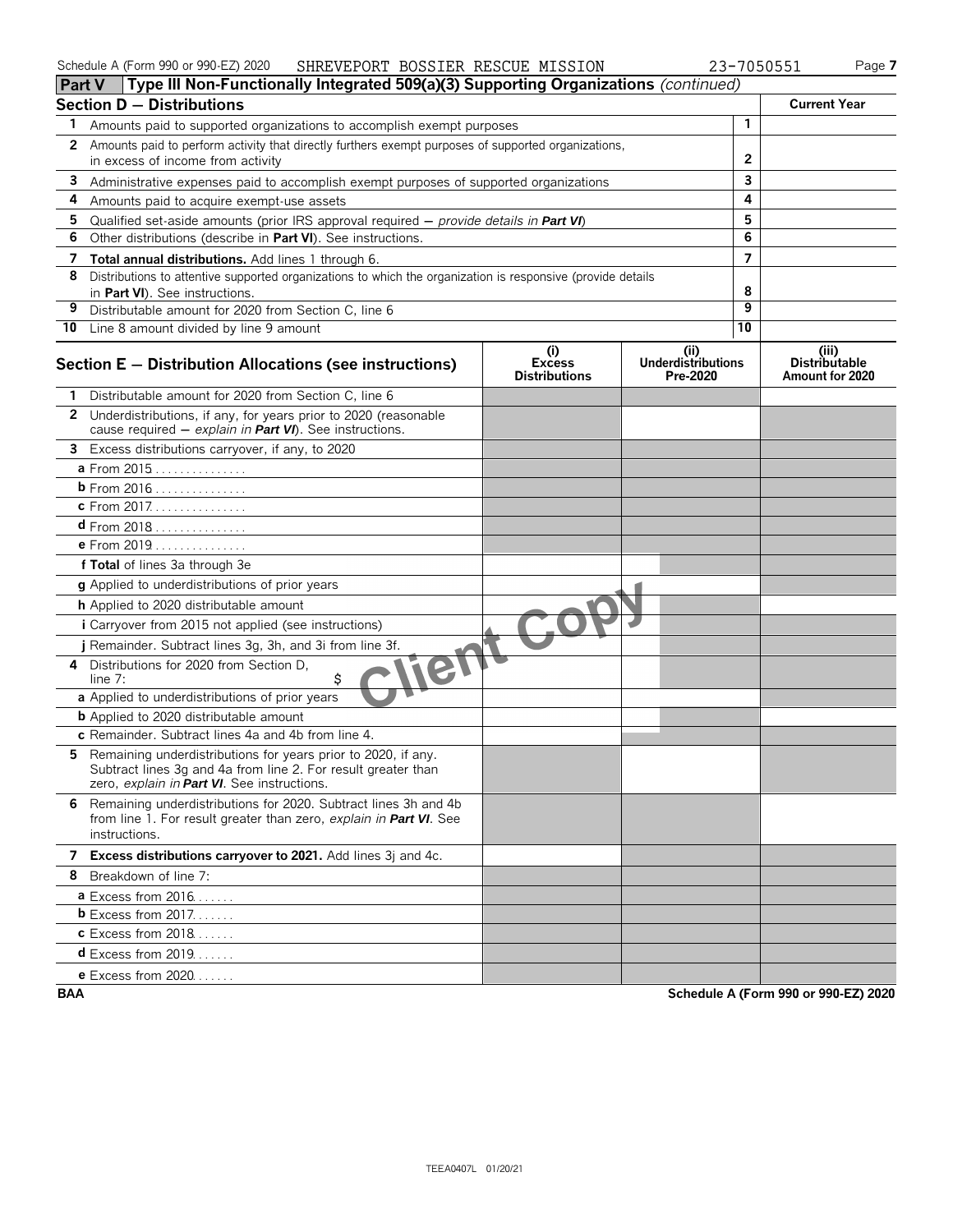| Schedule A (Form 990 or 990-EZ) 2020 | SHREVEPORT BOSSIER RESCUE MISSION                                                              |  | 23-7050551                                                                                                                                                                                                                                                                                                                                                                                                                                                                               | Page 8 |
|--------------------------------------|------------------------------------------------------------------------------------------------|--|------------------------------------------------------------------------------------------------------------------------------------------------------------------------------------------------------------------------------------------------------------------------------------------------------------------------------------------------------------------------------------------------------------------------------------------------------------------------------------------|--------|
| Part VI                              | lines 2, 5, and 6. Also complete this part for any additional information. (See instructions.) |  | <b>Supplemental Information.</b> Provide the explanations required by Part II, line 10; Part II, line 17a or 17b; Part<br>III, line 12; Part IV, Section A, lines 1, 2, 3b, 3c, 4b, 4c, 5a, 6, 9a, 9b, 9c, 11a, 11b, and 11c; Part IV,<br>B, lines 1 and 2; Part IV, Section C, line 1; Part IV, Section D, lines 2 and 3; Part IV, Section E, lines 1c, 2a, 2b,<br>3a, and 3b; Part V, line 1; Part V, Section B, line 1e; Part V, Section D, lines 5, 6, and 8; and Part V, Section E, |        |
|                                      |                                                                                                |  |                                                                                                                                                                                                                                                                                                                                                                                                                                                                                          |        |

# **PART II, LINE 10 - OTHER INCOME**

| AND<br>SOURCF<br>NATURE               |             |                           |              |  |                                                          |
|---------------------------------------|-------------|---------------------------|--------------|--|----------------------------------------------------------|
| MISCELLANEOUS INCOME<br>ጥ∩ጥ⊼<br>TATAT | ozj.<br>ດລະ | 01<br>$\Omega$ 1<br>. ب - | . 057<br>∩ҕ¬ |  | ,,,,,,<br>$\overline{\phantom{a}}$<br><u>, , , , , ,</u> |

Client Copy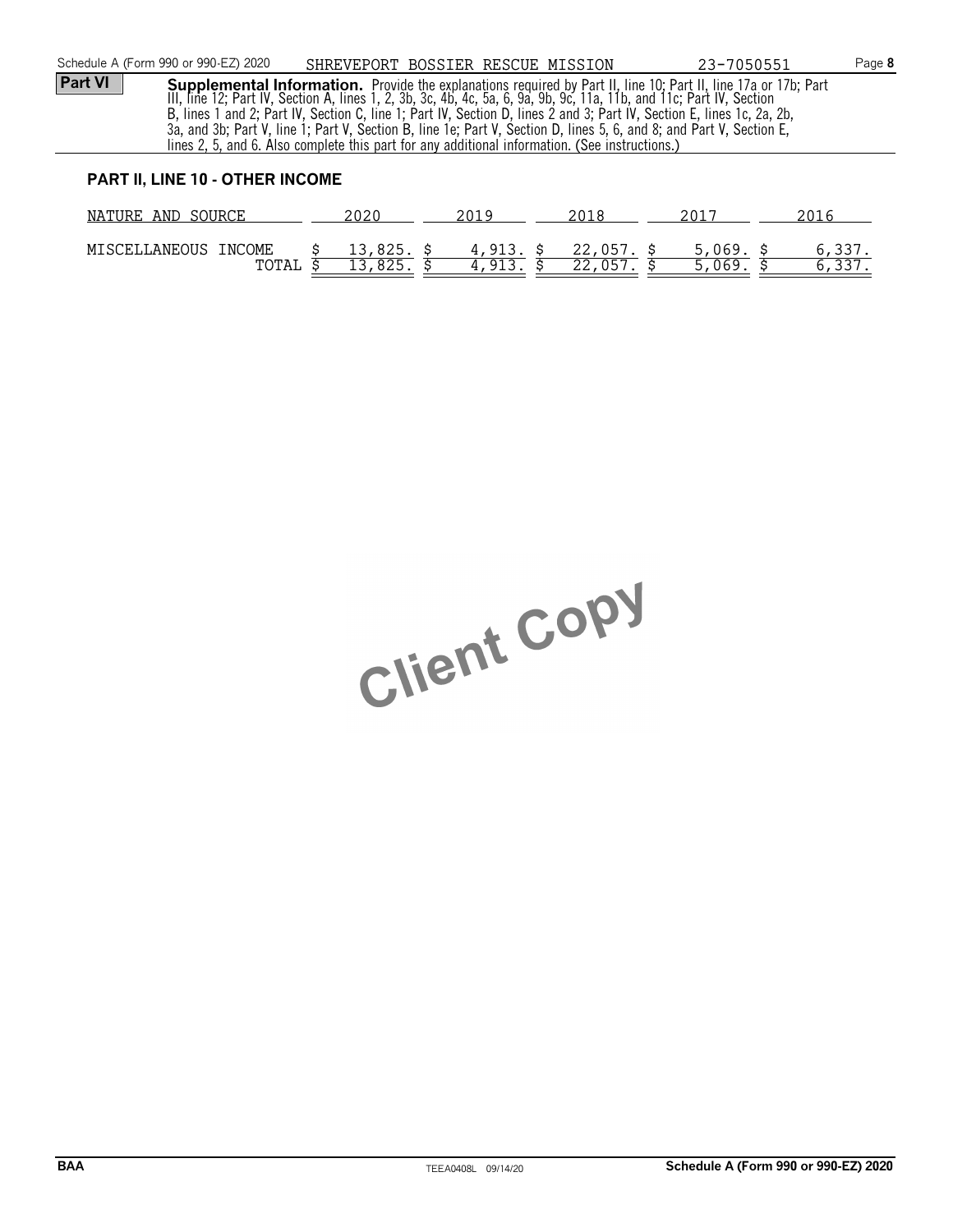| <b>Schedule B</b>                                                                          | PUBLIC DISCLOSURE COPY                                                             | OMB No. 1545-0047                                                                                                                              |                                       |  |  |  |
|--------------------------------------------------------------------------------------------|------------------------------------------------------------------------------------|------------------------------------------------------------------------------------------------------------------------------------------------|---------------------------------------|--|--|--|
| (Form 990, 990-EZ,<br>or 990-PF)<br>Department of the Treasury<br>Internal Revenue Service |                                                                                    | <b>Schedule of Contributors</b><br>Attach to Form 990, Form 990-EZ, or Form 990-PF.<br>► Go to www.irs.gov/Form990 for the latest information. |                                       |  |  |  |
| Name of the organization                                                                   |                                                                                    |                                                                                                                                                | <b>Employer identification number</b> |  |  |  |
|                                                                                            | SHREVEPORT BOSSIER RESCUE MISSION                                                  | 23-7050551                                                                                                                                     |                                       |  |  |  |
| <b>Organization type</b> (check one):                                                      |                                                                                    |                                                                                                                                                |                                       |  |  |  |
| Filers of:                                                                                 | Section:                                                                           |                                                                                                                                                |                                       |  |  |  |
| Form 990 or 990-EZ                                                                         | $ X $ 501(c)( 3)<br>(enter number) organization                                    |                                                                                                                                                |                                       |  |  |  |
|                                                                                            | $4947(a)(1)$ nonexempt charitable trust <b>not</b> treated as a private foundation |                                                                                                                                                |                                       |  |  |  |
|                                                                                            | 527 political organization                                                         |                                                                                                                                                |                                       |  |  |  |
| Form 990-PF                                                                                | 501(c)(3) exempt private foundation                                                |                                                                                                                                                |                                       |  |  |  |
|                                                                                            | $4947(a)(1)$ nonexempt charitable trust treated as a private foundation            |                                                                                                                                                |                                       |  |  |  |
|                                                                                            | $501(c)(3)$ taxable private foundation                                             |                                                                                                                                                |                                       |  |  |  |

Check if your organization is covered by the **General Rule** or a **Special Rule.**

Note: Only a section 501(c)(7), (8), or (10) organization can check boxes for both the General Rule and a Special Rule. See instructions.

client

#### **General Rule**

For an organization filing Form 990, 990-EZ, or 990-PF that received, during the year, contributions totaling \$5,000 or more (in money or property) from any one contributor. Complete Parts I and II. See instructions for determining a contributor's total contributions.

#### **Special Rules**

For an organization described in section 501(c)(3) filing Form 990 or 990-EZ that met the 33-1/3% support test of the regulations under sections 509(a)(1) and 170(b)(1)(A)(vi), that checked Schedule A (Form 990 or 990-EZ), Part II, line 13, 16a, or 16b, and that received from any one contributor, during the year, total contributions of the greater of (**1**) \$5,000; or (**2**) 2% of the amount on (i) Form 990, Part VIII, line 1h; or (ii) Form 990-EZ, line 1. Complete Parts I and II. X

For an organization described in section 501(c)(7), (8), or (10) filing Form 990 or 990-EZ that received from any one contributor, during the year, total contributions of more than \$1,000 *exclusively* for religious, charitable, scientific, literary, or educational purposes, or for the prevention of cruelty to children or animals. Complete Parts I (entering 'N/A' in column (b) instead of the contributor name and address), II, and III.

For an organization described in section 501(c)(7), (8), or (10) filing Form 990 or 990-EZ that received from any one contributor, during the year, contributions *exclusively* for religious, charitable, etc., purposes, but no such contributions totaled more than \$1,000. If this box is checked, enter here the total contributions that were received during the year for an *exclusively* religious, charitable, etc., purpose. Don't complete any of the parts unless the **General Rule** applies to this organization because it received *nonexclusively* religious, charitable, etc., contributions totaling \$5,000 or more during the year .  $\blacktriangleright$ \$

**Caution:** An organization that isn't covered by the General Rule and/or the Special Rules doesn't file Schedule B (Form 990, 990-EZ, or 990-PF), but it **must** answer 'No' on Part IV, line 2, of its Form 990; or check the box on line H of its Form 990-EZ or on its Form 990-PF, Part I, line 2, to certify that it doesn't meet the filing requirements of Schedule B (Form 990, 990-EZ, or 990-PF).

**BAA For Paperwork Reduction Act Notice, see the instructions for Form 990, 990-EZ, or 990-PF. Schedule B (Form 990, 990-EZ, or 990-PF) (2020)**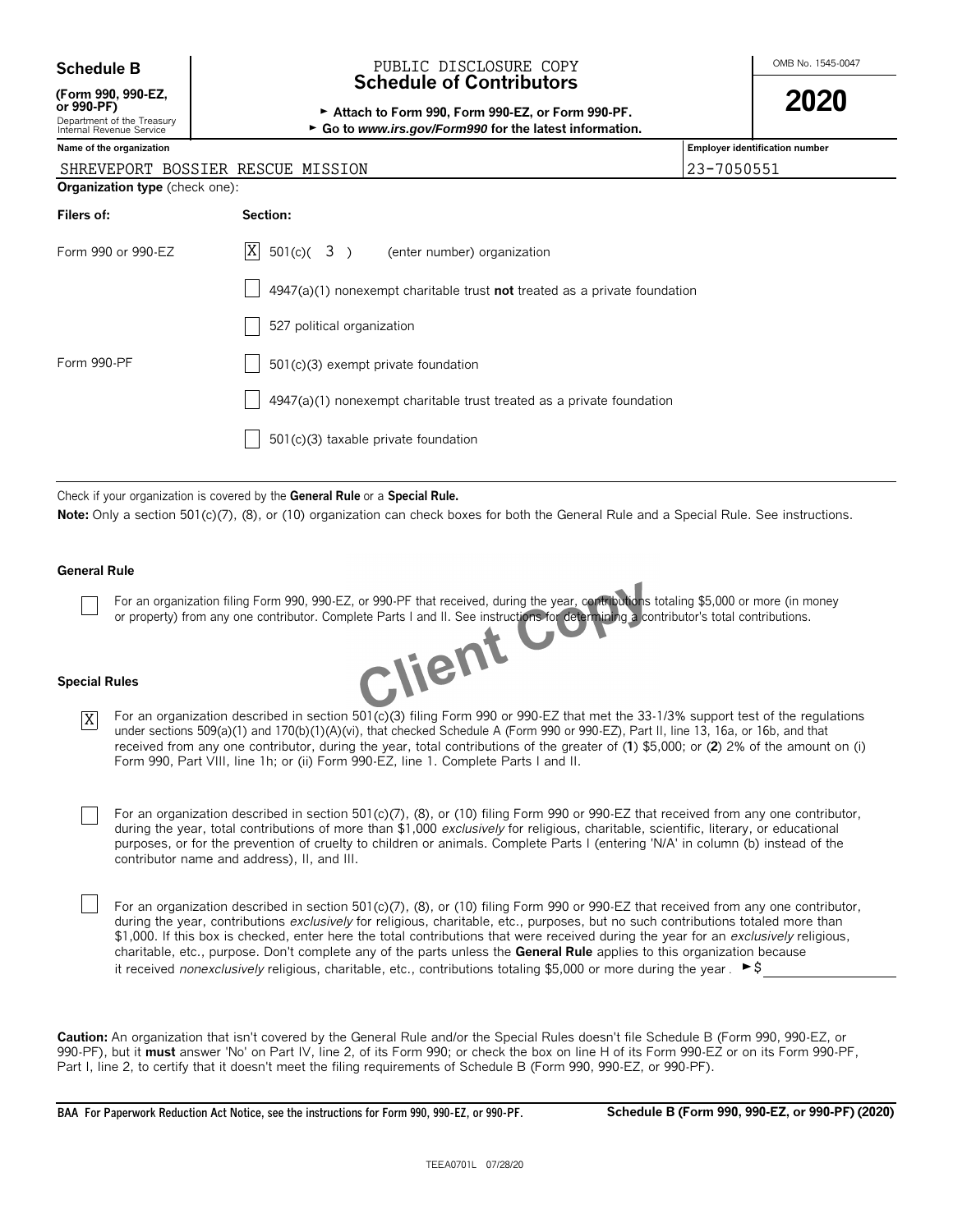| Schedule B (Form 990, 990-EZ, or 990-PF) (2020)                                                              |                                       | Page 2 |
|--------------------------------------------------------------------------------------------------------------|---------------------------------------|--------|
| Name of organization                                                                                         | <b>Employer identification number</b> |        |
| SHREVEPORT BOSSIER RESCUE MISSION                                                                            | 123-7050551                           |        |
| <b>Part I</b> Contributors (see instructions). Use duplicate copies of Part I if additional space is needed. |                                       |        |

| (a)<br>No. | (b)<br>Name, address, and ZIP + 4 | (c)<br>Total<br>contributions | (d)<br>Type of contribution                                                      |
|------------|-----------------------------------|-------------------------------|----------------------------------------------------------------------------------|
| 1          |                                   | \$<br>48,247.                 | Person<br>Payroll<br>Noncash<br>(Complete Part II for<br>noncash contributions.) |
| (a)<br>No. | (b)<br>Name, address, and ZIP + 4 | (c)<br>Total<br>contributions | (d)<br>Type of contribution                                                      |
|            |                                   |                               | Person<br>Payroll<br>Noncash<br>(Complete Part II for<br>noncash contributions.) |
| (a)<br>No. | (b)<br>Name, address, and ZIP + 4 | (c)<br>Total<br>contributions | (d)<br>Type of contribution                                                      |
|            | <u>CC</u>                         |                               | Person<br>Payroll<br>Noncash<br>(Complete Part II for<br>noncash contributions.) |
| (a)<br>No. | (b)<br>Name, address, and ZIP + 4 | (c)<br>Total<br>contributions | (d)<br>Type of contribution                                                      |
|            |                                   | \$                            | Person<br>Payroll<br>Noncash<br>(Complete Part II for<br>noncash contributions.) |
| (a)<br>Ńó. | (b)<br>Name, address, and ZIP + 4 | (c)<br>Total<br>contributions | (d)<br>Type of contribution                                                      |
|            |                                   | \$                            | Person<br>Payroll<br>Noncash<br>(Complete Part II for<br>noncash contributions.) |
| (a)<br>No. | (b)<br>Name, address, and ZIP + 4 | (c)<br>Total<br>contributions | (d)<br>Type of contribution                                                      |
|            |                                   | \$                            | Person<br>Payroll<br>Noncash<br>(Complete Part II for<br>noncash contributions.) |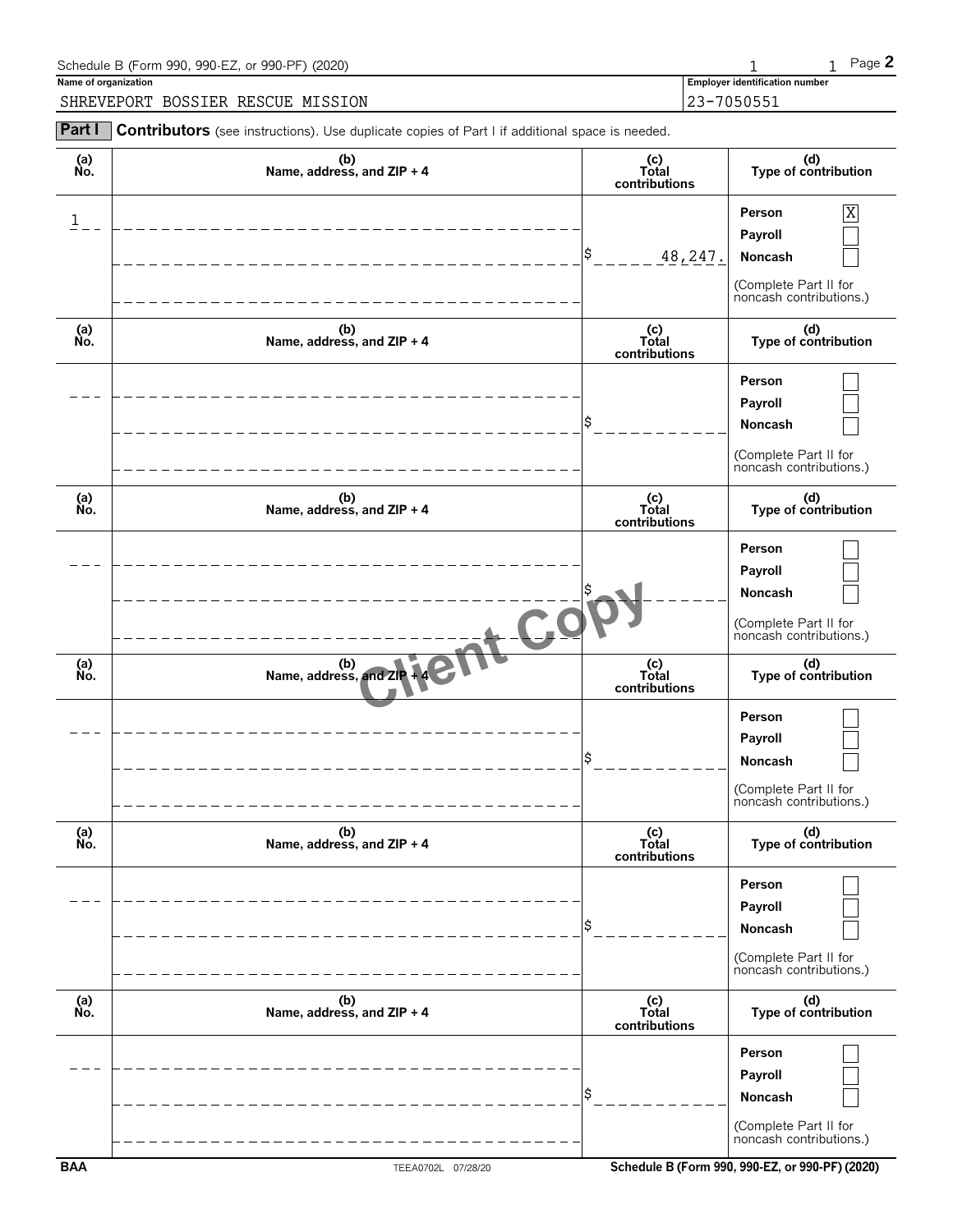| Schedule B (Form 990, 990-EZ, or 990-PF) (2020) |                                       |  | Page $\mathbf 3$ |  |
|-------------------------------------------------|---------------------------------------|--|------------------|--|
| Name of organization                            | <b>Employer identification number</b> |  |                  |  |
| SHREVEPORT BOSSIER RESCUE MISSION               | 23-7050551                            |  |                  |  |

**Part II** Noncash Property (see instructions). Use duplicate copies of Part II if additional space is needed.

| (a) No.<br>from<br>Part I | (b)<br>Description of noncash property given | (c)<br>FMV (or estimate)<br>(See instructions.) | (d)<br>Date received |
|---------------------------|----------------------------------------------|-------------------------------------------------|----------------------|
|                           | N/A                                          |                                                 |                      |
| (a) No.<br>from<br>Part I | (b)<br>Description of noncash property given | (c)<br>FMV (or estimate)<br>(See instructions.) | (d)<br>Date received |
|                           |                                              |                                                 |                      |
| (a) No.<br>from<br>Part I | (b)<br>Description of noncash property given | (c)<br>FMV (or estimate)<br>(See instructions.) | (d)<br>Date received |
|                           |                                              |                                                 |                      |
| (a) No.<br>from<br>Part I | (b)<br>Description of noncash property given | (c)<br>FMV (or estimate)<br>(See instructions.) | (d)<br>Date received |
|                           |                                              |                                                 |                      |
| (a) $No.$ from<br>Part I  | (b)<br>Description of noncash property given | (c)<br>FMV (or estimate)<br>(See instructions.) | (d)<br>Date received |
|                           |                                              | \$                                              |                      |
| (a) No.<br>from<br>Part I | (b)<br>Description of noncash property given | (c)<br>FMV (or estimate)<br>(See instructions.) | (d)<br>Date received |
|                           |                                              |                                                 |                      |
| <b>BAA</b>                |                                              | Schedule B (Form 990, 990-EZ, or 990-PF) (2020) |                      |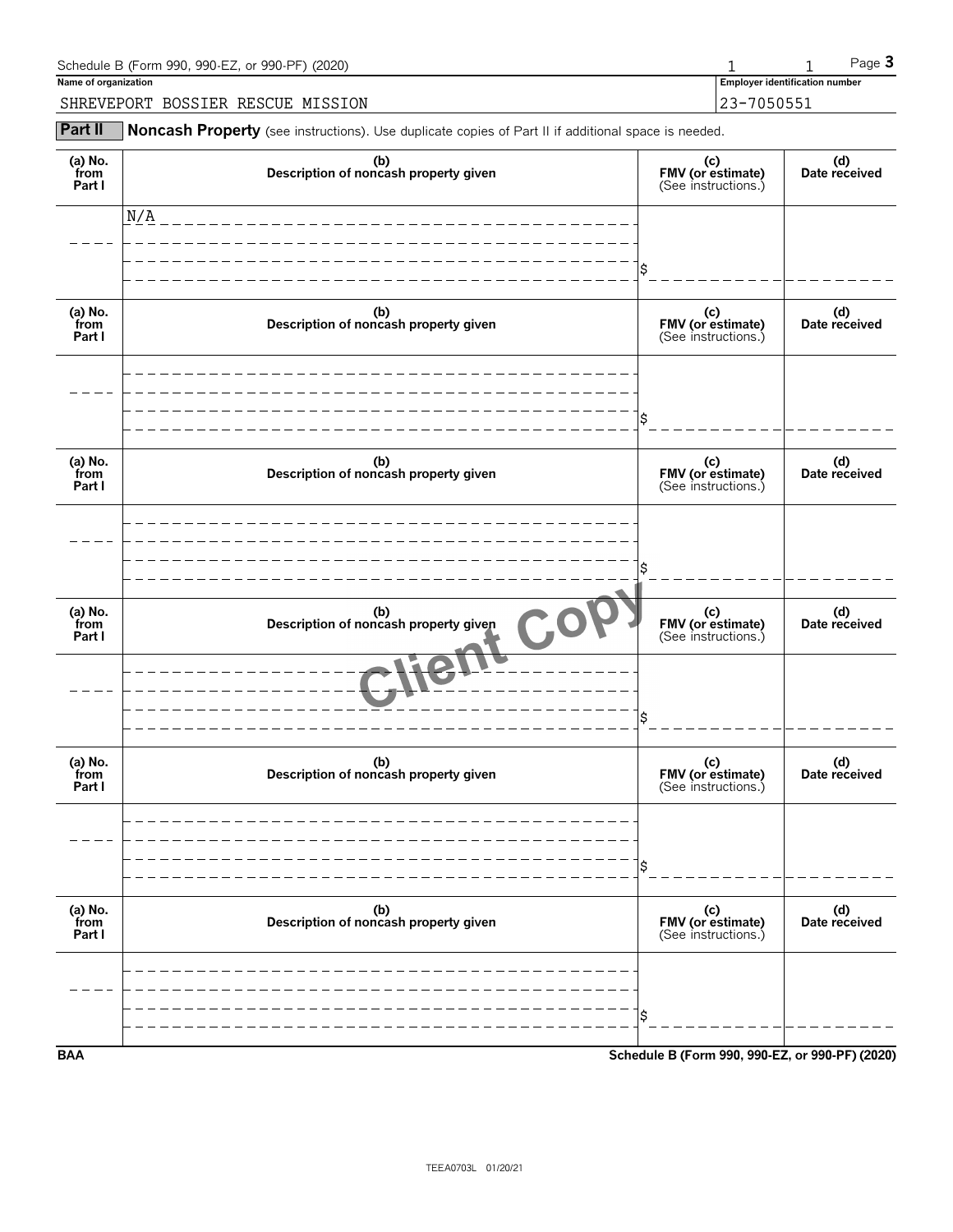|                           | Schedule B (Form 990, 990-EZ, or 990-PF) (2020)                                                                                                                                                                                                                                                                                                                                                                                                                                                                                                      |                      |  | 1                                                   | Page 4 |  |  |
|---------------------------|------------------------------------------------------------------------------------------------------------------------------------------------------------------------------------------------------------------------------------------------------------------------------------------------------------------------------------------------------------------------------------------------------------------------------------------------------------------------------------------------------------------------------------------------------|----------------------|--|-----------------------------------------------------|--------|--|--|
| Name of organization      | SHREVEPORT BOSSIER RESCUE MISSION                                                                                                                                                                                                                                                                                                                                                                                                                                                                                                                    |                      |  | <b>Employer identification number</b><br>23-7050551 |        |  |  |
|                           | Part III Exclusively religious, charitable, etc., contributions to organizations described in section 501(c)(7), (8),<br>or (10) that total more than \$1,000 for the year from any one contributor. Complete columns (a) through (e) and<br>the following line entry. For organizations completing Part III, enter the total of exclusively religious, charitable, etc.,<br>contributions of \$1,000 or less for the year. (Enter this information once. See instructions.). ►\$<br>Use duplicate copies of Part III if additional space is needed. |                      |  |                                                     | N/A    |  |  |
| (a)<br>No. from<br>Part I | (b) Purpose of gift                                                                                                                                                                                                                                                                                                                                                                                                                                                                                                                                  | (c) Use of gift      |  | (d) Description of how gift is held                 |        |  |  |
|                           | N/A                                                                                                                                                                                                                                                                                                                                                                                                                                                                                                                                                  | ____________________ |  |                                                     |        |  |  |
|                           |                                                                                                                                                                                                                                                                                                                                                                                                                                                                                                                                                      |                      |  |                                                     |        |  |  |
|                           |                                                                                                                                                                                                                                                                                                                                                                                                                                                                                                                                                      | (e) Transfer of gift |  |                                                     |        |  |  |
|                           | Transferee's name, address, and ZIP + 4                                                                                                                                                                                                                                                                                                                                                                                                                                                                                                              |                      |  | Relationship of transferor to transferee            |        |  |  |
|                           |                                                                                                                                                                                                                                                                                                                                                                                                                                                                                                                                                      |                      |  |                                                     |        |  |  |
|                           |                                                                                                                                                                                                                                                                                                                                                                                                                                                                                                                                                      |                      |  |                                                     |        |  |  |
| (a)<br>No. from<br>Part I | (b) Purpose of gift                                                                                                                                                                                                                                                                                                                                                                                                                                                                                                                                  | (c) Use of gift      |  | (d) Description of how gift is held                 |        |  |  |
|                           |                                                                                                                                                                                                                                                                                                                                                                                                                                                                                                                                                      |                      |  |                                                     |        |  |  |
|                           |                                                                                                                                                                                                                                                                                                                                                                                                                                                                                                                                                      |                      |  |                                                     |        |  |  |
|                           |                                                                                                                                                                                                                                                                                                                                                                                                                                                                                                                                                      | (e) Transfer of gift |  |                                                     |        |  |  |
|                           | Transferee's name, address, and ZIP + 4                                                                                                                                                                                                                                                                                                                                                                                                                                                                                                              |                      |  | Relationship of transferor to transferee            |        |  |  |
|                           |                                                                                                                                                                                                                                                                                                                                                                                                                                                                                                                                                      |                      |  |                                                     |        |  |  |
|                           |                                                                                                                                                                                                                                                                                                                                                                                                                                                                                                                                                      |                      |  |                                                     |        |  |  |
| (a)<br>No. from<br>Part I | (b) Purpose of gift                                                                                                                                                                                                                                                                                                                                                                                                                                                                                                                                  | (c) Use of gift      |  | (d) Description of how gift is held                 |        |  |  |
|                           |                                                                                                                                                                                                                                                                                                                                                                                                                                                                                                                                                      |                      |  |                                                     |        |  |  |
|                           |                                                                                                                                                                                                                                                                                                                                                                                                                                                                                                                                                      |                      |  |                                                     |        |  |  |
|                           | (e) Transfer of gift                                                                                                                                                                                                                                                                                                                                                                                                                                                                                                                                 |                      |  |                                                     |        |  |  |
|                           | Transferee's name, address, and ZIP + 4                                                                                                                                                                                                                                                                                                                                                                                                                                                                                                              |                      |  | Relationship of transferor to transferee            |        |  |  |
|                           |                                                                                                                                                                                                                                                                                                                                                                                                                                                                                                                                                      |                      |  |                                                     |        |  |  |
|                           |                                                                                                                                                                                                                                                                                                                                                                                                                                                                                                                                                      |                      |  |                                                     |        |  |  |
| (a)<br>No. from<br>Part I | (b) Purpose of gift                                                                                                                                                                                                                                                                                                                                                                                                                                                                                                                                  | (c) Use of gift      |  | (d) Description of how gift is held                 |        |  |  |
|                           |                                                                                                                                                                                                                                                                                                                                                                                                                                                                                                                                                      |                      |  |                                                     |        |  |  |
|                           |                                                                                                                                                                                                                                                                                                                                                                                                                                                                                                                                                      |                      |  |                                                     |        |  |  |
|                           |                                                                                                                                                                                                                                                                                                                                                                                                                                                                                                                                                      | (e) Transfer of gift |  |                                                     |        |  |  |
|                           | Transferee's name, address, and ZIP + 4                                                                                                                                                                                                                                                                                                                                                                                                                                                                                                              |                      |  | Relationship of transferor to transferee            |        |  |  |
|                           |                                                                                                                                                                                                                                                                                                                                                                                                                                                                                                                                                      |                      |  |                                                     |        |  |  |
| <b>BAA</b>                |                                                                                                                                                                                                                                                                                                                                                                                                                                                                                                                                                      |                      |  | Schedule B (Form 990, 990-EZ, or 990-PF) (2020)     |        |  |  |
|                           |                                                                                                                                                                                                                                                                                                                                                                                                                                                                                                                                                      |                      |  |                                                     |        |  |  |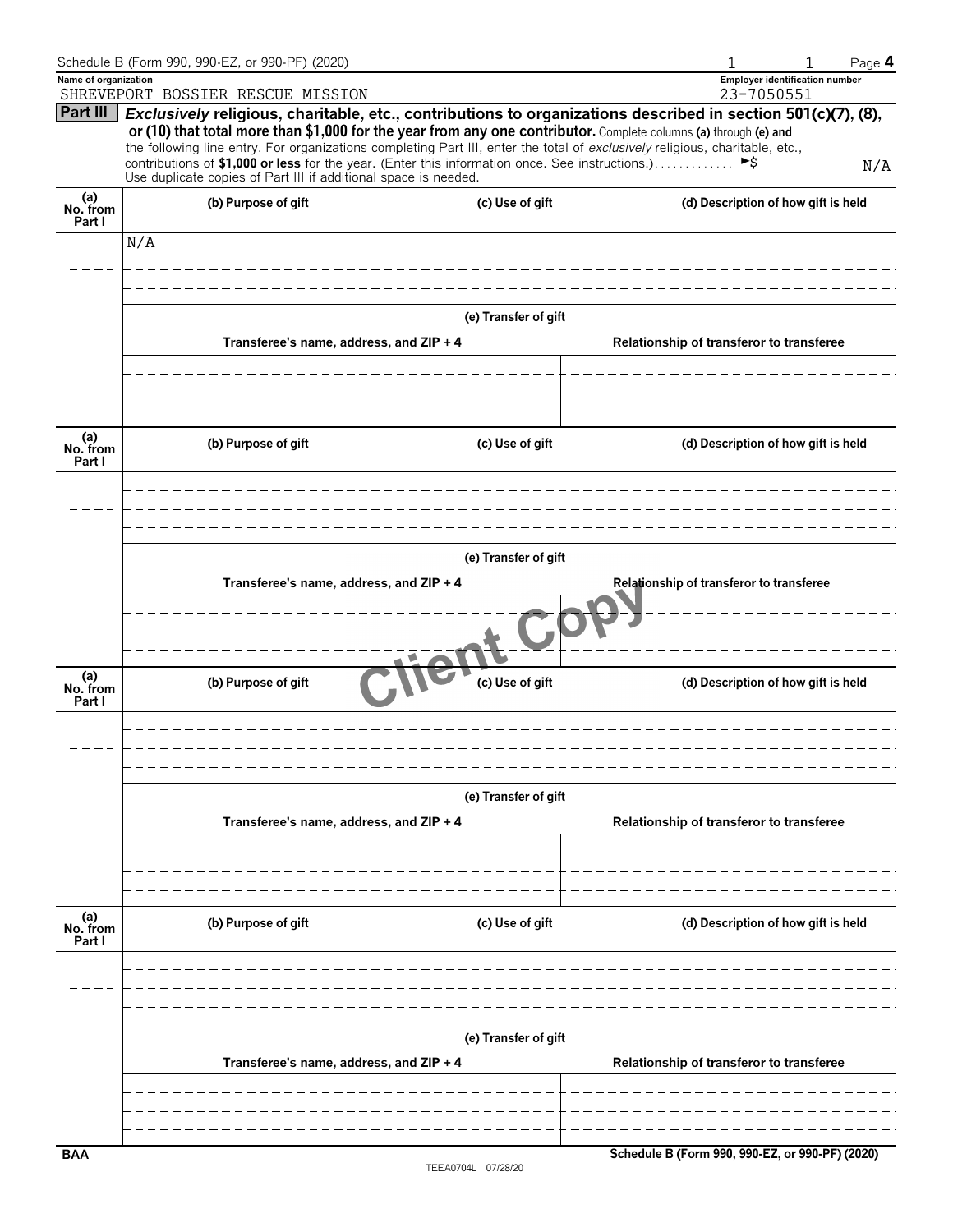| <b>SCHEDULE D</b> |  |
|-------------------|--|
| (Form 990)        |  |

# **SCHEDULE D Supplemental Financial Statements Fig. 1545-0047**

**Part IV, line 6, 7, 8, 9, 10, 11a, 11b, 11c, 11d, 11e, 11f, 12a, or 12b.**<br>
Part IV, line 6, 7, 8, 9, 10, 11a, 11b, 11c, 11d, 11e, 11f, 12a, or 12b.

Attach to Form 990.

Department of the Treasury ★ Go to *www.irs.gov/Form990* for instructions and the latest information. **Inspection**<br>Internal Revenue Service ★ Go to *www.irs.gov/Form990* for instructions and the latest information. Inspec

|                 | Name of the organization                                                                                                                                                                                                                                                                                                                                                                |                         |                                                | <b>Employer identification number</b>              |
|-----------------|-----------------------------------------------------------------------------------------------------------------------------------------------------------------------------------------------------------------------------------------------------------------------------------------------------------------------------------------------------------------------------------------|-------------------------|------------------------------------------------|----------------------------------------------------|
|                 |                                                                                                                                                                                                                                                                                                                                                                                         |                         |                                                |                                                    |
|                 | SHREVEPORT BOSSIER RESCUE MISSION                                                                                                                                                                                                                                                                                                                                                       |                         |                                                | 23-7050551                                         |
| Part I          | Organizations Maintaining Donor Advised Funds or Other Similar Funds or Accounts.<br>Complete if the organization answered 'Yes' on Form 990, Part IV, line 6.                                                                                                                                                                                                                          |                         |                                                |                                                    |
|                 |                                                                                                                                                                                                                                                                                                                                                                                         | (a) Donor advised funds |                                                | (b) Funds and other accounts                       |
| 1               | Total number at end of year                                                                                                                                                                                                                                                                                                                                                             |                         |                                                |                                                    |
| 2               | Aggregate value of contributions to (during year).                                                                                                                                                                                                                                                                                                                                      |                         |                                                |                                                    |
| 3               | Aggregate value of grants from (during year)                                                                                                                                                                                                                                                                                                                                            |                         |                                                |                                                    |
| 4               | Aggregate value at end of year                                                                                                                                                                                                                                                                                                                                                          |                         |                                                |                                                    |
|                 |                                                                                                                                                                                                                                                                                                                                                                                         |                         |                                                |                                                    |
| 5               | Did the organization inform all donors and donor advisors in writing that the assets held in donor advised funds<br>are the organization's property, subject to the organization's exclusive legal control?                                                                                                                                                                             |                         |                                                | Yes<br>No                                          |
| 6               | Did the organization inform all grantees, donors, and donor advisors in writing that grant funds can be used only for charitable purposes and not for the benefit of the donor or donor advisor, or for any other purpose conf                                                                                                                                                          |                         |                                                | Yes<br>No                                          |
| Part II         | <b>Conservation Easements.</b>                                                                                                                                                                                                                                                                                                                                                          |                         |                                                |                                                    |
|                 | Complete if the organization answered 'Yes' on Form 990, Part IV, line 7.                                                                                                                                                                                                                                                                                                               |                         |                                                |                                                    |
|                 | Purpose(s) of conservation easements held by the organization (check all that apply).                                                                                                                                                                                                                                                                                                   |                         |                                                |                                                    |
|                 | Preservation of land for public use (for example, recreation or education)                                                                                                                                                                                                                                                                                                              |                         |                                                | Preservation of a historically important land area |
|                 | Protection of natural habitat                                                                                                                                                                                                                                                                                                                                                           |                         | Preservation of a certified historic structure |                                                    |
|                 | Preservation of open space                                                                                                                                                                                                                                                                                                                                                              |                         |                                                |                                                    |
| 2               | Complete lines 2a through 2d if the organization held a qualified conservation contribution in the form of a conservation easement on the                                                                                                                                                                                                                                               |                         |                                                |                                                    |
|                 | last day of the tax year.                                                                                                                                                                                                                                                                                                                                                               |                         |                                                |                                                    |
|                 |                                                                                                                                                                                                                                                                                                                                                                                         |                         |                                                | Held at the End of the Tax Year                    |
|                 |                                                                                                                                                                                                                                                                                                                                                                                         |                         | 2a                                             |                                                    |
|                 | <b>b</b> Total acreage restricted by conservation easements                                                                                                                                                                                                                                                                                                                             |                         | 2 <sub>b</sub>                                 |                                                    |
|                 | c Number of conservation easements on a certified historic structure included in (a)                                                                                                                                                                                                                                                                                                    |                         | 2c                                             |                                                    |
|                 | d Number of conservation easements included in (c) acquired after 7/25/06, and not on a historic                                                                                                                                                                                                                                                                                        |                         |                                                |                                                    |
|                 | structure listed in the National Register.                                                                                                                                                                                                                                                                                                                                              |                         | 2d                                             |                                                    |
| 3               | Number of conservation easements modified, transferred, released, extinguished, or terminated by the organization during the<br>tax year $\blacktriangleright$                                                                                                                                                                                                                          |                         |                                                |                                                    |
| 4               | Number of states where property subject to conservation easement is located ►                                                                                                                                                                                                                                                                                                           |                         |                                                |                                                    |
| 5               | Does the organization have a written policy regarding the periodic monitoring, inspection, handling of violations,                                                                                                                                                                                                                                                                      |                         |                                                |                                                    |
|                 |                                                                                                                                                                                                                                                                                                                                                                                         |                         |                                                | No<br>Yes                                          |
| 6               | Staff and volunteer hours devoted to monitoring, inspecting, handling of violations, and enforcing conservation easements during the year                                                                                                                                                                                                                                               |                         |                                                |                                                    |
| 7               | Amount of expenses incurred in monitoring, inspecting, handling of violations, and enforcing conservation easements during the year<br>►\$                                                                                                                                                                                                                                              |                         |                                                |                                                    |
|                 | Does each conservation easement reported on line 2(d) above satisfy the requirements of section 170(h)(4)(B)(i)                                                                                                                                                                                                                                                                         |                         |                                                |                                                    |
|                 |                                                                                                                                                                                                                                                                                                                                                                                         |                         |                                                | No<br>Yes                                          |
| 9               | In Part XIII, describe how the organization reports conservation easements in its revenue and expense statement and balance sheet, and<br>include, if applicable, the text of the footnote to the organization's financial statements that describes the organization's accounting for<br>conservation easements.                                                                       |                         |                                                |                                                    |
| <b>Part III</b> | Organizations Maintaining Collections of Art, Historical Treasures, or Other Similar Assets.<br>Complete if the organization answered 'Yes' on Form 990, Part IV, line 8.                                                                                                                                                                                                               |                         |                                                |                                                    |
|                 | 1 a If the organization elected, as permitted under FASB ASC 958, not to report in its revenue statement and balance sheet works of art,<br>historical treasures, or other similar assets held for public exhibition, education, or research in furtherance of public service, provide in<br>Part XIII the text of the footnote to its financial statements that describes these items. |                         |                                                |                                                    |
|                 | b If the organization elected, as permitted under FASB ASC 958, to report in its revenue statement and balance sheet works of art,<br>historical treasures, or other similar assets held for public exhibition, education, or research in furtherance of public service, provide the<br>following amounts relating to these items:                                                      |                         |                                                |                                                    |
|                 |                                                                                                                                                                                                                                                                                                                                                                                         |                         |                                                | ►Ŝ                                                 |
|                 |                                                                                                                                                                                                                                                                                                                                                                                         |                         |                                                | $\triangleright$ \$                                |
| 2               | If the organization received or held works of art, historical treasures, or other similar assets for financial gain, provide the following<br>amounts required to be reported under FASB ASC 958 relating to these items:                                                                                                                                                               |                         |                                                |                                                    |
|                 |                                                                                                                                                                                                                                                                                                                                                                                         |                         |                                                | $\triangleright$ \$                                |
|                 |                                                                                                                                                                                                                                                                                                                                                                                         |                         |                                                | $\triangleright$ \$                                |
|                 | BAA For Paperwork Reduction Act Notice, see the Instructions for Form 990. TEEA3301L 08/18/20                                                                                                                                                                                                                                                                                           |                         |                                                | Schedule D (Form 990) 2020                         |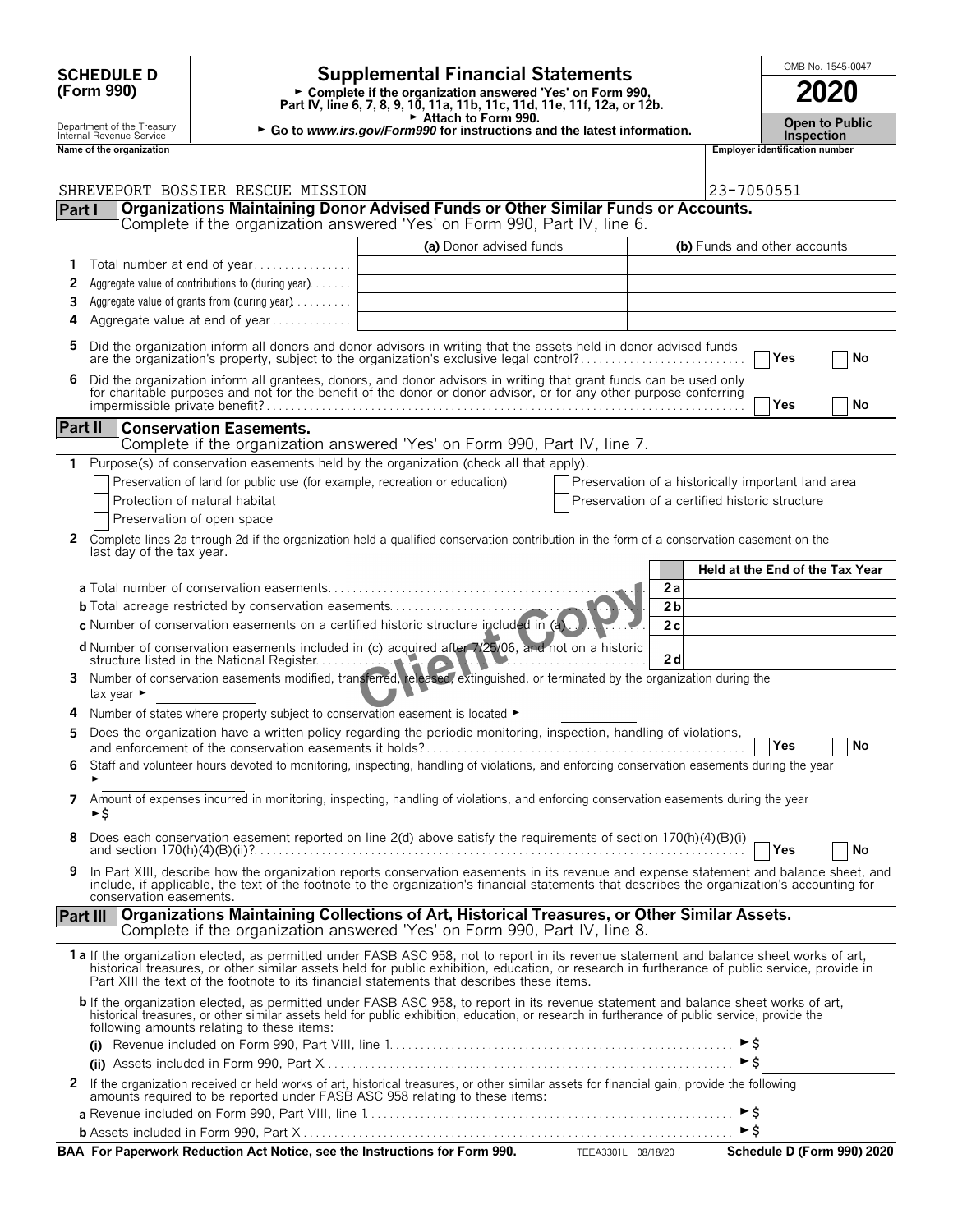| Schedule D (Form 990) 2020 SHREVEPORT BOSSIER RESCUE MISSION                                                                                                                                                              |                  |                                         |                                    | 23-7050551                      |                            | Page 2   |
|---------------------------------------------------------------------------------------------------------------------------------------------------------------------------------------------------------------------------|------------------|-----------------------------------------|------------------------------------|---------------------------------|----------------------------|----------|
| Organizations Maintaining Collections of Art, Historical Treasures, or Other Similar Assets (continued)<br>Part III                                                                                                       |                  |                                         |                                    |                                 |                            |          |
| 3<br>Using the organization's acquisition, accession, and other records, check any of the following that make significant use of its collection                                                                           |                  |                                         |                                    |                                 |                            |          |
| items (check all that apply):<br>Public exhibition<br>a                                                                                                                                                                   |                  | d                                       | Loan or exchange program           |                                 |                            |          |
| Scholarly research<br>b                                                                                                                                                                                                   |                  | Other<br>е                              |                                    |                                 |                            |          |
| Preservation for future generations<br>С                                                                                                                                                                                  |                  |                                         |                                    |                                 |                            |          |
| Provide a description of the organization's collections and explain how they further the organization's exempt purpose in<br>4                                                                                            |                  |                                         |                                    |                                 |                            |          |
| Part XIII.                                                                                                                                                                                                                |                  |                                         |                                    |                                 |                            |          |
| During the year, did the organization solicit or receive donations of art, historical treasures, or other similar assets to be sold to raise funds rather than to be maintained as part of the organization's collection? |                  |                                         |                                    |                                 | <b>Yes</b>                 | No       |
| <b>Escrow and Custodial Arrangements.</b> Complete if the organization answered 'Yes' on Form 990, Part IV,<br><b>Part IV</b>                                                                                             |                  |                                         |                                    |                                 |                            |          |
| line 9, or reported an amount on Form 990, Part X, line 21.                                                                                                                                                               |                  |                                         |                                    |                                 |                            |          |
| 1 a Is the organization an agent, trustee, custodian or other intermediary for contributions or other assets not included                                                                                                 |                  |                                         |                                    |                                 |                            |          |
|                                                                                                                                                                                                                           |                  |                                         |                                    |                                 | Yes                        | No       |
| <b>b</b> If 'Yes,' explain the arrangement in Part XIII and complete the following table:                                                                                                                                 |                  |                                         |                                    |                                 |                            |          |
|                                                                                                                                                                                                                           |                  |                                         |                                    |                                 | Amount                     |          |
|                                                                                                                                                                                                                           |                  |                                         |                                    | 1 с                             |                            |          |
|                                                                                                                                                                                                                           |                  |                                         |                                    | 1 d<br>1 e                      |                            |          |
|                                                                                                                                                                                                                           |                  |                                         |                                    | 1f                              |                            |          |
| 2a Did the organization include an amount on Form 990, Part X, line 21, for escrow or custodial account liability?                                                                                                        |                  |                                         |                                    |                                 |                            | No       |
|                                                                                                                                                                                                                           |                  |                                         |                                    |                                 |                            |          |
|                                                                                                                                                                                                                           |                  |                                         |                                    |                                 |                            |          |
| <b>Part V</b><br><b>Endowment Funds.</b> Complete if the organization answered 'Yes' on Form 990, Part IV, line 10.                                                                                                       |                  |                                         |                                    |                                 |                            |          |
|                                                                                                                                                                                                                           | (a) Current year | (b) Prior year                          | (c) Two years back                 | (d) Three years back            | (e) Four years back        |          |
| <b>1a</b> Beginning of year balance                                                                                                                                                                                       |                  |                                         |                                    |                                 |                            |          |
| <b>b</b> Contributions                                                                                                                                                                                                    |                  |                                         |                                    |                                 |                            |          |
| c Net investment earnings, gains,                                                                                                                                                                                         |                  |                                         |                                    |                                 |                            |          |
| d Grants or scholarships                                                                                                                                                                                                  |                  |                                         |                                    |                                 |                            |          |
| e Other expenditures for facilities                                                                                                                                                                                       |                  |                                         |                                    |                                 |                            |          |
| and programs<br>f Administrative expenses                                                                                                                                                                                 |                  |                                         |                                    |                                 |                            |          |
| <b>g</b> End of year balance $\dots\dots\dots\dots$                                                                                                                                                                       |                  |                                         |                                    |                                 |                            |          |
| 2 Provide the estimated percentage of the current year end balance (line 1g, column (a)) held as:                                                                                                                         |                  |                                         |                                    |                                 |                            |          |
| a Board designated or quasi-endowment $\blacktriangleright$                                                                                                                                                               |                  |                                         |                                    |                                 |                            |          |
| <b>b</b> Permanent endowment ►                                                                                                                                                                                            |                  |                                         |                                    |                                 |                            |          |
| $c$ Term endowment $\blacktriangleright$                                                                                                                                                                                  | ٥                |                                         |                                    |                                 |                            |          |
| The percentages on lines 2a, 2b, and 2c should equal 100%.                                                                                                                                                                |                  |                                         |                                    |                                 |                            |          |
| 3a Are there endowment funds not in the possession of the organization that are held and administered for the                                                                                                             |                  |                                         |                                    |                                 |                            |          |
| organization by:                                                                                                                                                                                                          |                  |                                         |                                    |                                 | <b>Yes</b>                 | No       |
|                                                                                                                                                                                                                           |                  |                                         |                                    |                                 | 3a(i)                      |          |
|                                                                                                                                                                                                                           |                  |                                         |                                    |                                 | 3a(ii)<br>3 <sub>b</sub>   |          |
| 4 Describe in Part XIII the intended uses of the organization's endowment funds.                                                                                                                                          |                  |                                         |                                    |                                 |                            |          |
| Part VI Land, Buildings, and Equipment.                                                                                                                                                                                   |                  |                                         |                                    |                                 |                            |          |
| Complete if the organization answered 'Yes' on Form 990, Part IV, line 11a. See Form 990, Part X, line 10.                                                                                                                |                  |                                         |                                    |                                 |                            |          |
| Description of property                                                                                                                                                                                                   |                  | (a) Cost or other basis<br>(investment) | (b) Cost or other<br>basis (other) | (c) Accumulated<br>depreciation | (d) Book value             |          |
|                                                                                                                                                                                                                           |                  |                                         | 519,864.                           |                                 |                            | 519,864. |
|                                                                                                                                                                                                                           |                  |                                         | 4, 217, 764.                       | 1,520,844                       | 2,696,920.                 |          |
| c Leasehold improvements                                                                                                                                                                                                  |                  |                                         |                                    |                                 |                            |          |
|                                                                                                                                                                                                                           |                  |                                         | 660,181.                           | 604,026.                        |                            | 56,155.  |
|                                                                                                                                                                                                                           |                  |                                         | 12,209.                            | 12,209.                         |                            | 0.       |
|                                                                                                                                                                                                                           |                  |                                         |                                    |                                 | 3,272,939.                 |          |
| <b>BAA</b>                                                                                                                                                                                                                |                  |                                         |                                    |                                 | Schedule D (Form 990) 2020 |          |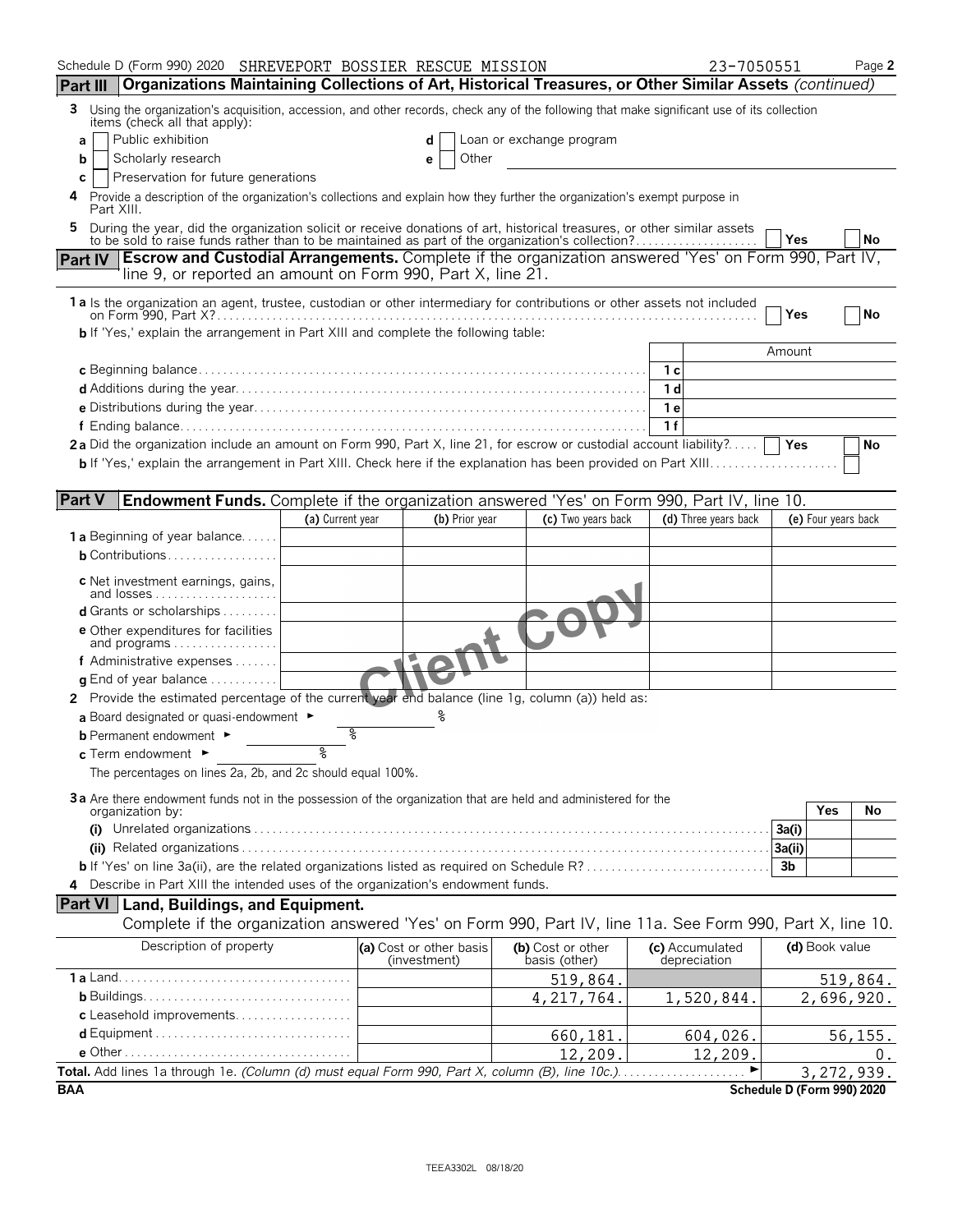|                         | Part VII   Investments - Other Securities.                                                                                         |                              | N/A                                                       |                |
|-------------------------|------------------------------------------------------------------------------------------------------------------------------------|------------------------------|-----------------------------------------------------------|----------------|
|                         | Complete if the organization answered 'Yes' on Form 990, Part IV, line 11b. See Form 990, Part X, line 12.                         |                              |                                                           |                |
|                         | (a) Description of security or category (including name of security)                                                               | (b) Book value               | (c) Method of valuation: Cost or end-of-year market value |                |
|                         |                                                                                                                                    |                              |                                                           |                |
|                         |                                                                                                                                    |                              |                                                           |                |
| (3) Other               |                                                                                                                                    |                              |                                                           |                |
| (A)                     |                                                                                                                                    |                              |                                                           |                |
| (B)                     |                                                                                                                                    |                              |                                                           |                |
| (C)<br>(D)              |                                                                                                                                    |                              |                                                           |                |
| (E)                     |                                                                                                                                    |                              |                                                           |                |
| (F)                     |                                                                                                                                    |                              |                                                           |                |
| (G)                     |                                                                                                                                    |                              |                                                           |                |
| (H)                     |                                                                                                                                    |                              |                                                           |                |
| $($ l $)$               |                                                                                                                                    |                              |                                                           |                |
|                         | Total. (Column (b) must equal Form 990, Part X, column (B) line 12.). $\Box$                                                       |                              |                                                           |                |
|                         | Part VIII Investments - Program Related.                                                                                           |                              | N/A                                                       |                |
|                         | Complete if the organization answered 'Yes' on Form 990, Part IV, line 11c. See Form 990, Part X, line 13.                         |                              |                                                           |                |
|                         | (a) Description of investment                                                                                                      | (b) Book value               | (c) Method of valuation: Cost or end-of-year market value |                |
| (1)                     |                                                                                                                                    |                              |                                                           |                |
| (2)                     |                                                                                                                                    |                              |                                                           |                |
| (3)<br>(4)              |                                                                                                                                    |                              |                                                           |                |
| (5)                     |                                                                                                                                    |                              |                                                           |                |
| (6)                     |                                                                                                                                    |                              |                                                           |                |
| (7)                     |                                                                                                                                    |                              |                                                           |                |
| (8)                     |                                                                                                                                    |                              |                                                           |                |
| (9)                     |                                                                                                                                    |                              |                                                           |                |
| (10)                    |                                                                                                                                    |                              |                                                           |                |
|                         | Total. (Column (b) must equal Form 990, Part X, column (B) line 13.).                                                              |                              |                                                           |                |
| Part IX                 | <b>Other Assets.</b><br>Complete if the organization answered 'Yes' on Form 990, Part IV, line 11d. See Form 990, Part X, line 15. | N/A                          |                                                           |                |
|                         |                                                                                                                                    | (a) Description              |                                                           | (b) Book value |
| (1)                     |                                                                                                                                    |                              |                                                           |                |
| (2)                     |                                                                                                                                    |                              |                                                           |                |
| (3)                     |                                                                                                                                    |                              |                                                           |                |
| (4)<br>$\overline{(5)}$ |                                                                                                                                    |                              |                                                           |                |
| (6)                     |                                                                                                                                    |                              |                                                           |                |
| (7)                     |                                                                                                                                    |                              |                                                           |                |
| (8)                     |                                                                                                                                    |                              |                                                           |                |
| (9)                     |                                                                                                                                    |                              |                                                           |                |
| (10)                    |                                                                                                                                    |                              |                                                           |                |
|                         |                                                                                                                                    |                              |                                                           |                |
| Part X                  | <b>Other Liabilities.</b>                                                                                                          |                              |                                                           |                |
| 1.                      | Complete if the organization answered 'Yes' on Form 990, Part IV, line 11e or 11f. See Form 990, Part X, line 25.                  | (a) Description of liability |                                                           | (b) Book value |
| (1)                     | Federal income taxes                                                                                                               |                              |                                                           |                |
| (2)                     |                                                                                                                                    |                              |                                                           |                |
| (3)                     |                                                                                                                                    |                              |                                                           |                |
| (4)                     |                                                                                                                                    |                              |                                                           |                |
| (5)                     |                                                                                                                                    |                              |                                                           |                |
| (6)<br>(7)              |                                                                                                                                    |                              |                                                           |                |
| (8)                     |                                                                                                                                    |                              |                                                           |                |
| (9)                     |                                                                                                                                    |                              |                                                           |                |
| (10)                    |                                                                                                                                    |                              |                                                           |                |
| (11)                    |                                                                                                                                    |                              |                                                           |                |
|                         |                                                                                                                                    |                              |                                                           |                |

**2.** Liability for uncertain tax positions. In Part XIII, provide the text of the footnote to the organization's financial statements that reports the organization's liability for uncertain

tax positions under FASB ASC 740. Check here if the text of the footnote has been provided in Part XIII. . . . . . . . . . . . . . . . . . . . . . . . . . . . . . . . . . . . . . . . . . . . . . . . . . . . . . . . SEE PART XIII X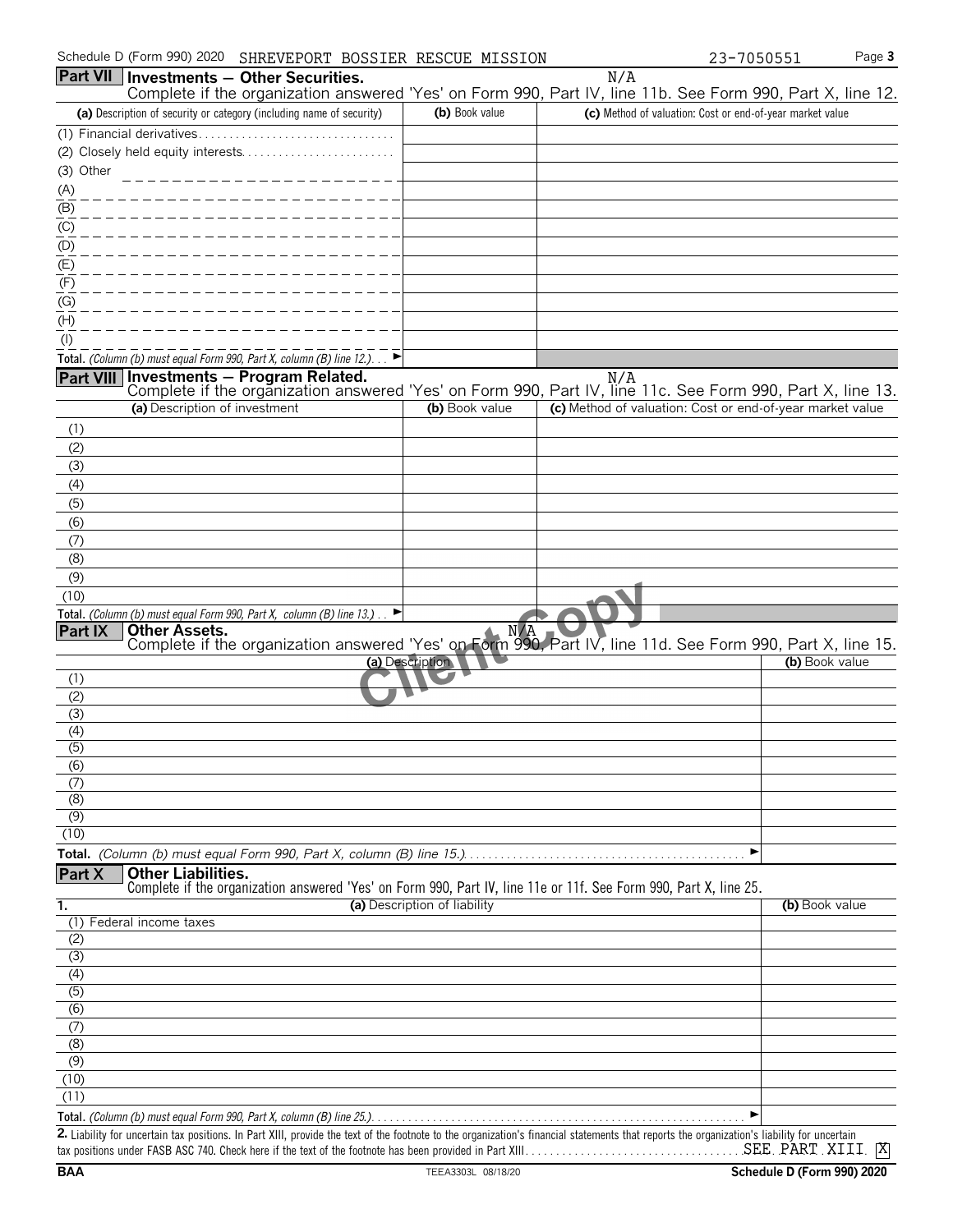| Schedule D (Form 990) 2020 SHREVEPORT BOSSIER RESCUE MISSION                                             |                | 23-7050551   | Page 4 |
|----------------------------------------------------------------------------------------------------------|----------------|--------------|--------|
| <b>Part XI</b> Reconciliation of Revenue per Audited Financial Statements With Revenue per Return. $N/A$ |                |              |        |
| Complete if the organization answered 'Yes' on Form 990, Part IV, line 12a.                              |                |              |        |
| 1.                                                                                                       |                | $\mathbf{1}$ |        |
| Amounts included on line 1 but not on Form 990, Part VIII, line 12:<br>2                                 |                |              |        |
|                                                                                                          | 2al            |              |        |
|                                                                                                          | 2 <sub>h</sub> |              |        |
|                                                                                                          |                |              |        |
|                                                                                                          |                |              |        |
|                                                                                                          |                | 2e           |        |
| 3                                                                                                        |                | $\mathbf{3}$ |        |
| Amounts included on Form 990, Part VIII, line 12, but not on line 1:<br>4                                |                |              |        |
|                                                                                                          |                |              |        |
|                                                                                                          |                |              |        |
|                                                                                                          |                | 4 c          |        |
| 5 Total revenue. Add lines 3 and 4c. (This must equal Form 990, Part I, line 12.)                        |                | 5            |        |
| Part XII   Reconciliation of Expenses per Audited Financial Statements With Expenses per Return. N/A     |                |              |        |
| Complete if the organization answered 'Yes' on Form 990, Part IV, line 12a.                              |                |              |        |
|                                                                                                          |                | -1           |        |
| Amounts included on line 1 but not on Form 990, Part IX, line 25:<br>2                                   |                |              |        |
|                                                                                                          | 2a             |              |        |
|                                                                                                          | 2 <sub>b</sub> |              |        |
|                                                                                                          |                |              |        |
|                                                                                                          | 2d             |              |        |
|                                                                                                          |                | 2e           |        |
| 3                                                                                                        |                | 3            |        |
| Amounts included on Form 990, Part IX, line 25, but not on line 1:<br>4                                  |                |              |        |
| a Investment expenses not included on Form 990, Part VIII, line 7b.                                      | -4 al          |              |        |
|                                                                                                          | 4bl            |              |        |
|                                                                                                          |                | 4 с          |        |
| 5 Total expenses. Add lines 3 and 4c. (This must equal Form 990, Part I, line 18.).                      |                | 5.           |        |
| Part XIII Supplemental Information.                                                                      |                |              |        |

Provide the descriptions required for Part II, lines 3, 5, and 9; Part III, lines 1a and 4; Part IV, lines 1b and 2b; Part V, line 4; Part X, line 2; Part XI, lines 2d and 4b; and Part XII, lines 2d and 4b. Also complete this part to provide any additional information.

# **PART X - FASB ASC 740 FOOTNOTE**

THE SHREVEPORT-BOSSIER RESCUE MISSION QUALIFIES AS A TAX-EXEMPT ORGANIZATION AS

DESCRIBED IN THE INTERNAL REVENUE SERVICE CODE 501(C)(3). ACCORDINGLY, NO PROVISION

FOR INCOME TAXES HAS BEEN MADE IN THE ACCOMPANYING FINANCIAL STATEMENT.

CONTRIBUTIONS TO THE MISSION ARE DEDUCTIBLE AS CHARITIABLE CONTRIBUTIONS UNDER

INTERNAL REVENUE SERVICE CODE 170. THE SHREVEPORT-BOSSIER RESCUE MISSION IS REQUIRED

TO REVIEW VARIOUS TAX POSITIONS IT HAS TAKEN WITH RESPECT TO ITS EXEMPT STATUS AND

**BAA Schedule D (Form 990) 2020** DETERMINE WHETHER IN FACT IT CONTINUES TO QUALIFY AS A TAX EXEMPT ENTITY. IT MUST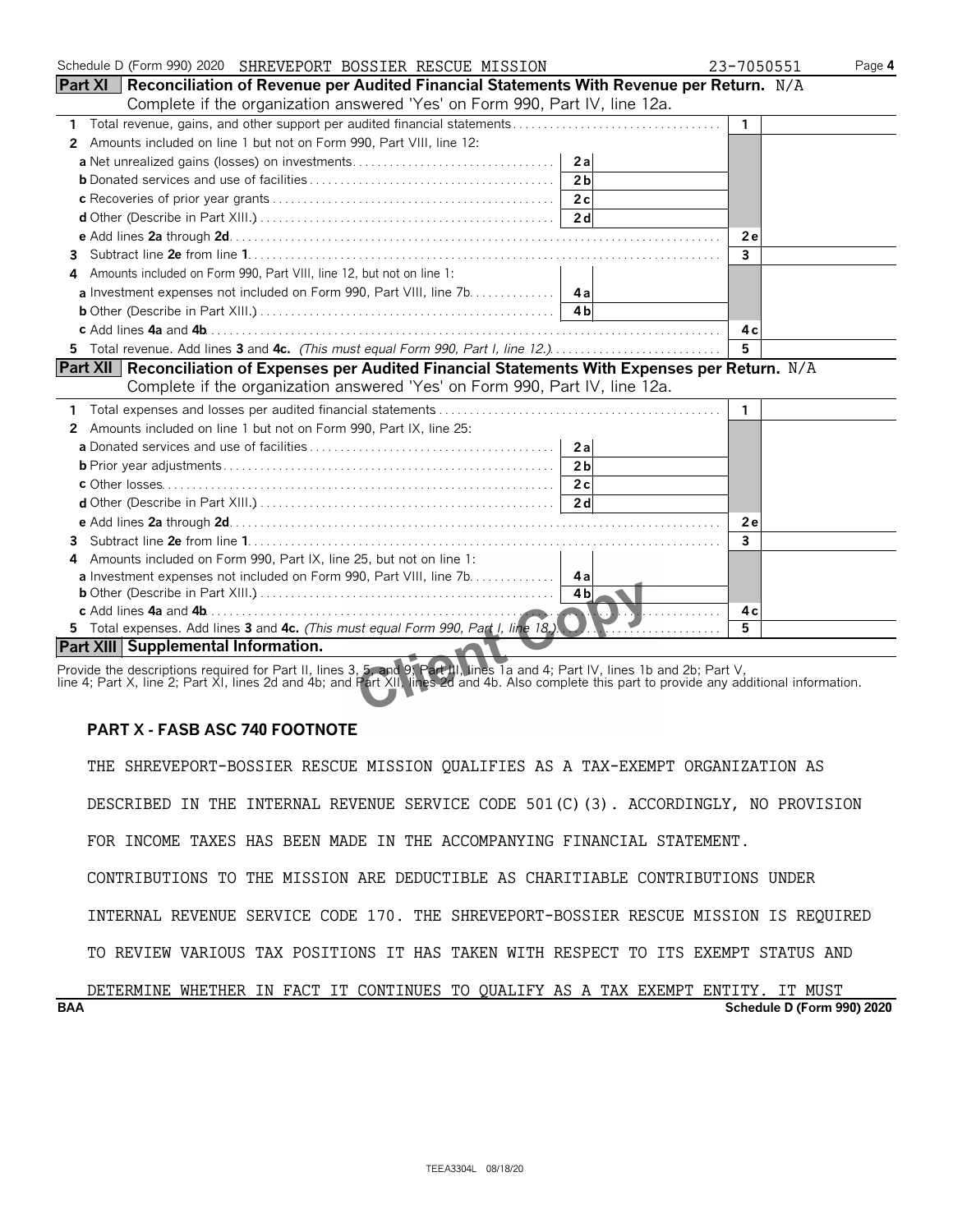# **PART X - FASB ASC 740 FOOTNOTE (CONTINUED)**

ALSO CONSIDER WHETHER IT HAS NEXUS IN JURISTICTIONS IN WHICH IT HAS INCOME AND WHETHER A TAX RETURN IS REQUIRED IN THOSE JURIDICTIONS. IN ADDITION, AS A TAX EXEMPT ENTITY, THE SHREVEPORT-BOSSIER RESCUE MISSION MUST ASSESS WHETHER IT HAS ANY TAX POSITIONS WITH UNRELATED BUSINESS INCOME SUBJECT TO INCOME TAX. THE SHREVEPORT-BOSSIER RESCUE MISSION DOES NOT EXPECT ANY OF ITS TAX POSITIONS TO CHANGE SIGNIFICANTLY OVER THE NEXT TWELVE MONTHS. ANY PENALTIES RELATED TO LATE FILING OR OTHER REQUIREMENTS WOULD BE RECOGNIZED AS PENALTY EXPENSES IN THE SHREVEPORT-BOSSIER RESCUE MISSION'S ACCOUNTING RECORDS.

Client Copy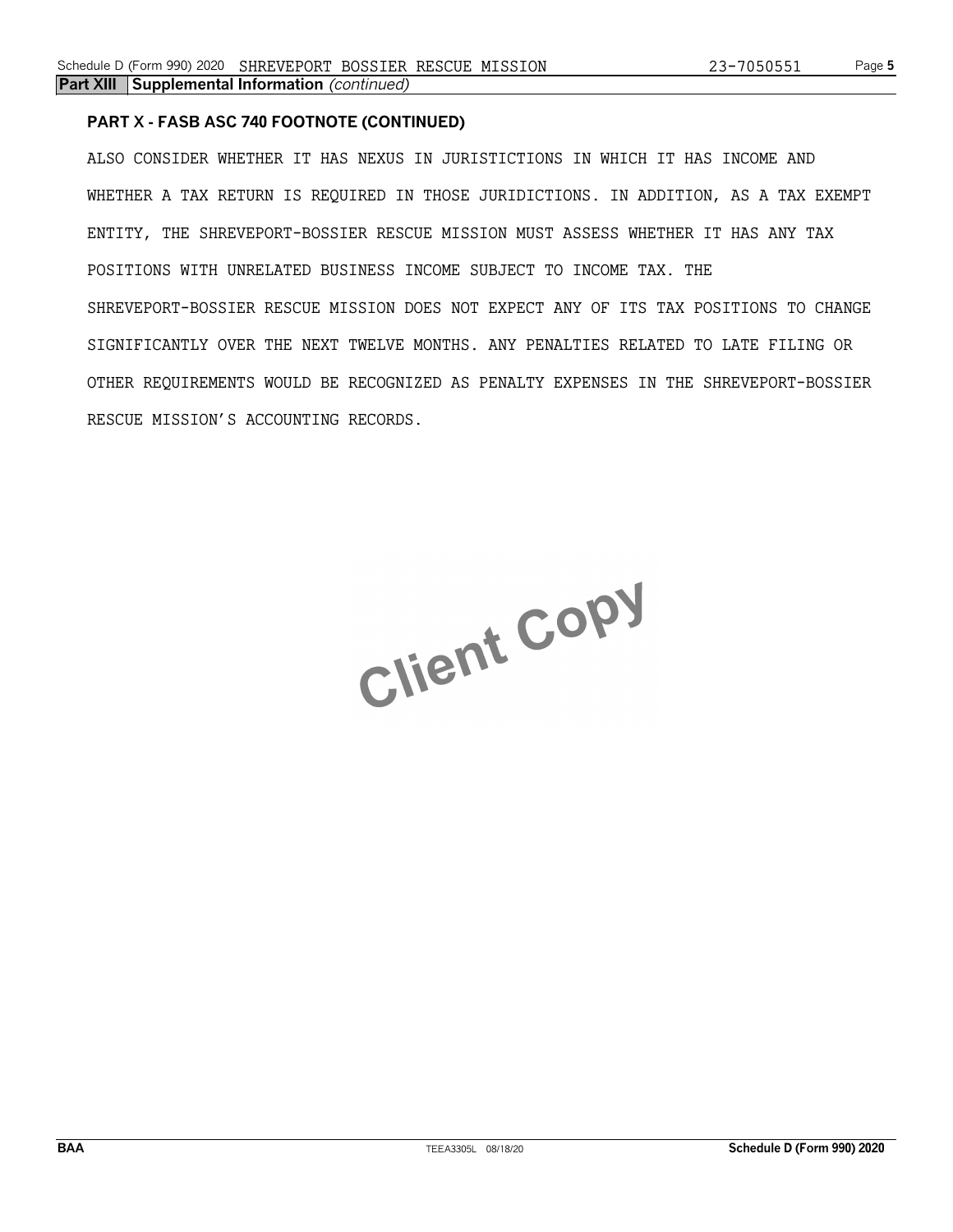|                                                              |                                                            |                                                                                                                |     |                                                                      | Supplemental Information Regarding Fundraising or Gaming Activities                                                                                                 |                                                                              | OMB No. 1545-0047                                       |
|--------------------------------------------------------------|------------------------------------------------------------|----------------------------------------------------------------------------------------------------------------|-----|----------------------------------------------------------------------|---------------------------------------------------------------------------------------------------------------------------------------------------------------------|------------------------------------------------------------------------------|---------------------------------------------------------|
| <b>SCHEDULE G</b><br>(Form 990 or 990-EZ)                    |                                                            |                                                                                                                |     |                                                                      | Complete if the organization answered 'Yes' on Form 990, Part IV, line 17, 18, or 19, or if the<br>organization entered more than \$15,000 on Form 990-EZ, line 6a. |                                                                              |                                                         |
| Department of the Treasury                                   |                                                            | Attach to Form 990 or Form 990-EZ.<br>► Go to www.irs.gov/Form990 for instructions and the latest information. |     |                                                                      |                                                                                                                                                                     |                                                                              | <b>Open to Public</b><br><b>Inspection</b>              |
| Internal Revenue Service<br>Name of the organization         |                                                            |                                                                                                                |     |                                                                      |                                                                                                                                                                     | Employer identification number                                               |                                                         |
| SHREVEPORT BOSSIER RESCUE MISSION                            |                                                            |                                                                                                                |     |                                                                      |                                                                                                                                                                     | 23-7050551                                                                   |                                                         |
| <b>Part I</b>                                                | Form 990-EZ filers are not required to complete this part. |                                                                                                                |     |                                                                      | Fundraising Activities. Complete if the organization answered 'Yes' on Form 990, Part IV, line 17.                                                                  |                                                                              |                                                         |
| $\mathbf{1}$                                                 |                                                            |                                                                                                                |     |                                                                      | Indicate whether the organization raised funds through any of the following activities. Check all that apply.                                                       |                                                                              |                                                         |
| Mail solicitations<br>a                                      |                                                            |                                                                                                                |     | e                                                                    | Solicitation of non-government grants                                                                                                                               |                                                                              |                                                         |
| b                                                            | Internet and email solicitations                           |                                                                                                                |     | f                                                                    | Solicitation of government grants                                                                                                                                   |                                                                              |                                                         |
| Phone solicitations<br>C                                     |                                                            |                                                                                                                |     | g                                                                    | Special fundraising events                                                                                                                                          |                                                                              |                                                         |
| In-person solicitations<br>d                                 |                                                            |                                                                                                                |     |                                                                      | 2a Did the organization have a written or oral agreement with any individual (including officers, directors, trustees, or key                                       |                                                                              |                                                         |
|                                                              |                                                            |                                                                                                                |     |                                                                      | employees listed in Form 990, Part VII) or entity in connection with professional fundraising services?                                                             |                                                                              | X No<br><b>Yes</b>                                      |
| compensated at least \$5,000 by the organization.            |                                                            |                                                                                                                |     |                                                                      | b If 'Yes,' list the 10 highest paid individuals or entities (fundraisers) pursuant to agreements under which the fundraiser is to be                               |                                                                              |                                                         |
| (i) Name and address of individual<br>or entity (fundraiser) |                                                            | (ii) Activity                                                                                                  |     | (iii) Did fundraiser<br>have custody or control<br>of contributions? | (iv) Gross receipts<br>from activity                                                                                                                                | (v) Amount paid to<br>(or retained by)<br>fundraiser listed in<br>column (i) | (vi) Amount paid to<br>(or retained by)<br>organization |
| BREWER DIRECT, INC.                                          |                                                            |                                                                                                                | Yes | Νo                                                                   |                                                                                                                                                                     |                                                                              |                                                         |
| 507 S. MYRTLE AVE.<br>1.                                     |                                                            |                                                                                                                |     | Χ                                                                    |                                                                                                                                                                     |                                                                              |                                                         |
| MONROVIA CA 91016                                            |                                                            |                                                                                                                |     |                                                                      | 789,715.                                                                                                                                                            | 236,578.                                                                     | 553,137.                                                |
| $\mathbf{2}$                                                 |                                                            |                                                                                                                |     |                                                                      |                                                                                                                                                                     |                                                                              |                                                         |
| 3                                                            |                                                            |                                                                                                                |     |                                                                      |                                                                                                                                                                     |                                                                              |                                                         |
|                                                              |                                                            |                                                                                                                |     |                                                                      |                                                                                                                                                                     |                                                                              |                                                         |
| 4                                                            |                                                            |                                                                                                                |     |                                                                      | Client Cop                                                                                                                                                          |                                                                              |                                                         |
|                                                              |                                                            |                                                                                                                |     |                                                                      |                                                                                                                                                                     |                                                                              |                                                         |
| 5                                                            |                                                            |                                                                                                                |     |                                                                      |                                                                                                                                                                     |                                                                              |                                                         |
| 6                                                            |                                                            |                                                                                                                |     |                                                                      |                                                                                                                                                                     |                                                                              |                                                         |
| 7                                                            |                                                            |                                                                                                                |     |                                                                      |                                                                                                                                                                     |                                                                              |                                                         |
| 8                                                            |                                                            |                                                                                                                |     |                                                                      |                                                                                                                                                                     |                                                                              |                                                         |
| 9                                                            |                                                            |                                                                                                                |     |                                                                      |                                                                                                                                                                     |                                                                              |                                                         |
| 10                                                           |                                                            |                                                                                                                |     |                                                                      |                                                                                                                                                                     |                                                                              |                                                         |
|                                                              |                                                            |                                                                                                                |     |                                                                      | 789,715.                                                                                                                                                            | 236,578.                                                                     | 553,137.                                                |
| 3<br>or licensing.                                           |                                                            |                                                                                                                |     |                                                                      | List all states in which the organization is registered or licensed to solicit contributions or has been notified it is exempt from registration                    |                                                                              |                                                         |
|                                                              |                                                            |                                                                                                                |     |                                                                      |                                                                                                                                                                     |                                                                              |                                                         |
|                                                              |                                                            |                                                                                                                |     |                                                                      |                                                                                                                                                                     |                                                                              |                                                         |
|                                                              |                                                            |                                                                                                                |     |                                                                      |                                                                                                                                                                     |                                                                              |                                                         |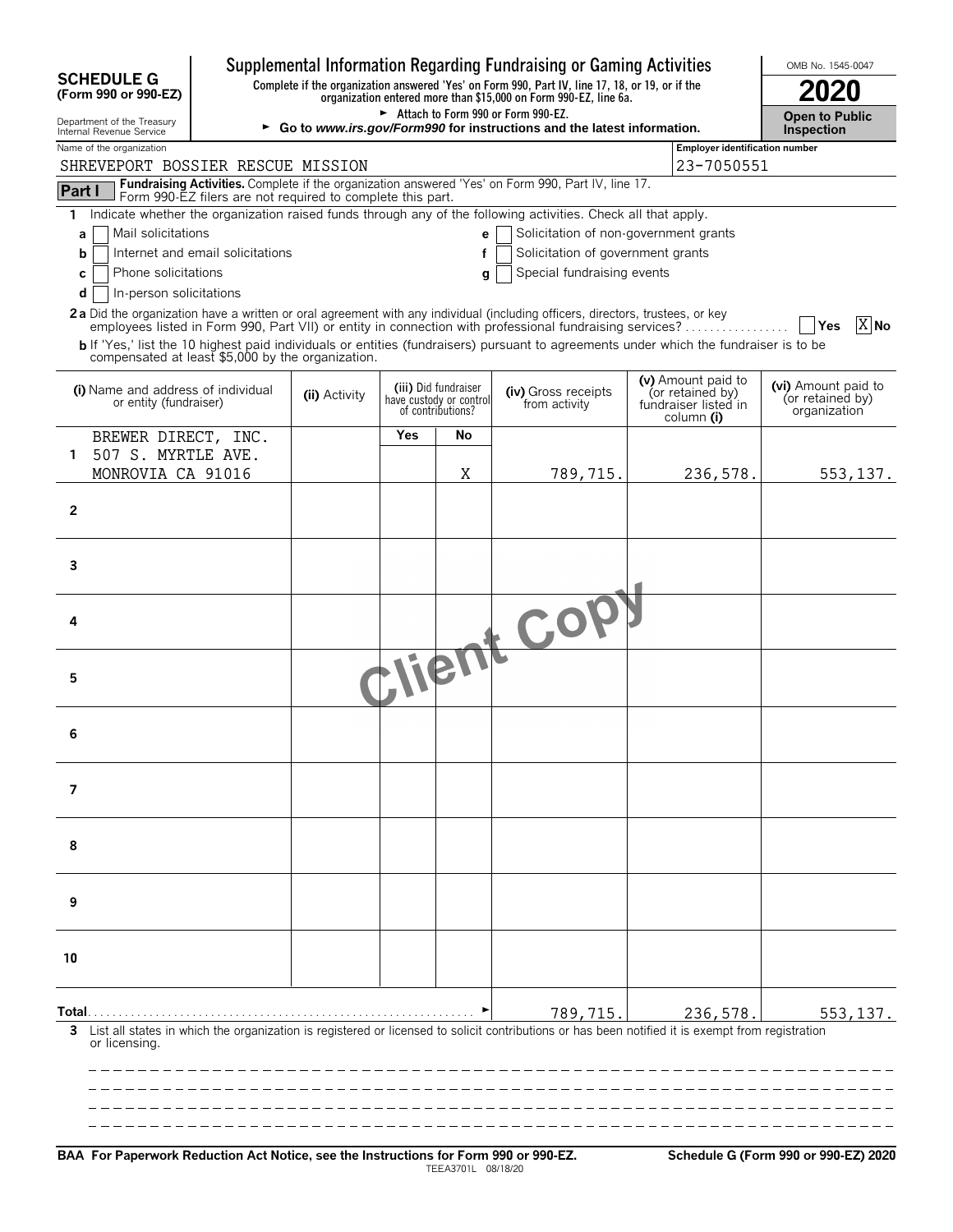|                 |          | Schedule G (Form 990 or 990-EZ) 2020 SHREVEPORT BOSSIER RESCUE MISSION                                                                                                                                                                                                        |                                                      |                                                     | 23-7050551                                        | Page 2                                                      |
|-----------------|----------|-------------------------------------------------------------------------------------------------------------------------------------------------------------------------------------------------------------------------------------------------------------------------------|------------------------------------------------------|-----------------------------------------------------|---------------------------------------------------|-------------------------------------------------------------|
| Part II         |          | Fundraising Events. Complete if the organization answered 'Yes' on Form 990, Part IV, line 18, or reported<br>more than \$15,000 of fundraising event contributions and gross income on Form 990-EZ, lines 1 and 6b.<br>List events with gross receipts greater than \$5,000. |                                                      |                                                     |                                                   |                                                             |
| Revenue         |          |                                                                                                                                                                                                                                                                               | (a) Event #1<br><b>GOLF SCRAMBLE</b><br>(event type) | (b) Event $#2$<br>(event type)                      | (c) Other events<br><b>NONE</b><br>(total number) | (d) Total events<br>(add column (a)<br>through column $(c)$ |
|                 | 1.       |                                                                                                                                                                                                                                                                               | 89,877.                                              |                                                     |                                                   | 89,877.                                                     |
|                 | 2.       | Less: Contributions                                                                                                                                                                                                                                                           |                                                      |                                                     |                                                   |                                                             |
|                 | 3        | Gross income (line 1 minus line 2)                                                                                                                                                                                                                                            | 89,877.                                              |                                                     |                                                   | 89,877.                                                     |
|                 | 4        | Cash prizes                                                                                                                                                                                                                                                                   |                                                      |                                                     |                                                   |                                                             |
|                 | 5        | Noncash prizes                                                                                                                                                                                                                                                                |                                                      |                                                     |                                                   |                                                             |
|                 | 6        | Rent/facility costs                                                                                                                                                                                                                                                           |                                                      |                                                     |                                                   |                                                             |
| Direct Expenses |          | 7 Food and beverages                                                                                                                                                                                                                                                          |                                                      |                                                     |                                                   |                                                             |
|                 | 8        |                                                                                                                                                                                                                                                                               |                                                      |                                                     |                                                   |                                                             |
|                 | 9        | Other direct expenses                                                                                                                                                                                                                                                         | 26,583.                                              |                                                     |                                                   | 26,583.                                                     |
|                 | 10<br>11 |                                                                                                                                                                                                                                                                               |                                                      |                                                     |                                                   | 26,583.<br>63,294.                                          |
|                 |          | <b>Part III</b> Gaming. Complete if the organization answered 'Yes' on Form 990, Part IV, line 19, or reported more than<br>\$15,000 on Form 990-EZ, line 6a.                                                                                                                 |                                                      |                                                     |                                                   |                                                             |
| venue           |          |                                                                                                                                                                                                                                                                               | (a) Bingo                                            | (b) Pull tabs/instant<br>bingo/progressive<br>bingo | (c) Other gaming                                  | (d) Total gaming<br>(add column (a)<br>through column $(c)$ |
| ବୁ              | 1        |                                                                                                                                                                                                                                                                               |                                                      |                                                     |                                                   |                                                             |
|                 |          |                                                                                                                                                                                                                                                                               | Hientc                                               |                                                     |                                                   |                                                             |
|                 | 3        | Noncash prizes                                                                                                                                                                                                                                                                |                                                      |                                                     |                                                   |                                                             |
| Direct Expenses | 4        | Rent/facility costs                                                                                                                                                                                                                                                           |                                                      |                                                     |                                                   |                                                             |
|                 | 5        | Other direct expenses                                                                                                                                                                                                                                                         |                                                      |                                                     |                                                   |                                                             |
|                 | 6        | Volunteer labor                                                                                                                                                                                                                                                               | ႜ<br>Yes<br>No                                       | နွ<br>Yes<br>No                                     | °<br>Yes<br>No                                    |                                                             |
|                 | 7        |                                                                                                                                                                                                                                                                               |                                                      |                                                     |                                                   |                                                             |
|                 |          |                                                                                                                                                                                                                                                                               |                                                      |                                                     |                                                   |                                                             |

| <b>9</b> Enter the state(s) in which the organization conducts gaming activities:<br><b>b</b> If 'No,' explain:                                | <b>No</b> |
|------------------------------------------------------------------------------------------------------------------------------------------------|-----------|
| 10 a Were any of the organization's gaming licenses revoked, suspended, or terminated during the tax year? TYes<br><b>b</b> If 'Yes,' explain: | <b>No</b> |

**BAA** TEEA3702L 08/18/20 **Schedule G (Form 990 or 990-EZ) 2020**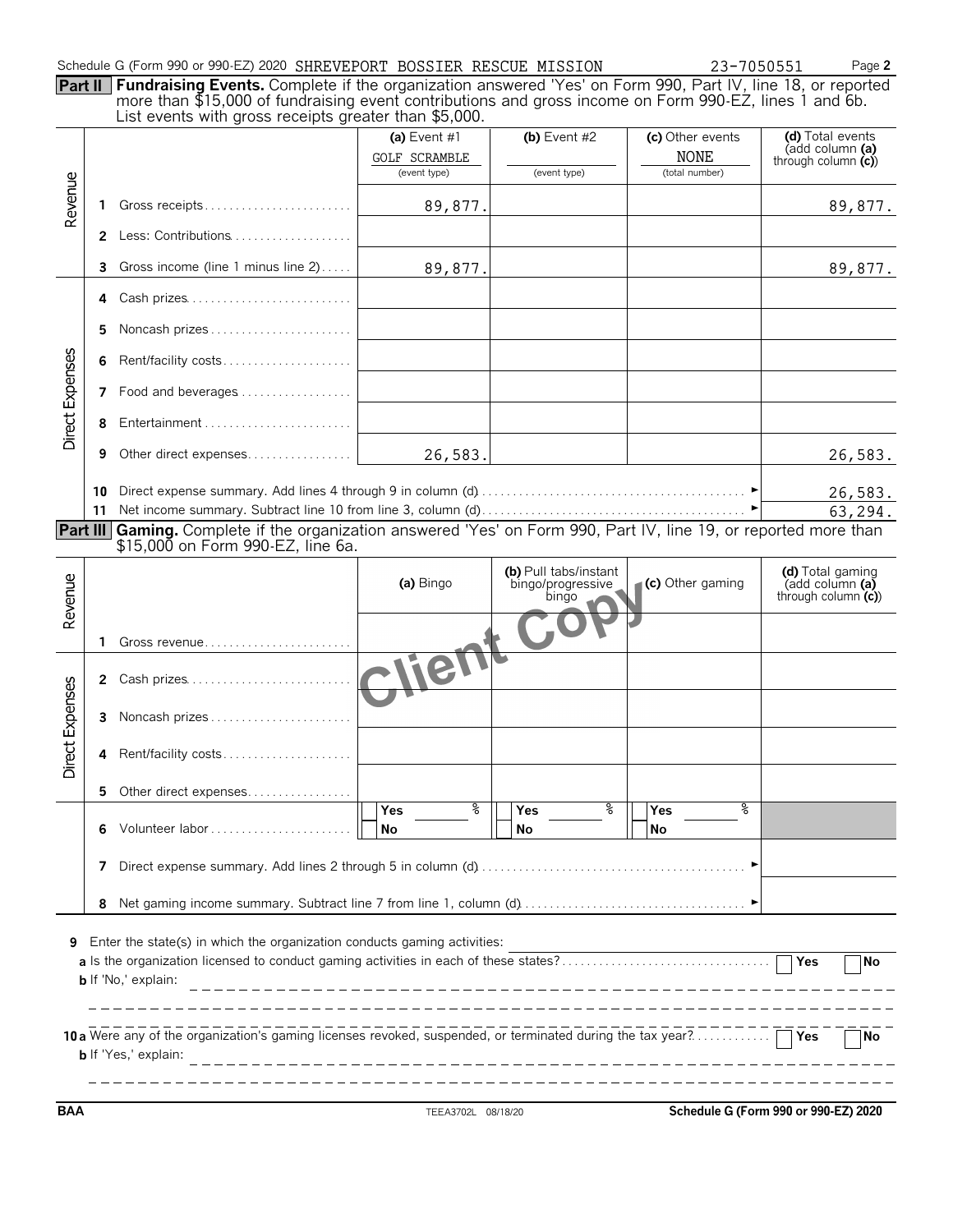|    | Schedule G (Form 990 or 990-EZ) 2020 SHREVEPORT BOSSIER RESCUE MISSION                                                                                                                                                                                                                   | 23-7050551      |        |    |  |
|----|------------------------------------------------------------------------------------------------------------------------------------------------------------------------------------------------------------------------------------------------------------------------------------------|-----------------|--------|----|--|
| 11 |                                                                                                                                                                                                                                                                                          |                 | Yes    | No |  |
|    | 12 Is the organization a grantor, beneficiary or trustee of a trust, or a member of a partnership or other entity formed to                                                                                                                                                              |                 | Yes    | No |  |
|    | <b>13</b> Indicate the percentage of gaming activity conducted in:                                                                                                                                                                                                                       |                 |        |    |  |
|    |                                                                                                                                                                                                                                                                                          | 13a             |        | န့ |  |
|    |                                                                                                                                                                                                                                                                                          | 13 <sub>b</sub> |        | ጱ  |  |
|    | 14 Enter the name and address of the person who prepares the organization's gaming/special events books and records:                                                                                                                                                                     |                 |        |    |  |
|    | Name $\blacktriangleright$                                                                                                                                                                                                                                                               |                 |        |    |  |
|    | Address ►                                                                                                                                                                                                                                                                                |                 |        |    |  |
|    | 15a Does the organization have a contract with a third party from whom the organization receives gaming revenue?     Yes<br>of gaming revenue retained by the third party $\triangleright$ $\uparrow$ $\downarrow$ ___________<br>c If 'Yes,' enter name and address of the third party: | and the amount  |        | No |  |
|    | Name $\blacktriangleright$                                                                                                                                                                                                                                                               |                 |        |    |  |
|    | Address ►                                                                                                                                                                                                                                                                                |                 |        |    |  |
| 16 | Gaming manager information:                                                                                                                                                                                                                                                              |                 |        |    |  |
|    | Name $\blacktriangleright$<br>_________________                                                                                                                                                                                                                                          |                 |        |    |  |
|    | Gaming manager compensation $\rightarrow$ \$ _____________                                                                                                                                                                                                                               |                 |        |    |  |
|    | Description of services provided ►                                                                                                                                                                                                                                                       |                 |        |    |  |
|    | CIP The Present contractor<br>Employee<br>Director/officer                                                                                                                                                                                                                               |                 |        |    |  |
|    | 17 Mandatory distributions:                                                                                                                                                                                                                                                              |                 |        |    |  |
|    | a Is the organization required under state law to make charitable distributions from the gaming proceeds to retain the                                                                                                                                                                   |                 | l lYes | No |  |
|    | <b>b</b> Enter the amount of distributions required under state law to be distributed to other exempt organizations or spent in the                                                                                                                                                      |                 |        |    |  |
|    | organization's own exempt activities during the tax year $\blacktriangleright$ $\blacktriangleright$                                                                                                                                                                                     |                 |        |    |  |
|    | <b>Supplemental Information.</b> Provide the explanations required by Part I, line 2b, columns (iii) and (v);<br><b>Part IV</b><br>and Part III, lines 9, 9b, 10b, 15b, 15c, 16, and 17b, as applicable. Also provide any additional<br>information. See instructions.                   |                 |        |    |  |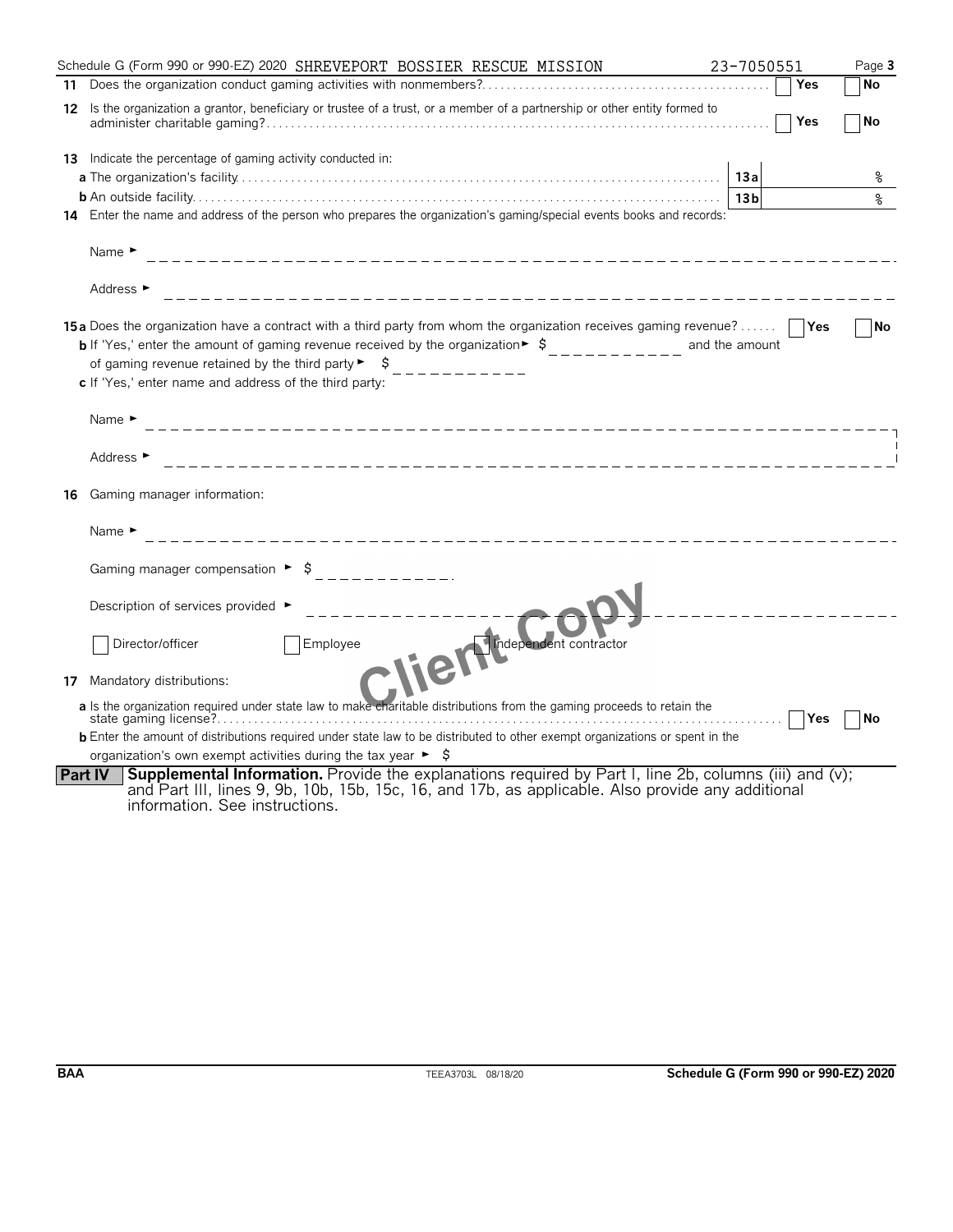Department of the Treasury **Constant Comment of the Collam Constant Constant Constant Comment Constant Constant<br>Internal Revenue Service <b>Inspection** 

| OMB No. 1545-0047 |  |  |  |
|-------------------|--|--|--|
| 2020              |  |  |  |
|                   |  |  |  |

Name of the organization **Employer identification number Employer identification number** 

#### SHREVEPORT BOSSIER RESCUE MISSION 23-7050551

#### **FORM 990, PART VI, LINE 11B - FORM 990 REVIEW PROCESS**

A COPY OF THE FORM 990 IS PROVIDED TO THE OFFICERS OF THE BOARD FOR REVIEW PRIOR TO

FILING.

# **FORM 990, PART VI, LINE 12C - EXPLANATION OF MONITORING AND ENFORCEMENT OF CONFLICTS**

THE OFFICERS REGULARY AND CONSISTENTLY MONITOR THE BUSINESS TRANSACTIONS OF THE

ORGANIZATION TO ENSURE THAT THEY ARE IN COMPLICANCE WITH THE ORGANIZATION'S POLICIES.

**FORM 990, PART VI, LINE 15A - COMPENSATION REVIEW & APPROVAL PROCESS - CEO & TOP MANAGEMENT**

THE PROCESS FOR DETERMINING COMPENSATION OF THE ORGANIZATION'S EXECUTIVE DIRECTOR

INCLUDES A REVIEW OF COMPARABLILTY DATA AND CONTEMPORAREOUS SUBSTANTIATION OF THE

DELIBERATION AND DECISION.

**FORM 990, PART VI, LINE 18 - EXPLANATION OF OTHER MEANS FORMS AVAILABLE FOR PUBLIC INSPECTION**

A COPY OF THE FORM 990 IS PROVIDED TO THE OFFICERS OF THE BOARD FOR REVIEW PRIOR TO ier FILING.

# **FORM 990, PART VI, LINE 19 - OTHER ORGANIZATION DOCUMENTS PUBLICLY AVAILABLE**

THE ORGANIZATION MAKES ITS GOVERNING DOCUMENTS, CONFLICT OF INTEREST POLICY, AND FINANCIAL STATEMENTS AVAILABLE TO THE PUBLIC UPON REQUEST.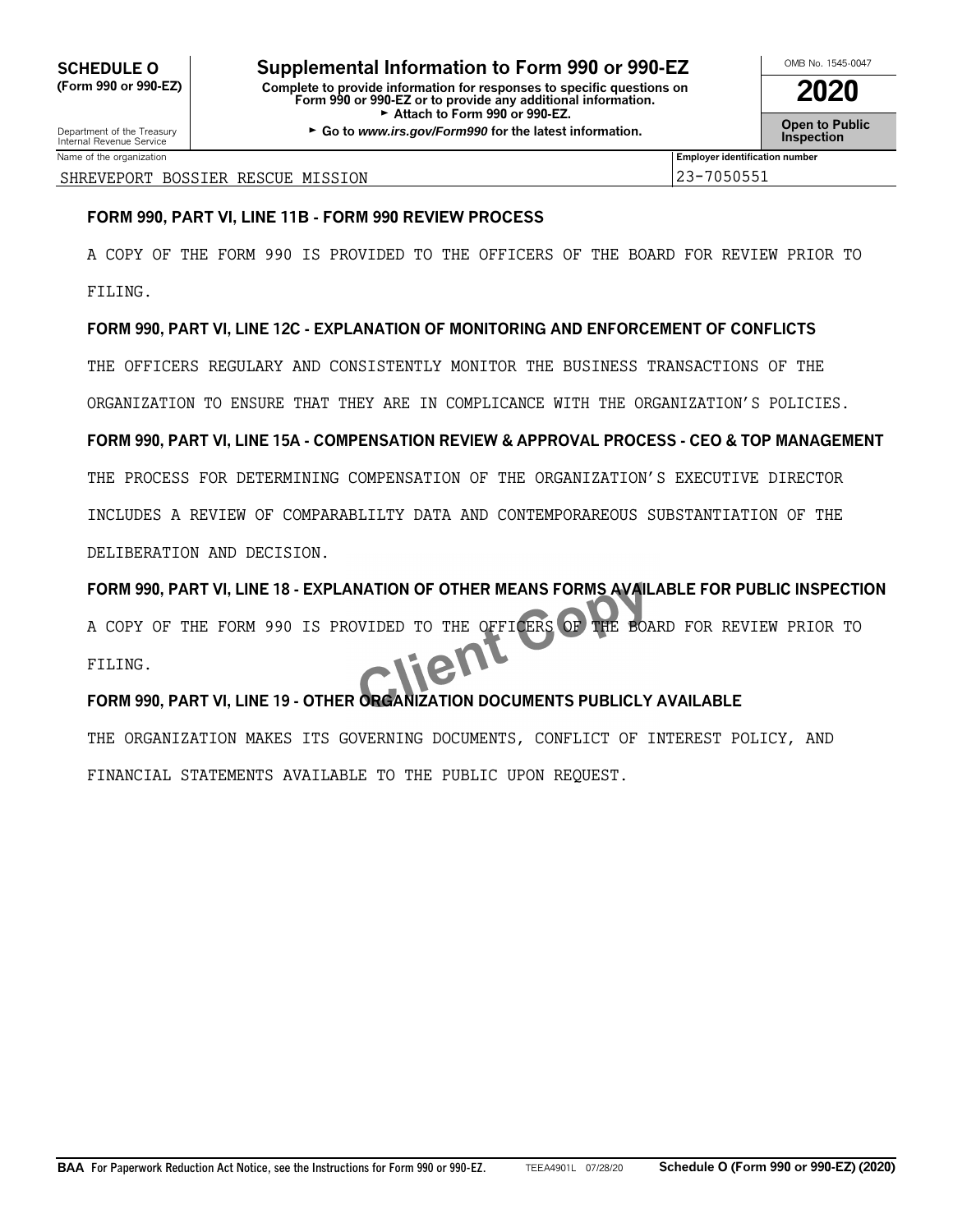# **SCHEDULE R Related Organizations and Unrelated Partnerships**<br>(Form 990) **Related Organization answered 'Yes' on Form 990, Part IV, line 33, 34, 35h**

Form 990)<br>Form 990, Part IV, line 33, 34, 35b, 36, or 37.<br>Attach to Form 990.

► Go to *www.irs.gov/Form990* for instructions and the latest information. <br>Inspection

OMB No. 1545-0047

Department of the Treasury<br>Internal Revenue Service

Name of the organization **SHREVEPORT BOSSIER RESCUE MISSION** 

23-7050551

# **Part I Identification of Disregarded Entities.** Complete if the organization answered 'Yes' on Form 990, Part IV, line 33.

| (a)<br>Name, address, and EIN (if applicable) of disregarded entity                                                                                                                                                       | (b)<br>Primary activity                        |  |                     | (c)<br>Legal domicile (state<br>or foreign country) |                               | (d)<br>Total income |                                                           | (e)<br>End-of-year assets |                                     | (f)<br>Direct controlling<br>entity |                                               |         |
|---------------------------------------------------------------------------------------------------------------------------------------------------------------------------------------------------------------------------|------------------------------------------------|--|---------------------|-----------------------------------------------------|-------------------------------|---------------------|-----------------------------------------------------------|---------------------------|-------------------------------------|-------------------------------------|-----------------------------------------------|---------|
| (1)                                                                                                                                                                                                                       |                                                |  |                     |                                                     |                               |                     |                                                           |                           |                                     |                                     |                                               |         |
| (2)<br>__________________________________                                                                                                                                                                                 |                                                |  |                     |                                                     |                               |                     |                                                           |                           |                                     |                                     |                                               |         |
| $\frac{(3)}{2}$<br>__________________________________                                                                                                                                                                     |                                                |  |                     |                                                     |                               |                     |                                                           |                           |                                     |                                     |                                               |         |
| Part II   Identification of Related Tax-Exempt Organizations. Complete if the organization answered 'Yes' on Form 990, Part IV, line 34, because it had one or more related tax-exempt organizations during the tax year. |                                                |  |                     |                                                     |                               |                     |                                                           |                           |                                     |                                     |                                               |         |
| (a)<br>Name, address, and EIN of related organization                                                                                                                                                                     | (b)<br>Primary activity                        |  | or foreign country) | (c)<br>Legal domicile (state                        | (d)<br>Exempt Code<br>section |                     | (e)<br>Public charity status<br>(if section $501(c)(3)$ ) |                           | (f)<br>Direct controlling<br>entity |                                     | $(g)$<br>Sec 512(b)(13)<br>controlled entity? |         |
| (1) HOPE FOUNDATION OF SHREVEPORT, INC<br>2033 TEXAS AVE.<br>SHREVEPORT, LA 71003<br>72-1454848                                                                                                                           | TO RESEARCH,<br>DESIGN, AND<br>IMPLEMENT SOCIA |  |                     | 501 $(C)$ $(3)$                                     |                               | LINE 7              |                                                           |                           | N/A                                 |                                     | Yes                                           | No<br>X |
| $\overline{(2)}$<br>______________________                                                                                                                                                                                |                                                |  |                     |                                                     |                               |                     |                                                           |                           |                                     |                                     |                                               |         |
| <u>(3) _____________________________</u><br>______________________________                                                                                                                                                |                                                |  |                     |                                                     |                               |                     |                                                           |                           |                                     |                                     |                                               |         |
| (4)<br>___________________________                                                                                                                                                                                        |                                                |  |                     |                                                     |                               |                     |                                                           |                           |                                     |                                     |                                               |         |
| <b>PAAF PLANE AREA AND AREA AND AREA AREA</b>                                                                                                                                                                             |                                                |  |                     |                                                     |                               |                     |                                                           |                           |                                     |                                     |                                               |         |

**BAA For Paperwork Reduction Act Notice, see the Instructions for Form 990.** TEEA5001L O7/15/20 TEEA5001L O7/15/20 Schedule **R** (Form 990) 2020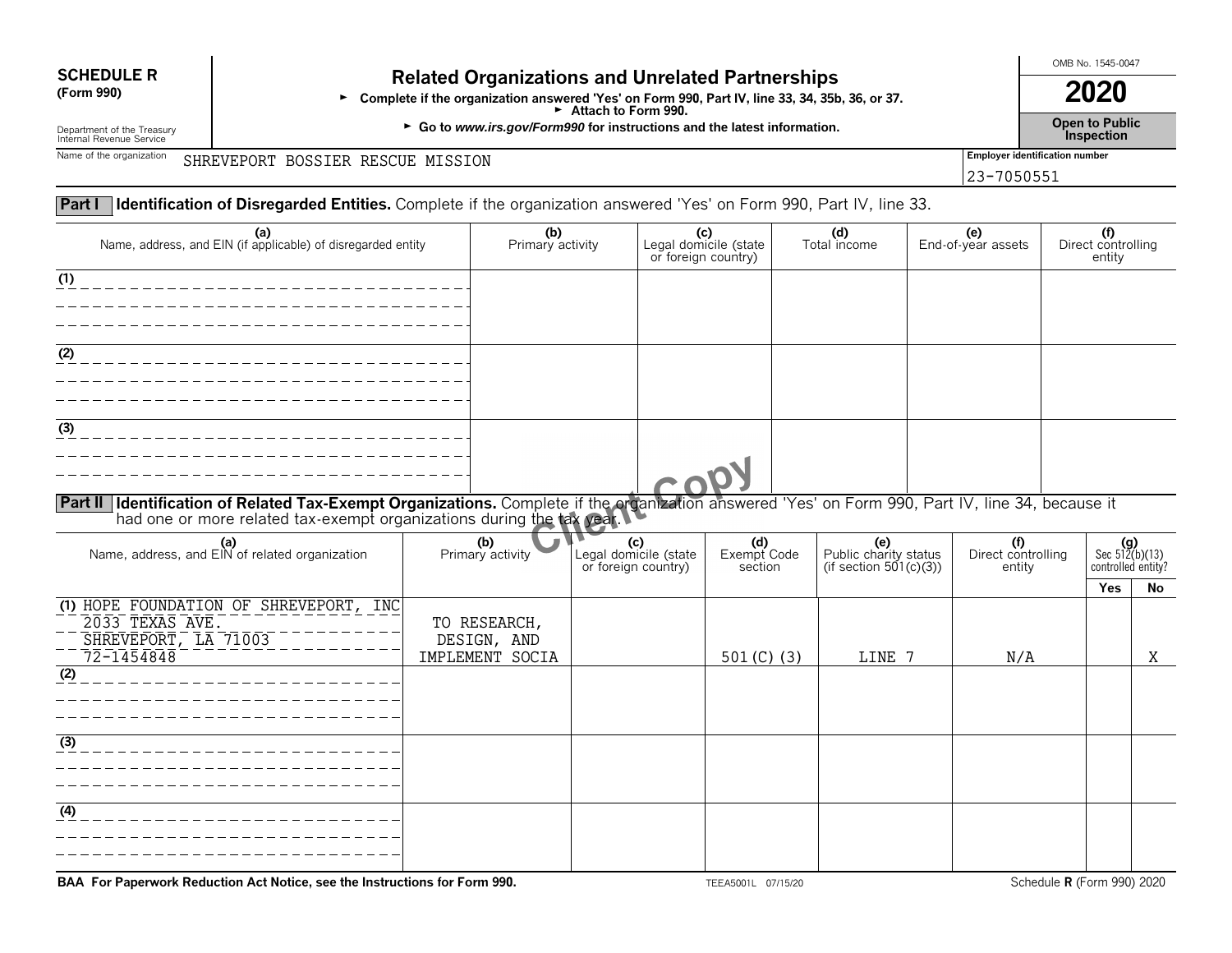#### Schedule **R** (Form 990) 2020 SHREVEPORT BOSSIER RESCUE MISSION 23-7050551 Page **2**

Part III I **Identification of Related Organizations Taxable as a Partnership.** Complete if the organization answered 'Yes' on Form 990, Part IV, line 34,<br>because it had one or more related organizations treated as a partne

| $\overline{a}$<br>Name, address, and EIN of<br>related organization | (b)<br>(d)<br>Direct<br>(c)<br>Primary activity<br>Legal<br>controlling<br>domicile<br>(state or<br>entity                                                                                                                     |                     | (e)<br>Predominant income<br>(related, unrelated,<br>excluded from tax<br>under sections |  |                                                        | $\overline{(\text{f})}$<br>Share of total<br>income |                                | (g)<br>Share of<br>end-of-year<br>assets |                                                        | (h)<br>Dispropor-<br>tionate<br>allocations? |     | (i)<br>Code V-UBI<br>amount in box<br>20 of Schedule |                                        | (j)<br>General or<br>managing<br>partner? | $\overline{\textbf{(k)}}$<br>Percentage<br>ownership |                                               |
|---------------------------------------------------------------------|--------------------------------------------------------------------------------------------------------------------------------------------------------------------------------------------------------------------------------|---------------------|------------------------------------------------------------------------------------------|--|--------------------------------------------------------|-----------------------------------------------------|--------------------------------|------------------------------------------|--------------------------------------------------------|----------------------------------------------|-----|------------------------------------------------------|----------------------------------------|-------------------------------------------|------------------------------------------------------|-----------------------------------------------|
|                                                                     |                                                                                                                                                                                                                                | foreign<br>country) |                                                                                          |  | $512 - 514$                                            |                                                     |                                |                                          |                                                        |                                              | Yes | No                                                   | K-1 (Form<br>1065                      | Yes                                       | No                                                   |                                               |
| (1)<br>___________<br>_ _ _ _ _ _ _ _ _ _<br>_ _ _ _ _ _ _ _ _      |                                                                                                                                                                                                                                |                     |                                                                                          |  |                                                        |                                                     |                                |                                          |                                                        |                                              |     |                                                      |                                        |                                           |                                                      |                                               |
| $(2)$ _ _ _ _ _ _ _ _ _ _ _ _                                       |                                                                                                                                                                                                                                |                     |                                                                                          |  |                                                        |                                                     |                                |                                          |                                                        |                                              |     |                                                      |                                        |                                           |                                                      |                                               |
| (3)                                                                 |                                                                                                                                                                                                                                |                     |                                                                                          |  |                                                        |                                                     |                                |                                          |                                                        |                                              |     |                                                      |                                        |                                           |                                                      |                                               |
|                                                                     |                                                                                                                                                                                                                                |                     |                                                                                          |  |                                                        |                                                     |                                |                                          |                                                        |                                              |     |                                                      |                                        |                                           |                                                      |                                               |
| <b>Part IV</b>                                                      | Identification of Related Organizations Taxable as a Corporation or Trust. Complete if the organization answered 'Yes' on Form 990, Part IV, line 34, because it had one or more related organizations treated as a corporatio |                     |                                                                                          |  |                                                        |                                                     |                                |                                          |                                                        |                                              |     |                                                      |                                        |                                           |                                                      |                                               |
| (a)<br>Name, address, and EIN of related organization               |                                                                                                                                                                                                                                |                     | (b)<br>Primary activity                                                                  |  | (c)<br>Legal domicile<br>(state or foreign<br>country) |                                                     | Drect<br>controlling<br>entity |                                          | (e)<br>Type of entity<br>(C corp, S corp,<br>or trust) | (f)<br>Share of<br>total income              |     |                                                      | (g)<br>Share of end-of-<br>year assets | (h)<br>Percentage<br>ownership            |                                                      | (i)<br>Sec $512(b)(13)$<br>controlled entity? |
|                                                                     |                                                                                                                                                                                                                                |                     |                                                                                          |  |                                                        |                                                     |                                |                                          |                                                        |                                              |     |                                                      |                                        |                                           |                                                      | Yes<br>No                                     |
| <u>(1) ________________________</u><br>______________               |                                                                                                                                                                                                                                |                     |                                                                                          |  |                                                        |                                                     |                                |                                          |                                                        |                                              |     |                                                      |                                        |                                           |                                                      |                                               |
| (2)<br>_______________________                                      |                                                                                                                                                                                                                                |                     |                                                                                          |  |                                                        |                                                     |                                |                                          |                                                        |                                              |     |                                                      |                                        |                                           |                                                      |                                               |
|                                                                     |                                                                                                                                                                                                                                |                     |                                                                                          |  |                                                        |                                                     |                                |                                          |                                                        |                                              |     |                                                      |                                        |                                           |                                                      |                                               |
| (3)                                                                 |                                                                                                                                                                                                                                |                     |                                                                                          |  |                                                        |                                                     |                                |                                          |                                                        |                                              |     |                                                      |                                        |                                           |                                                      |                                               |
|                                                                     |                                                                                                                                                                                                                                |                     |                                                                                          |  |                                                        |                                                     |                                |                                          |                                                        |                                              |     |                                                      |                                        |                                           |                                                      |                                               |
| <b>BAA</b>                                                          |                                                                                                                                                                                                                                |                     |                                                                                          |  |                                                        |                                                     | TEEA5002L 07/15/20             |                                          |                                                        |                                              |     |                                                      |                                        |                                           |                                                      | Schedule R (Form 990) 2020                    |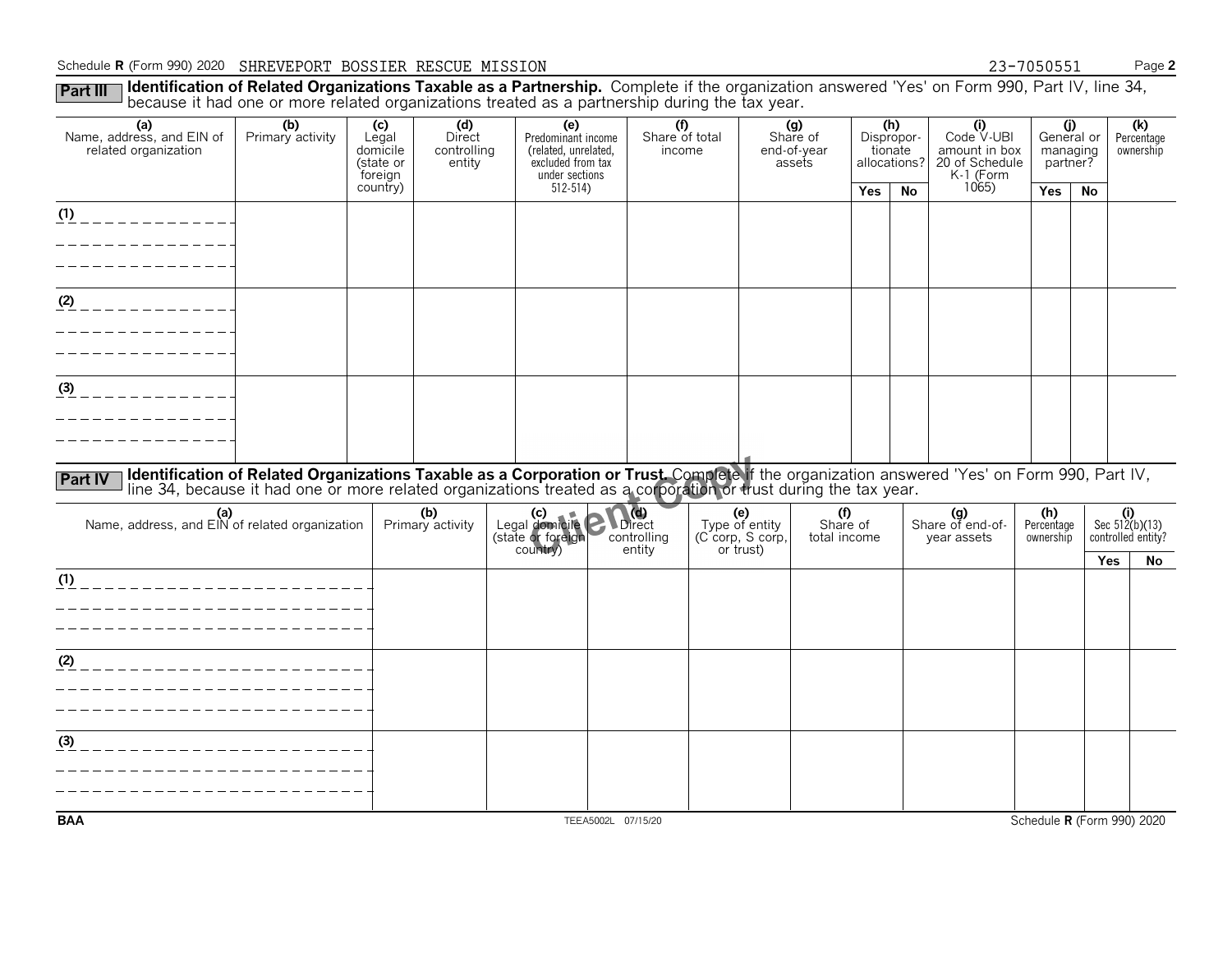**(4)**

**(5)**

**(6)**

| Part V Transactions With Related Organizations. Complete if the organization answered 'Yes' on Form 990, Part IV, line 34, 35b, or 36. |  |  |  |  |
|----------------------------------------------------------------------------------------------------------------------------------------|--|--|--|--|
|----------------------------------------------------------------------------------------------------------------------------------------|--|--|--|--|

| Note: Complete line 1 if any entity is listed in Parts II, III, or IV of this schedule.                                                                                                            |                            |                        |                               | <b>Yes</b> | No             |  |  |  |  |
|----------------------------------------------------------------------------------------------------------------------------------------------------------------------------------------------------|----------------------------|------------------------|-------------------------------|------------|----------------|--|--|--|--|
| During the tax year, did the organization engage in any of the following transactions with one or more related organizations listed in Parts II-IV?<br>1.                                          |                            |                        |                               |            |                |  |  |  |  |
|                                                                                                                                                                                                    |                            |                        | - 1 a                         |            | X              |  |  |  |  |
|                                                                                                                                                                                                    |                            |                        | 1 b                           |            | $\,$ X         |  |  |  |  |
|                                                                                                                                                                                                    |                            |                        | 1c                            |            | $\overline{X}$ |  |  |  |  |
|                                                                                                                                                                                                    |                            |                        |                               |            |                |  |  |  |  |
|                                                                                                                                                                                                    |                            |                        |                               |            |                |  |  |  |  |
|                                                                                                                                                                                                    |                            |                        |                               |            |                |  |  |  |  |
|                                                                                                                                                                                                    |                            |                        | 1f                            |            | X              |  |  |  |  |
|                                                                                                                                                                                                    |                            |                        | 1 <sub>q</sub>                |            | $\overline{X}$ |  |  |  |  |
|                                                                                                                                                                                                    |                            |                        | 1 <sub>h</sub>                |            | $\overline{X}$ |  |  |  |  |
|                                                                                                                                                                                                    |                            |                        | 11                            |            | $\overline{X}$ |  |  |  |  |
|                                                                                                                                                                                                    |                            |                        |                               |            |                |  |  |  |  |
|                                                                                                                                                                                                    |                            |                        |                               |            |                |  |  |  |  |
|                                                                                                                                                                                                    |                            |                        | 1 k                           |            | X              |  |  |  |  |
|                                                                                                                                                                                                    |                            |                        |                               |            |                |  |  |  |  |
|                                                                                                                                                                                                    |                            |                        |                               |            |                |  |  |  |  |
|                                                                                                                                                                                                    |                            |                        |                               |            |                |  |  |  |  |
|                                                                                                                                                                                                    |                            |                        |                               |            |                |  |  |  |  |
|                                                                                                                                                                                                    |                            |                        |                               |            |                |  |  |  |  |
|                                                                                                                                                                                                    |                            |                        | 1p                            |            | X              |  |  |  |  |
| p Reimbursement paid to related organization(s) for expenses.<br>q Reimbursement paid by related organization(s) for expenses.<br>r Other transfer of cash or property to related organization(s). |                            |                        |                               |            |                |  |  |  |  |
|                                                                                                                                                                                                    |                            |                        |                               |            |                |  |  |  |  |
|                                                                                                                                                                                                    |                            |                        | 1r                            |            | X              |  |  |  |  |
|                                                                                                                                                                                                    |                            |                        | 1 <sub>s</sub>                |            | $\overline{X}$ |  |  |  |  |
| 2 If the answer to any of the above is 'Yes,' see the instructions for information on who must complete this line, including covered relationships and transaction thresholds.                     |                            |                        |                               |            |                |  |  |  |  |
| (a)<br>Name of related organization                                                                                                                                                                | (b)                        | (c)<br>Amount involved | $\vert$ Method of determining |            |                |  |  |  |  |
|                                                                                                                                                                                                    | Transaction<br>$type(a-s)$ |                        | amount involved               |            |                |  |  |  |  |
|                                                                                                                                                                                                    |                            |                        |                               |            |                |  |  |  |  |
|                                                                                                                                                                                                    |                            |                        |                               |            |                |  |  |  |  |
| (1)                                                                                                                                                                                                |                            |                        |                               |            |                |  |  |  |  |
|                                                                                                                                                                                                    |                            |                        |                               |            |                |  |  |  |  |
| (2)                                                                                                                                                                                                |                            |                        |                               |            |                |  |  |  |  |
|                                                                                                                                                                                                    |                            |                        |                               |            |                |  |  |  |  |
| (3)                                                                                                                                                                                                |                            |                        |                               |            |                |  |  |  |  |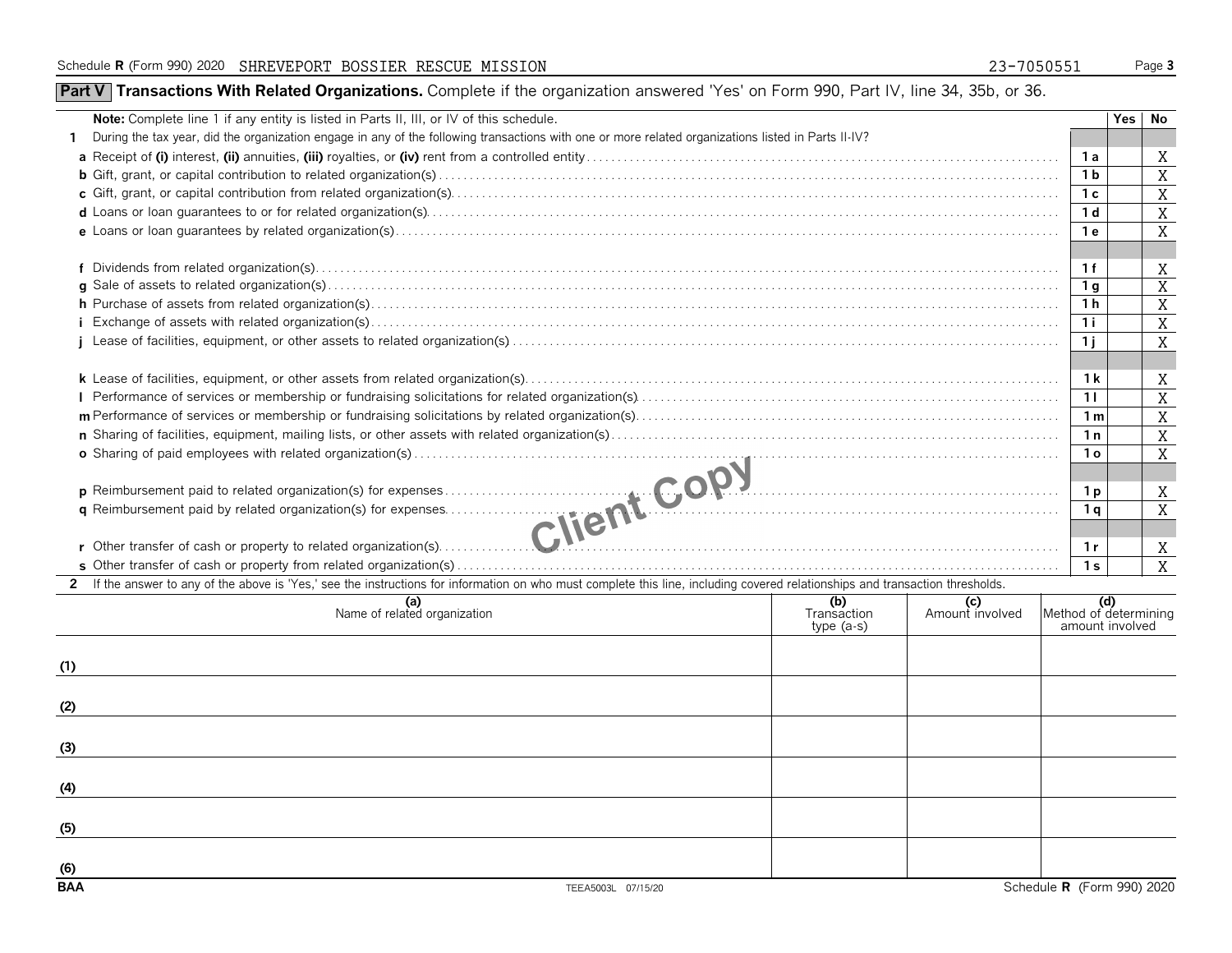### **Part VI** Unrelated Organizations Taxable as a Partnership. Complete if the organization answered 'Yes' on Form 990, Part IV, line 37.

Provide the following information for each entity taxed as a partnership through which the organization conducted more than five percent of its activities (measured by total assets or gross revenue) that was not a related organization. See instructions regarding exclusion for certain investment partnerships.

|                                                                                                                                                                                                                                                                                                                                                                                               | (c)<br>Legal domicile<br>(state or foreign<br>country) | (d)<br>Predominant<br>income<br>(related, unre-<br>lated, excluded | Are all partners   | (e)<br>$\frac{\text{section}}{501(c)(3)}$<br>organizations? | (f)<br>Share of<br>total income | (g)<br>Share of<br>end-of-year<br>assets | (h)<br>Dispropor-<br>tionate<br>allocations? |    | $(i)$<br>Code $\vee$ -UBI<br>amount in box<br>20 of Schedule<br>K-1<br>(Form 1065) | (i)<br>General or Percentage<br>managing<br>partner? |    | ownership                  |
|-----------------------------------------------------------------------------------------------------------------------------------------------------------------------------------------------------------------------------------------------------------------------------------------------------------------------------------------------------------------------------------------------|--------------------------------------------------------|--------------------------------------------------------------------|--------------------|-------------------------------------------------------------|---------------------------------|------------------------------------------|----------------------------------------------|----|------------------------------------------------------------------------------------|------------------------------------------------------|----|----------------------------|
|                                                                                                                                                                                                                                                                                                                                                                                               |                                                        | from tax under<br>sections 512-514)                                | Yes                | No                                                          |                                 |                                          | Yes                                          | No |                                                                                    | Yes                                                  | No |                            |
| $\boxed{ \frac{1}{12} \frac{1}{2} \frac{1}{2} \frac{1}{2} \frac{1}{2} \frac{1}{2} \frac{1}{2} \frac{1}{2} \frac{1}{2} \frac{1}{2} \frac{1}{2} \frac{1}{2} \frac{1}{2} \frac{1}{2} \frac{1}{2} \frac{1}{2} \frac{1}{2} \frac{1}{2} \frac{1}{2} \frac{1}{2} \frac{1}{2} \frac{1}{2} \frac{1}{2} \frac{1}{2} \frac{1}{2} \frac{1}{2} \frac{1}{2} \frac{1}{2} \frac{1}{2} \frac{1}{2} \frac{1}{2$ |                                                        |                                                                    |                    |                                                             |                                 |                                          |                                              |    |                                                                                    |                                                      |    |                            |
| $(2)$ _ _ _ _ _ _ _ _ _ _ _ _ _ _ _ _                                                                                                                                                                                                                                                                                                                                                         |                                                        |                                                                    |                    |                                                             |                                 |                                          |                                              |    |                                                                                    |                                                      |    |                            |
| $\frac{(3)}{2}$<br>______________                                                                                                                                                                                                                                                                                                                                                             |                                                        |                                                                    |                    |                                                             |                                 |                                          |                                              |    |                                                                                    |                                                      |    |                            |
| _________________<br>_____________                                                                                                                                                                                                                                                                                                                                                            |                                                        |                                                                    |                    |                                                             | Client Copy                     |                                          |                                              |    |                                                                                    |                                                      |    |                            |
| <u>(5)</u> _ _ _ _ _ _ _ _ _ _ _ _ _ _ _                                                                                                                                                                                                                                                                                                                                                      |                                                        |                                                                    |                    |                                                             |                                 |                                          |                                              |    |                                                                                    |                                                      |    |                            |
| (6)                                                                                                                                                                                                                                                                                                                                                                                           |                                                        |                                                                    |                    |                                                             |                                 |                                          |                                              |    |                                                                                    |                                                      |    |                            |
| $\frac{(\eta)}{\eta}$ _ _ _ _ _ _ _ _ _ _ _ _ _ _ _ _ _<br>_______________<br>-----------------                                                                                                                                                                                                                                                                                               |                                                        |                                                                    |                    |                                                             |                                 |                                          |                                              |    |                                                                                    |                                                      |    |                            |
| (8)<br>. _ _ _ _ _ _ _ _ _ _ _ _ _ _ _                                                                                                                                                                                                                                                                                                                                                        |                                                        |                                                                    |                    |                                                             |                                 |                                          |                                              |    |                                                                                    |                                                      |    |                            |
| <b>BAA</b>                                                                                                                                                                                                                                                                                                                                                                                    |                                                        |                                                                    | TEEA5004L 07/15/20 |                                                             |                                 |                                          |                                              |    |                                                                                    |                                                      |    | Schedule R (Form 990) 2020 |